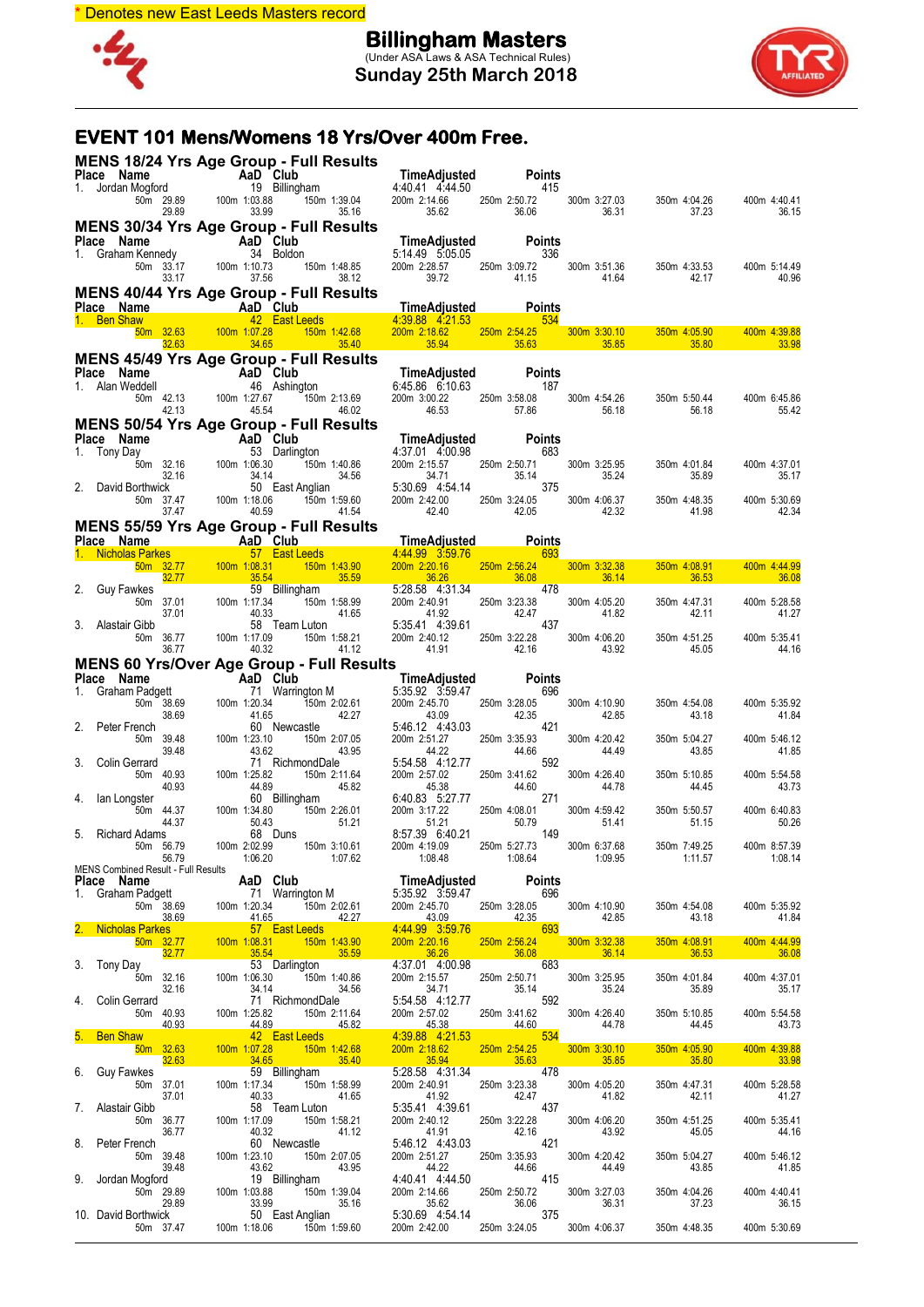

# **Billingham Masters** (Under ASA Laws & ASA Technical Rules) **Sunday 25th March 2018**



|    | 37.47                                                            | 40.59                                                         | 41.54                                                                                                                                           | 42.40                                                                    | 42.05                                                                                                                                                                                                                                                                                                               | 42.32                   | 41.98                   | 42.34                   |
|----|------------------------------------------------------------------|---------------------------------------------------------------|-------------------------------------------------------------------------------------------------------------------------------------------------|--------------------------------------------------------------------------|---------------------------------------------------------------------------------------------------------------------------------------------------------------------------------------------------------------------------------------------------------------------------------------------------------------------|-------------------------|-------------------------|-------------------------|
|    | 11. Graham Kennedy<br>50m 33.17                                  | 100m 1:10.73                                                  | 34 Boldon<br>150m 1:48.85                                                                                                                       | 5:14.49 5:05.05<br>200m 2:28.57                                          | 336<br>250m 3:09.72                                                                                                                                                                                                                                                                                                 | 300m 3:51.36            | 350m 4:33.53            | 400m 5:14.49            |
|    | 33.17<br>12. Ian Longster                                        | 37.56                                                         | 38.12<br>60 Billingham                                                                                                                          | 39.72<br>6:40.83 5:27.77                                                 | 41.15<br>271                                                                                                                                                                                                                                                                                                        | 41.64                   | 42.17                   | 40.96                   |
|    | 50m 44.37<br>44.37                                               | 100m 1:34.80<br>50.43                                         | 150m 2:26.01<br>51.21                                                                                                                           | 200m 3:17.22<br>51.21                                                    | 250m 4:08.01<br>50.79                                                                                                                                                                                                                                                                                               | 300m 4:59.42<br>51.41   | 350m 5:50.57<br>51.15   | 400m 6:40.83<br>50.26   |
|    | 13. Alan Weddell<br>50m 42.13                                    | 100m 1:27.67                                                  | 46 Ashington<br>150m 2:13.69                                                                                                                    | 6:45.86 6:10.63<br>200m 3:00.22                                          | 187<br>250m 3:58.08                                                                                                                                                                                                                                                                                                 | 300m 4:54.26            | 350m 5:50.44            | 400m 6:45.86            |
|    | 42.13<br>14. Richard Adams                                       | 45.54                                                         | 46.02<br>68 Duns                                                                                                                                | 46.53<br>8:57.39 6:40.21                                                 | 57.86<br>149                                                                                                                                                                                                                                                                                                        | 56.18                   | 56.18                   | 55.42                   |
|    | 50m 56.79<br>56.79                                               | 100m 2:02.99<br>1:06.20                                       | 150m 3:10.61<br>1:07.62                                                                                                                         | 200m 4:19.09<br>1:08.48                                                  | 250m 5:27.73 300                                                                                                                                                                                                                                                                                                    | 300m 6:37.68<br>1:09.95 | 350m 7:49.25<br>1:11.57 | 400m 8:57.39<br>1:08.14 |
|    | WOMENS 18/24 Yrs Age Group - Full Results                        |                                                               |                                                                                                                                                 |                                                                          |                                                                                                                                                                                                                                                                                                                     |                         |                         |                         |
|    | Place Name<br>1. Imogen Fife                                     | AaD Club<br>22 Co Su                                          | 22 Co Sund'land                                                                                                                                 | TimeAdjusted                   Pc<br>6:35.96   6:39.06                   | <b>Points</b><br>202                                                                                                                                                                                                                                                                                                |                         |                         |                         |
|    | 43.94                                                            | 50m 43.94 100m 1:30.75<br>46.81                               | 150m 2:19.46<br>48.71                                                                                                                           | 200m 3:10.02 250m 4:01.26<br>50.56                                       | 51.24                                                                                                                                                                                                                                                                                                               | 300m 4:52.78<br>51.52   | 350m 5:45.24<br>52.46   | 400m 6:35.96<br>50.72   |
|    | <b>WOMENS 30/34 Yrs Age Group - Full Results</b>                 |                                                               |                                                                                                                                                 |                                                                          |                                                                                                                                                                                                                                                                                                                     |                         |                         |                         |
|    | Place Name<br>1. Lorraine Riddle                                 | AaD Club<br>34 Billing                                        | 34 Billingham                                                                                                                                   | <b>TimeAdjusted Po</b><br>5:51.07  5:40.53                               | <b>Points</b><br>326                                                                                                                                                                                                                                                                                                |                         |                         |                         |
|    | 50m 39.44                                                        | 100m 1:22.42                                                  | 150m 2:06.84                                                                                                                                    | 200m 2:52.29<br>45.45                                                    | 250m 3:36.91                                                                                                                                                                                                                                                                                                        | 300m 4:22.58<br>45.67   | 350m 5:06.90            | 400m 5:51.07            |
|    | 39.44<br>WOMENS 35/39 Yrs Age Group - Full Results               | 42.98                                                         | 44.42                                                                                                                                           |                                                                          | 44.62                                                                                                                                                                                                                                                                                                               |                         | 44.32                   | 44.17                   |
|    | Place Name<br>1. Raechel Hogg                                    | <b>MAD Club</b><br>Hogg 39 Billingl<br>50m 39.46 100m 1:24.61 | 39 Billingham                                                                                                                                   |                                                                          |                                                                                                                                                                                                                                                                                                                     |                         |                         |                         |
|    |                                                                  |                                                               | 150m 2:11.44                                                                                                                                    | 200m 2:59.52                                                             | 250m 3:47.82                                                                                                                                                                                                                                                                                                        | 300m 4:36.29            | 350m 5:23.80            | 400m 6:08.96            |
|    | 39.46<br>WOMENS 40/44 Yrs Age Group - Full Results               | 45.15                                                         | 46.83                                                                                                                                           | 48.08                                                                    | 48.30                                                                                                                                                                                                                                                                                                               | 48.47                   | 47.51                   | 45.16                   |
|    | <b>Place Name</b><br>1. Elisabeth Yaneske <b>11</b> Sedgefield   |                                                               |                                                                                                                                                 | TimeAdjusted Pol<br>5:12.88 4:53.91<br>1:54.89 200m 2:34.56 250m 3:44.44 | <b>Points</b>                                                                                                                                                                                                                                                                                                       |                         |                         |                         |
|    | 50m 36.68                                                        | 100m 1:15.42                                                  | 150m 1:54.89                                                                                                                                    |                                                                          | 508<br>250m 3:14.14                                                                                                                                                                                                                                                                                                 | 300m 3:53.54<br>39.40   | 350m 4:33.52            | 400m 5:12.88            |
|    | 36.68                                                            | 38.74                                                         | 39.47                                                                                                                                           | 200m 2:34.56 250m 3<br>39.67                                             | 39.58                                                                                                                                                                                                                                                                                                               | 39.40                   | 39.98                   | 39.36                   |
|    | <b>WOMENS 45/49 Yrs Age Group - Full Results</b><br>Place Name   | <b>AaD</b> Club                                               |                                                                                                                                                 | <b>TimeAdjusted Points</b>                                               |                                                                                                                                                                                                                                                                                                                     |                         |                         |                         |
|    | 1. Gail Wrangles<br>50m 39.57                                    | 100m 1:21.98                                                  | 150m 2:05.43                                                                                                                                    | $5.47.87$ 5.13.66 $417$                                                  |                                                                                                                                                                                                                                                                                                                     | 300m 4:18.82            | 350m 5:03.68            | 400m 5:47.87            |
|    |                                                                  |                                                               |                                                                                                                                                 |                                                                          |                                                                                                                                                                                                                                                                                                                     |                         |                         |                         |
|    | 39.57                                                            | 42.41                                                         | $\frac{43.45}{2}$                                                                                                                               | 200m 2:49.63 250m 3:33.88<br>44.20 44.25<br>$\overline{44.20}$           | 250m 3:33.88 300                                                                                                                                                                                                                                                                                                    | 44.94                   | 44.86                   | 44.19                   |
|    | <b>WOMENS 55/59 Yrs Age Group - Full Results</b><br>Place Name   |                                                               |                                                                                                                                                 |                                                                          | <b>Points</b>                                                                                                                                                                                                                                                                                                       |                         |                         |                         |
| 1. | Carol Boagey                                                     |                                                               | 59 AFSHartlepol                                                                                                                                 | ll Resurus<br>TimeAdjusted Poi<br>Ang Care Fing Od<br>6:15.33 5:09.94    | 433                                                                                                                                                                                                                                                                                                                 |                         |                         |                         |
|    | 50m 42.08<br>42.08                                               | <b>AaD Club</b><br>59 AFSH<br>42.08 100m 1:28.08<br>46.00     | 150m 2:16.02<br>47.94                                                                                                                           | 200m 3:03.97<br>47.95                                                    | 250m 3:52.13<br>48.16                                                                                                                                                                                                                                                                                               | 300m 4:39.83<br>47.70   | 350m 5:27.95<br>48.12   | 400m 6:15.33<br>47.38   |
|    | 2. Jayne Dresser<br>$50m$ 43.24                                  | 100m 1:30.81                                                  | 55 East Leeds<br>150m 2:19.25                                                                                                                   | 6:20.18 5:25.43<br>200m 3:07.38                                          | <u>374 مارسى بىر</u><br>250m 3:55.59                                                                                                                                                                                                                                                                                | 300m 4:43.87            | 350m 5:32.83            | 400m 6:20.18            |
|    | 43.24                                                            | 47.57                                                         | 48.44                                                                                                                                           | 48.13                                                                    | $\frac{1}{2}$ $\frac{1}{2}$ $\frac{1}{2}$ $\frac{1}{2}$ $\frac{1}{2}$ $\frac{1}{2}$ $\frac{1}{2}$ $\frac{1}{2}$ $\frac{1}{2}$ $\frac{1}{2}$ $\frac{1}{2}$ $\frac{1}{2}$ $\frac{1}{2}$ $\frac{1}{2}$ $\frac{1}{2}$ $\frac{1}{2}$ $\frac{1}{2}$ $\frac{1}{2}$ $\frac{1}{2}$ $\frac{1}{2}$ $\frac{1}{2}$ $\frac{1}{2}$ | 48.28                   | 48.96                   | 47.35                   |
|    | <b>WOMENS 60 Yrs/Over Age Group - Full Results</b><br>Place Name |                                                               |                                                                                                                                                 |                                                                          | Points                                                                                                                                                                                                                                                                                                              |                         |                         |                         |
|    | Joan Edwards<br>50m 36.14                                        | $AaD$ Club<br>100m 1:16.16                                    | <b>aD Club</b> TimeAdjusted<br>60 Gates & Whick 5:23.73 4:24.72<br>150m 1:57.75                                                                 | 200m 2:39.51                                                             | 695<br>250m 3:21.00                                                                                                                                                                                                                                                                                                 | 300m 4:02.48            | 350m 4:43.80            | 400m 5:23.73            |
|    | 36.14                                                            | 40.02                                                         | 41.59                                                                                                                                           | 41.76                                                                    | 41.49                                                                                                                                                                                                                                                                                                               | 41.48                   | 41.32                   | 39.93                   |
|    | <b>WOMENS Combined Result - Full Results</b><br>Place Name       | <b>AaD</b> Club                                               |                                                                                                                                                 | TimeAdjusted                                                             | <b>Points</b>                                                                                                                                                                                                                                                                                                       |                         |                         |                         |
| 1. | Joan Edwards<br>50m 36.14                                        | 60 Gates & Whick<br>100m 1:16.16                              | 150m 1:57.75                                                                                                                                    | 5:23.73 4:24.72<br>200m 2:39.51                                          | 695<br>250m 3:21.00                                                                                                                                                                                                                                                                                                 | 300m 4:02.48            | 350m 4:43.80            | 400m 5:23.73            |
| 2. | 36.14<br>Elisabeth Yaneske                                       | 40.02                                                         | 41.59<br>41 Sedgefield                                                                                                                          | 41.76<br>5:12.88 4:53.91                                                 | 41.49<br>508                                                                                                                                                                                                                                                                                                        | 41.48                   | 41.32                   | 39.93                   |
|    | 50m 36.68                                                        | 100m 1:15.42                                                  | 150m 1:54.89<br>39.47                                                                                                                           | 200m 2:34.56                                                             | 250m 3:14.14<br>39.58                                                                                                                                                                                                                                                                                               | 300m 3:53.54<br>39.40   | 350m 4:33.52<br>39.98   | 400m 5:12.88<br>39.36   |
|    | 36.68<br>3. Carol Boagey                                         | 38.74                                                         | 59 AFSHartlepol                                                                                                                                 | 39.67<br>6:15.33 5:09.94                                                 | 433                                                                                                                                                                                                                                                                                                                 |                         |                         |                         |
|    | 50m 42.08<br>42.08                                               | 100m 1:28.08<br>46.00                                         | 150m 2:16.02<br>47.94                                                                                                                           | 200m 3:03.97<br>47.95                                                    | 250m 3:52.13<br>48.16                                                                                                                                                                                                                                                                                               | 300m 4:39.83<br>47.70   | 350m 5:27.95<br>48.12   | 400m 6:15.33<br>47.38   |
|    | 4. Gail Wrangles<br>50m 39.57                                    | 100m 1:21.98                                                  | 48 East Leeds<br>and the state of the state of the state of the state of the state of the state of the state of the state of th<br>150m 2:05.43 | 5:47.87 5:13.66<br>200m 2:49.63                                          | 250m 3:33.88                                                                                                                                                                                                                                                                                                        | 300m 4:18.82            | 350m 5:03.68            | 400m 5:47.87            |
|    | 39.57<br>5. Jayne Dresser                                        | 42.41                                                         | 43.45<br>and the state of the state of the state of the state of the state of the state of the state of the state of th                         | 44.20                                                                    | 44.25                                                                                                                                                                                                                                                                                                               | 44.94                   | 44.86                   | 44.19                   |
|    | 50m 43.24                                                        | 100m 1:30.81                                                  | 55 East Leeds<br>150m 2:19.25                                                                                                                   | 6:20.18 5:25.43<br>200m 3:07.38                                          | $\frac{44.29}{2}$ 374<br>250m 3:55.59                                                                                                                                                                                                                                                                               | 300m 4:43.87            | 350m 5:32.83            | 400m 6:20.18            |
|    | 43.24<br>6. Lorraine Riddle                                      | 47.57                                                         | 48.44<br>34 Billingham                                                                                                                          | 48.13<br>5:51.07 5:40.53                                                 | 48.21<br>326                                                                                                                                                                                                                                                                                                        | 48.28                   | 48.96                   | 47.35                   |
|    | 50m 39.44<br>39.44                                               | 100m 1:22.42<br>42.98                                         | 150m 2:06.84<br>44.42                                                                                                                           | 200m 2:52.29<br>45.45                                                    | 250m 3:36.91<br>44.62                                                                                                                                                                                                                                                                                               | 300m 4:22.58<br>45.67   | 350m 5:06.90<br>44.32   | 400m 5:51.07<br>44.17   |
| 7. | Raechel Hogg<br>50m 39.46                                        | 100m 1:24.61                                                  | 39 Billingham<br>150m 2:11.44                                                                                                                   | 6:08.96 5:50.07<br>200m 2:59.52                                          | $\frac{1}{200}$<br>250m 3:47.82                                                                                                                                                                                                                                                                                     | 300m 4:36.29            | 350m 5:23.80            | 400m 6:08.96            |
|    | 39.46<br>8. Imogen Fife                                          | 45.15                                                         | 46.83<br>22 Co Sund'land                                                                                                                        | 48.08<br>6:35.96 6:39.06                                                 | 48.30<br>202                                                                                                                                                                                                                                                                                                        | 48.47                   | 47.51                   | 45.16                   |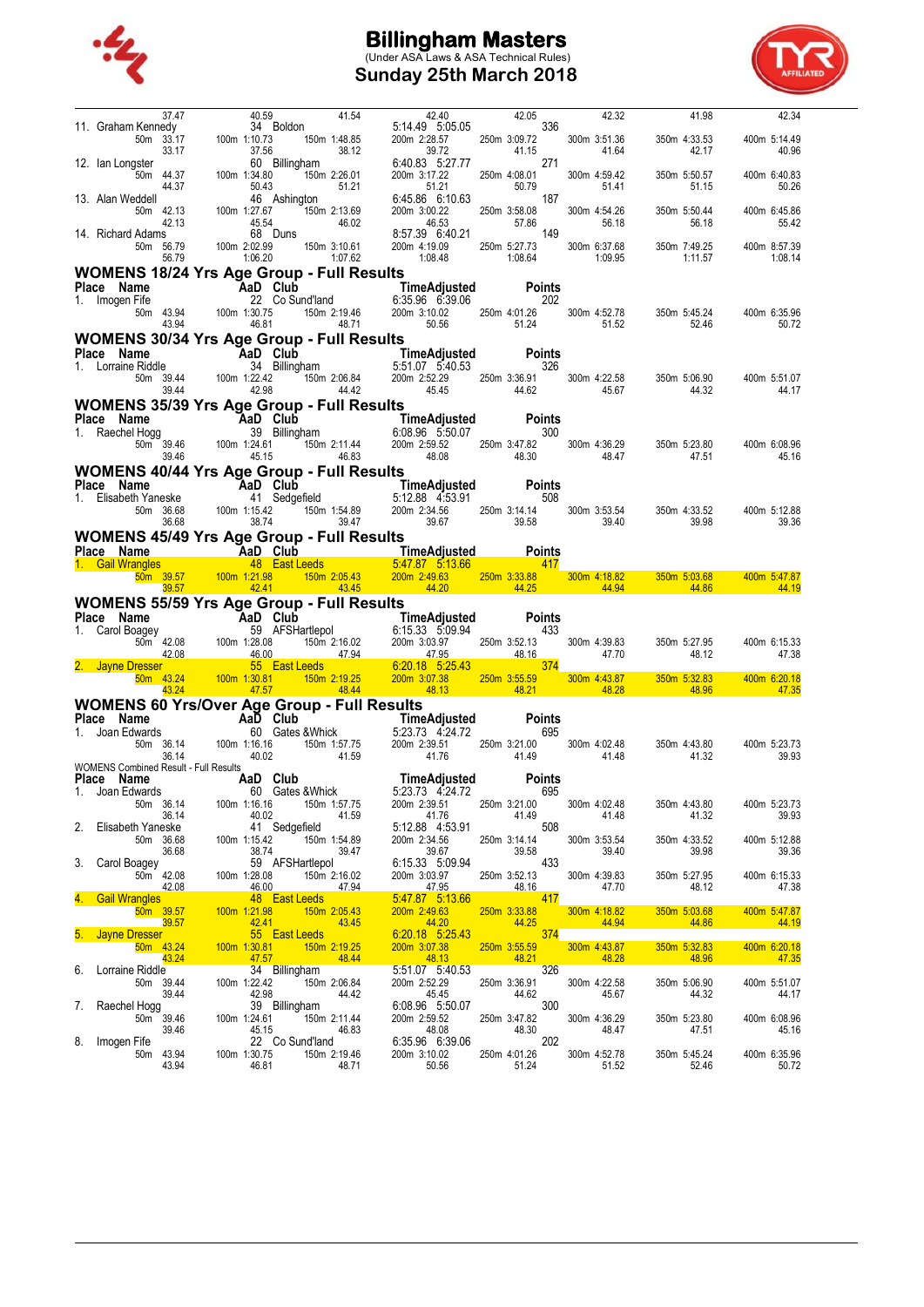



## **EVENT 102 Womens 18 Yrs/Over 50m Backstroke**

| 18/24 Yrs Age Group - Full Results          |          |                        |                         |               |
|---------------------------------------------|----------|------------------------|-------------------------|---------------|
| Name<br>Place                               |          | AaD Club               | TimeAdjusted            | <b>Points</b> |
| <b>Taylor Gillyon</b><br>1.                 | 20       | Tynemouth              | 35.45<br>35.89          | 365           |
| <b>Hayley Scholes</b><br>2.                 | 21       | King'f Scar            | 36.59<br>36.96          | 335           |
| 25/29 Yrs Age Group - Full Results          |          |                        |                         |               |
| Name<br><b>Place</b>                        | AaD      | Club                   | TimeAdjusted            | <b>Points</b> |
| Lisa Sheehan<br>1.                          | 29       | Billingham             | 37.50<br>37.05          | 332           |
| 2.<br>Hannah Robson                         | 27       | <b>Boldon</b>          | 40.45<br>40.22          | 259           |
| 3. Amy Hicks                                | 26       | <b>East Leeds</b>      | 41.81<br>41.69          | 233           |
| 35/39 Yrs Age Group - Full Results          |          |                        |                         |               |
| Name<br>Place                               |          | AaD Club               | TimeAdjusted            | <b>Points</b> |
| Jennifer Dobson<br>1.                       | 35       | <b>Blyth</b>           | 38.77<br>37.45          | 322           |
| 50/54 Yrs Age Group - Full Results          |          |                        |                         |               |
| Place<br>Name                               | AaD      | Club                   | TimeAdjusted            | <b>Points</b> |
| Jayne Simpson<br>1.                         | 51       | <b>Boldon</b>          | 36.44<br>32.18          | 507           |
|                                             |          |                        |                         |               |
|                                             |          |                        |                         |               |
| 55/59 Yrs Age Group - Full Results          |          |                        |                         |               |
| Place Name                                  |          | AaD Club               | <u>TimeAdjusted</u>     | <b>Points</b> |
| Jayne Dresser<br>1.                         | 55       | <b>East Leeds</b>      | 48.18<br>41.24          | 241           |
| 60 Yrs/Over Age Group - Full Results        |          |                        |                         |               |
| Name<br>Place                               |          | AaD Club               | TimeAdjusted            | <b>Points</b> |
| Patricia Jackson<br>1.                      | 71       | East Anglian           | 48.40<br>34.50          | 411           |
| Combined Result - Full Results              |          |                        |                         |               |
| Place<br><b>Name</b>                        | AaD      | Club                   | TimeAdjusted            | <b>Points</b> |
| 1.<br>Jayne Simpson                         | 51       | <b>Boldon</b>          | 36.44<br>32.18          | 507           |
| 2.<br>Patricia Jackson                      | 71       | East Anglian           | 48.40<br>34.50          | 411           |
| 3.<br><b>Taylor Gillyon</b>                 | 20       | Tynemouth              | 35.45<br>35.89          | 365           |
| 4.<br><b>Hayley Scholes</b><br>Lisa Sheehan | 21       | King'f Scar            | 36.59<br>36.96          | 335           |
| 5.<br>Jennifer Dobson                       | 29       | Billingham             | 37.50<br>37.05<br>38.77 | 332           |
| 6.<br>7.<br>Hannah Robson                   | 35<br>27 | Blyth<br><b>Boldon</b> | 37.45<br>40.22<br>40.45 | 322<br>259    |
| 8.<br><b>Jayne Dresser</b><br>9.            | 55       | <b>East Leeds</b>      | 48.18<br>41.24          | 241           |

#### **EVENT 103 Mens 18 Yrs/Over 100m Breaststroke 18/24 Yrs Age Group - Full Results**

| AaD Club<br>TimeAdjusted<br><b>Points</b><br>34.02<br>22 Billingham<br>1:13.93 1:14.51<br>Nicholas Gowland<br>415<br>$1_{-}$<br>35/39 Yrs Age Group - Full Results<br>50<br>Place Name<br>AaD Club<br>TimeAdjusted<br><b>Points</b><br>34.36<br><b>Nick Valentine</b><br>37<br>Newcastle<br>1:12.41 1:09.35<br>515<br>1.<br>40/44 Yrs Age Group - Full Results<br>50<br>Place Name<br>AaD Club<br><b>Points</b><br>TimeAdjusted<br>43 Billingham<br>39.17<br><b>Christopher Williams</b><br>1:29.69 1:23.35<br>296<br>1.<br>45/49 Yrs Age Group - Full Results<br>Place<br>Club<br>50<br>Name<br>AaD<br>TimeAdjusted<br><b>Points</b><br>36.35<br>1.<br>49<br>1:17.73<br>509<br>Myles Little<br>Carlisle Aq<br>1:09.62<br>2. Alan Weddell<br>342<br>46<br>40.69<br>1:27.02<br>1:19.47<br>Ashington<br>3. Philip Robertson<br>322<br>1:28.27<br>40.38<br>45<br>1:21.10<br>Ashington<br>262<br>4.<br>49<br>1:36.99<br>1:26.87<br>45.78<br>King'f Scar<br><b>Richard Witty</b><br>60 Yrs/Over Age Group - Full Results<br>Place Name<br>AaD Club<br>TimeAdjusted<br><b>Points</b><br>1.<br>68<br>1:27.86 1:05.43<br><b>Brian Taylor</b><br>Adwick<br>613<br>2.<br>61<br>1:40.63<br>318<br>1:21.45<br>Keith Lamb<br>Ashington<br>3.<br>68<br>1:49.83<br>1:21.79<br>314<br><b>Richard Adams</b><br>Duns<br>4.<br>74<br>Co Sund'land<br>1:50.78<br>1:15.11<br>405<br>Norman Stephenson<br>Combined Result - Full Results<br>Club<br>50<br>Place<br>AaD<br><b>TimeAdjusted</b><br><b>Points</b><br>Name<br>41.29<br>1.<br>1:27.86<br>613<br><b>Brian Taylor</b><br>68<br>Adwick<br>1:05.43<br>2.<br>37<br>515<br>34.36<br>1:12.41<br>1:09.35<br>Nick Valentine<br>Newcastle<br>3.<br>49<br>1:09.62<br>509<br>36.35<br>Myles Little<br>1:17.73<br>Carlisle Aq<br>22<br>4.<br>415<br>34.02<br>1:13.93<br>1:14.51<br>Nicholas Gowland<br>Billingham<br>5.<br>51.49<br>74<br>1:50.78<br>1:15.11<br>405<br>Norman Stephenson<br>Co Sund'land<br>6.<br>1:27.02<br>342<br>40.69<br>1:19.47<br>Alan Weddell<br>46<br>Ashington<br>7.<br>1:28.27<br>322<br>45 Ashington<br>1:21.10<br><b>Philip Robertson</b><br>8.<br>61<br>1:40.63<br>318<br>1:21.45<br>Keith Lamb<br>Ashington<br>9.<br>68<br>1:49.83<br>314<br>1:21.79<br><b>Richard Adams</b><br>Duns<br>10.<br>43<br>1:29.69<br>296<br>Billingham<br>1:23.35<br><b>Christopher Williams</b><br>262<br>11. Richard Witty<br>49<br>1:36.99<br>1:26.87<br>King'f Scar | 10/24 TIS Age Group - Full Results |  |  |       |
|----------------------------------------------------------------------------------------------------------------------------------------------------------------------------------------------------------------------------------------------------------------------------------------------------------------------------------------------------------------------------------------------------------------------------------------------------------------------------------------------------------------------------------------------------------------------------------------------------------------------------------------------------------------------------------------------------------------------------------------------------------------------------------------------------------------------------------------------------------------------------------------------------------------------------------------------------------------------------------------------------------------------------------------------------------------------------------------------------------------------------------------------------------------------------------------------------------------------------------------------------------------------------------------------------------------------------------------------------------------------------------------------------------------------------------------------------------------------------------------------------------------------------------------------------------------------------------------------------------------------------------------------------------------------------------------------------------------------------------------------------------------------------------------------------------------------------------------------------------------------------------------------------------------------------------------------------------------------------------------------------------------------------------------------------------------------------------------------------------------------------------------------------------------------------------------------------------------------------------------------------------------------------------------------------------------------------------------------------------------------------------------------------------|------------------------------------|--|--|-------|
|                                                                                                                                                                                                                                                                                                                                                                                                                                                                                                                                                                                                                                                                                                                                                                                                                                                                                                                                                                                                                                                                                                                                                                                                                                                                                                                                                                                                                                                                                                                                                                                                                                                                                                                                                                                                                                                                                                                                                                                                                                                                                                                                                                                                                                                                                                                                                                                                          | Place Name                         |  |  | 50    |
|                                                                                                                                                                                                                                                                                                                                                                                                                                                                                                                                                                                                                                                                                                                                                                                                                                                                                                                                                                                                                                                                                                                                                                                                                                                                                                                                                                                                                                                                                                                                                                                                                                                                                                                                                                                                                                                                                                                                                                                                                                                                                                                                                                                                                                                                                                                                                                                                          |                                    |  |  |       |
|                                                                                                                                                                                                                                                                                                                                                                                                                                                                                                                                                                                                                                                                                                                                                                                                                                                                                                                                                                                                                                                                                                                                                                                                                                                                                                                                                                                                                                                                                                                                                                                                                                                                                                                                                                                                                                                                                                                                                                                                                                                                                                                                                                                                                                                                                                                                                                                                          |                                    |  |  |       |
|                                                                                                                                                                                                                                                                                                                                                                                                                                                                                                                                                                                                                                                                                                                                                                                                                                                                                                                                                                                                                                                                                                                                                                                                                                                                                                                                                                                                                                                                                                                                                                                                                                                                                                                                                                                                                                                                                                                                                                                                                                                                                                                                                                                                                                                                                                                                                                                                          |                                    |  |  |       |
|                                                                                                                                                                                                                                                                                                                                                                                                                                                                                                                                                                                                                                                                                                                                                                                                                                                                                                                                                                                                                                                                                                                                                                                                                                                                                                                                                                                                                                                                                                                                                                                                                                                                                                                                                                                                                                                                                                                                                                                                                                                                                                                                                                                                                                                                                                                                                                                                          |                                    |  |  |       |
|                                                                                                                                                                                                                                                                                                                                                                                                                                                                                                                                                                                                                                                                                                                                                                                                                                                                                                                                                                                                                                                                                                                                                                                                                                                                                                                                                                                                                                                                                                                                                                                                                                                                                                                                                                                                                                                                                                                                                                                                                                                                                                                                                                                                                                                                                                                                                                                                          |                                    |  |  |       |
|                                                                                                                                                                                                                                                                                                                                                                                                                                                                                                                                                                                                                                                                                                                                                                                                                                                                                                                                                                                                                                                                                                                                                                                                                                                                                                                                                                                                                                                                                                                                                                                                                                                                                                                                                                                                                                                                                                                                                                                                                                                                                                                                                                                                                                                                                                                                                                                                          |                                    |  |  |       |
|                                                                                                                                                                                                                                                                                                                                                                                                                                                                                                                                                                                                                                                                                                                                                                                                                                                                                                                                                                                                                                                                                                                                                                                                                                                                                                                                                                                                                                                                                                                                                                                                                                                                                                                                                                                                                                                                                                                                                                                                                                                                                                                                                                                                                                                                                                                                                                                                          |                                    |  |  |       |
|                                                                                                                                                                                                                                                                                                                                                                                                                                                                                                                                                                                                                                                                                                                                                                                                                                                                                                                                                                                                                                                                                                                                                                                                                                                                                                                                                                                                                                                                                                                                                                                                                                                                                                                                                                                                                                                                                                                                                                                                                                                                                                                                                                                                                                                                                                                                                                                                          |                                    |  |  |       |
|                                                                                                                                                                                                                                                                                                                                                                                                                                                                                                                                                                                                                                                                                                                                                                                                                                                                                                                                                                                                                                                                                                                                                                                                                                                                                                                                                                                                                                                                                                                                                                                                                                                                                                                                                                                                                                                                                                                                                                                                                                                                                                                                                                                                                                                                                                                                                                                                          |                                    |  |  |       |
|                                                                                                                                                                                                                                                                                                                                                                                                                                                                                                                                                                                                                                                                                                                                                                                                                                                                                                                                                                                                                                                                                                                                                                                                                                                                                                                                                                                                                                                                                                                                                                                                                                                                                                                                                                                                                                                                                                                                                                                                                                                                                                                                                                                                                                                                                                                                                                                                          |                                    |  |  |       |
|                                                                                                                                                                                                                                                                                                                                                                                                                                                                                                                                                                                                                                                                                                                                                                                                                                                                                                                                                                                                                                                                                                                                                                                                                                                                                                                                                                                                                                                                                                                                                                                                                                                                                                                                                                                                                                                                                                                                                                                                                                                                                                                                                                                                                                                                                                                                                                                                          |                                    |  |  |       |
|                                                                                                                                                                                                                                                                                                                                                                                                                                                                                                                                                                                                                                                                                                                                                                                                                                                                                                                                                                                                                                                                                                                                                                                                                                                                                                                                                                                                                                                                                                                                                                                                                                                                                                                                                                                                                                                                                                                                                                                                                                                                                                                                                                                                                                                                                                                                                                                                          |                                    |  |  |       |
|                                                                                                                                                                                                                                                                                                                                                                                                                                                                                                                                                                                                                                                                                                                                                                                                                                                                                                                                                                                                                                                                                                                                                                                                                                                                                                                                                                                                                                                                                                                                                                                                                                                                                                                                                                                                                                                                                                                                                                                                                                                                                                                                                                                                                                                                                                                                                                                                          |                                    |  |  |       |
|                                                                                                                                                                                                                                                                                                                                                                                                                                                                                                                                                                                                                                                                                                                                                                                                                                                                                                                                                                                                                                                                                                                                                                                                                                                                                                                                                                                                                                                                                                                                                                                                                                                                                                                                                                                                                                                                                                                                                                                                                                                                                                                                                                                                                                                                                                                                                                                                          |                                    |  |  |       |
|                                                                                                                                                                                                                                                                                                                                                                                                                                                                                                                                                                                                                                                                                                                                                                                                                                                                                                                                                                                                                                                                                                                                                                                                                                                                                                                                                                                                                                                                                                                                                                                                                                                                                                                                                                                                                                                                                                                                                                                                                                                                                                                                                                                                                                                                                                                                                                                                          |                                    |  |  |       |
|                                                                                                                                                                                                                                                                                                                                                                                                                                                                                                                                                                                                                                                                                                                                                                                                                                                                                                                                                                                                                                                                                                                                                                                                                                                                                                                                                                                                                                                                                                                                                                                                                                                                                                                                                                                                                                                                                                                                                                                                                                                                                                                                                                                                                                                                                                                                                                                                          |                                    |  |  | 50    |
|                                                                                                                                                                                                                                                                                                                                                                                                                                                                                                                                                                                                                                                                                                                                                                                                                                                                                                                                                                                                                                                                                                                                                                                                                                                                                                                                                                                                                                                                                                                                                                                                                                                                                                                                                                                                                                                                                                                                                                                                                                                                                                                                                                                                                                                                                                                                                                                                          |                                    |  |  | 41.29 |
|                                                                                                                                                                                                                                                                                                                                                                                                                                                                                                                                                                                                                                                                                                                                                                                                                                                                                                                                                                                                                                                                                                                                                                                                                                                                                                                                                                                                                                                                                                                                                                                                                                                                                                                                                                                                                                                                                                                                                                                                                                                                                                                                                                                                                                                                                                                                                                                                          |                                    |  |  | 48.70 |
|                                                                                                                                                                                                                                                                                                                                                                                                                                                                                                                                                                                                                                                                                                                                                                                                                                                                                                                                                                                                                                                                                                                                                                                                                                                                                                                                                                                                                                                                                                                                                                                                                                                                                                                                                                                                                                                                                                                                                                                                                                                                                                                                                                                                                                                                                                                                                                                                          |                                    |  |  | 51.91 |
|                                                                                                                                                                                                                                                                                                                                                                                                                                                                                                                                                                                                                                                                                                                                                                                                                                                                                                                                                                                                                                                                                                                                                                                                                                                                                                                                                                                                                                                                                                                                                                                                                                                                                                                                                                                                                                                                                                                                                                                                                                                                                                                                                                                                                                                                                                                                                                                                          |                                    |  |  | 51.49 |
|                                                                                                                                                                                                                                                                                                                                                                                                                                                                                                                                                                                                                                                                                                                                                                                                                                                                                                                                                                                                                                                                                                                                                                                                                                                                                                                                                                                                                                                                                                                                                                                                                                                                                                                                                                                                                                                                                                                                                                                                                                                                                                                                                                                                                                                                                                                                                                                                          |                                    |  |  |       |
|                                                                                                                                                                                                                                                                                                                                                                                                                                                                                                                                                                                                                                                                                                                                                                                                                                                                                                                                                                                                                                                                                                                                                                                                                                                                                                                                                                                                                                                                                                                                                                                                                                                                                                                                                                                                                                                                                                                                                                                                                                                                                                                                                                                                                                                                                                                                                                                                          |                                    |  |  |       |
|                                                                                                                                                                                                                                                                                                                                                                                                                                                                                                                                                                                                                                                                                                                                                                                                                                                                                                                                                                                                                                                                                                                                                                                                                                                                                                                                                                                                                                                                                                                                                                                                                                                                                                                                                                                                                                                                                                                                                                                                                                                                                                                                                                                                                                                                                                                                                                                                          |                                    |  |  |       |
|                                                                                                                                                                                                                                                                                                                                                                                                                                                                                                                                                                                                                                                                                                                                                                                                                                                                                                                                                                                                                                                                                                                                                                                                                                                                                                                                                                                                                                                                                                                                                                                                                                                                                                                                                                                                                                                                                                                                                                                                                                                                                                                                                                                                                                                                                                                                                                                                          |                                    |  |  |       |
|                                                                                                                                                                                                                                                                                                                                                                                                                                                                                                                                                                                                                                                                                                                                                                                                                                                                                                                                                                                                                                                                                                                                                                                                                                                                                                                                                                                                                                                                                                                                                                                                                                                                                                                                                                                                                                                                                                                                                                                                                                                                                                                                                                                                                                                                                                                                                                                                          |                                    |  |  |       |
|                                                                                                                                                                                                                                                                                                                                                                                                                                                                                                                                                                                                                                                                                                                                                                                                                                                                                                                                                                                                                                                                                                                                                                                                                                                                                                                                                                                                                                                                                                                                                                                                                                                                                                                                                                                                                                                                                                                                                                                                                                                                                                                                                                                                                                                                                                                                                                                                          |                                    |  |  |       |
|                                                                                                                                                                                                                                                                                                                                                                                                                                                                                                                                                                                                                                                                                                                                                                                                                                                                                                                                                                                                                                                                                                                                                                                                                                                                                                                                                                                                                                                                                                                                                                                                                                                                                                                                                                                                                                                                                                                                                                                                                                                                                                                                                                                                                                                                                                                                                                                                          |                                    |  |  |       |
|                                                                                                                                                                                                                                                                                                                                                                                                                                                                                                                                                                                                                                                                                                                                                                                                                                                                                                                                                                                                                                                                                                                                                                                                                                                                                                                                                                                                                                                                                                                                                                                                                                                                                                                                                                                                                                                                                                                                                                                                                                                                                                                                                                                                                                                                                                                                                                                                          |                                    |  |  |       |
|                                                                                                                                                                                                                                                                                                                                                                                                                                                                                                                                                                                                                                                                                                                                                                                                                                                                                                                                                                                                                                                                                                                                                                                                                                                                                                                                                                                                                                                                                                                                                                                                                                                                                                                                                                                                                                                                                                                                                                                                                                                                                                                                                                                                                                                                                                                                                                                                          |                                    |  |  | 40.38 |
|                                                                                                                                                                                                                                                                                                                                                                                                                                                                                                                                                                                                                                                                                                                                                                                                                                                                                                                                                                                                                                                                                                                                                                                                                                                                                                                                                                                                                                                                                                                                                                                                                                                                                                                                                                                                                                                                                                                                                                                                                                                                                                                                                                                                                                                                                                                                                                                                          |                                    |  |  | 48.70 |
|                                                                                                                                                                                                                                                                                                                                                                                                                                                                                                                                                                                                                                                                                                                                                                                                                                                                                                                                                                                                                                                                                                                                                                                                                                                                                                                                                                                                                                                                                                                                                                                                                                                                                                                                                                                                                                                                                                                                                                                                                                                                                                                                                                                                                                                                                                                                                                                                          |                                    |  |  | 51.91 |
|                                                                                                                                                                                                                                                                                                                                                                                                                                                                                                                                                                                                                                                                                                                                                                                                                                                                                                                                                                                                                                                                                                                                                                                                                                                                                                                                                                                                                                                                                                                                                                                                                                                                                                                                                                                                                                                                                                                                                                                                                                                                                                                                                                                                                                                                                                                                                                                                          |                                    |  |  | 39.17 |
|                                                                                                                                                                                                                                                                                                                                                                                                                                                                                                                                                                                                                                                                                                                                                                                                                                                                                                                                                                                                                                                                                                                                                                                                                                                                                                                                                                                                                                                                                                                                                                                                                                                                                                                                                                                                                                                                                                                                                                                                                                                                                                                                                                                                                                                                                                                                                                                                          |                                    |  |  | 45.78 |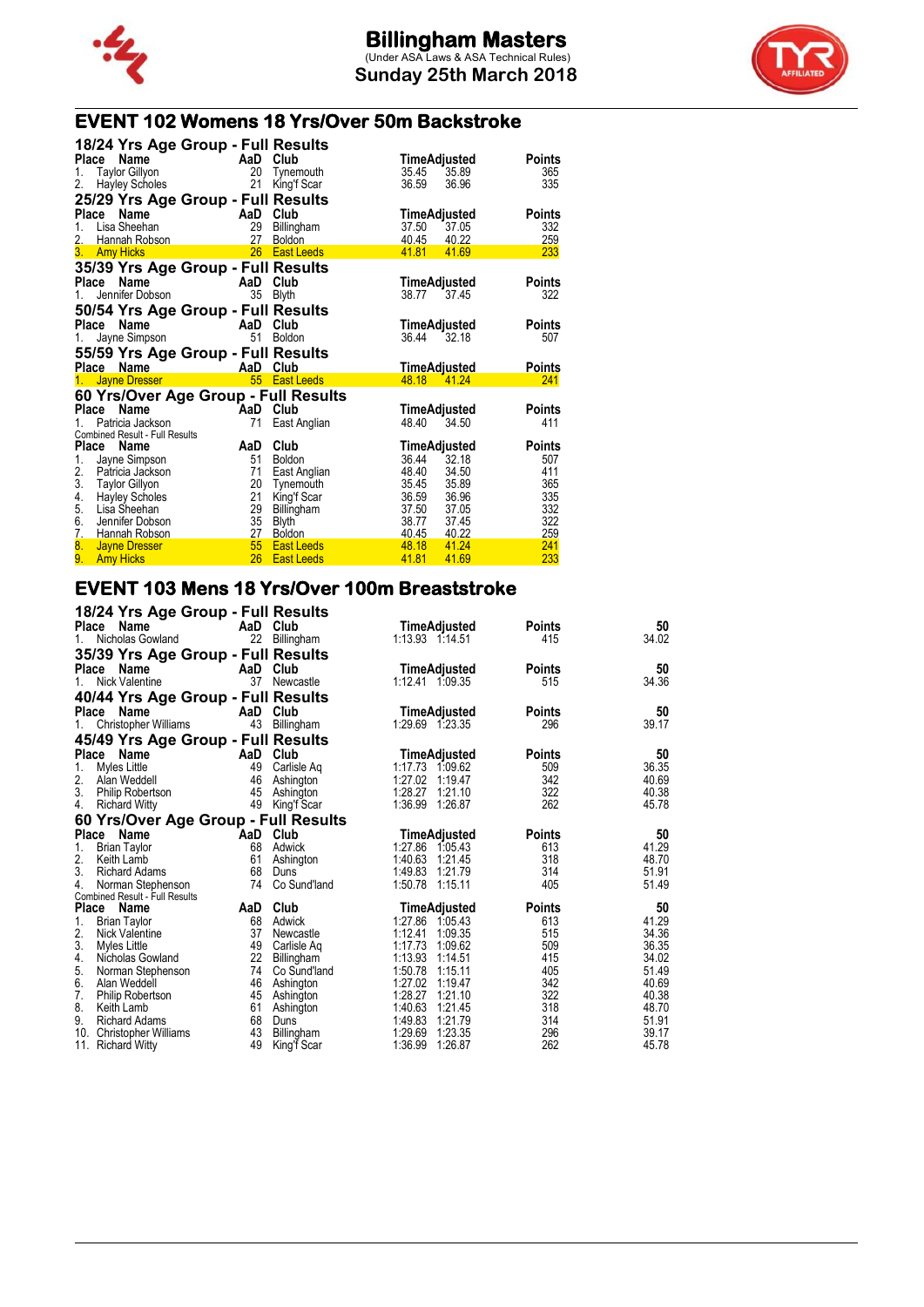



# **EVENT 105 Mens 18 Yrs/Over 50m Butterfly**

|          | 18/24 Yrs Age Group - Full Results                                                            |          |                                                 |                                           |                      |
|----------|-----------------------------------------------------------------------------------------------|----------|-------------------------------------------------|-------------------------------------------|----------------------|
| Place    | AaD Club<br>20 Harrow<br>20 Sedge<br>Name                                                     |          |                                                 | TimeAdjusted                              | Points               |
| 1.       | Mats Crisp                                                                                    |          | 20 Harrogate                                    | 25.15 25.46                               | 627                  |
| 2.       | <b>Matthew Bradley</b>                                                                        |          |                                                 | 26.85<br>27.18                            | 515                  |
| 3.       | Micholas Gowland                                                                              |          | 20 Sedgefield<br>22 Billingham<br>19 Billingham | 27.71 27.93<br>28.70 29.12                | 475                  |
|          | 4. Jordan Mogford                                                                             |          |                                                 |                                           | 419                  |
|          |                                                                                               |          |                                                 | 29.44 29.67                               | 396                  |
| 7.       | Thomas Fairweather 18 Boldon                                                                  |          |                                                 | 29.46 29.89<br>35.23<br>35.82             | 387<br>225           |
|          |                                                                                               |          |                                                 |                                           |                      |
|          | 25/29 Yrs Age Group - Full Results                                                            |          |                                                 |                                           |                      |
|          | Place Name                                                                                    | AaD Club |                                                 | TimeAdjusted                              | <b>Points</b>        |
| 1.<br>2. | Conor Crozier                                                                                 |          | 26 Co Sund'land<br>27 Stockton                  | 28.62 28.54<br>32.14                      | 445<br>317           |
|          | Michael Cummings                                                                              |          |                                                 | 31.95                                     |                      |
|          | 30/34 Yrs Age Group - Full Results                                                            |          |                                                 |                                           |                      |
|          | Place Name<br>AaD Club                                                                        |          |                                                 | TimeAdjusted                              | <b>Points</b>        |
| 1.       | Matthew Haycroft                                                                              |          | 33 Middlesboro                                  | 32.03 31.19                               | 341                  |
|          | 35/39 Yrs Age Group - Full Results                                                            |          |                                                 |                                           |                      |
|          | $AaD \text{ Club}$<br>37 Tynem<br>35 Co. Su<br>Place Name                                     |          |                                                 | TimeAdjusted                              | <b>Points</b>        |
| 1.       | James Carr                                                                                    |          | Tynemouth                                       | 27.96 26.78                               | 539                  |
| 2.       | Mark Robinson                                                                                 |          | 35 Co Sund'land                                 | 28.67<br>27.70                            | 487                  |
|          | 3. Phil Woodward                                                                              |          | 38 Thornaby                                     | 33.38<br>31.82                            | 321                  |
|          | 40/44 Yrs Age Group - Full Results                                                            |          |                                                 |                                           |                      |
|          | Place Name AaD Club<br>1. Ben Shaw <b>1. AaD Club</b><br>1. Ben Shaw <b>1. AaD Club</b>       |          |                                                 | <b>TimeAdjusted</b>                       | <b>Points</b>        |
|          |                                                                                               |          |                                                 | 31.32 29.27                               | 413                  |
| 2.       | Phil Horner                                                                                   |          | 40 Eston                                        | 32.12<br>30.33                            | 371                  |
| 3.       | lan Taylor                                                                                    |          | 42 Darlington M                                 | 33.65<br>31.44                            | 333                  |
|          | 45/49 Yrs Age Group - Full Results                                                            |          |                                                 |                                           |                      |
|          | Place Name<br>AaD Club<br>49 Carlisl                                                          |          |                                                 | TimeAdjusted                              | <b>Points</b>        |
| 1.       | Myles Little                                                                                  |          | 49 Carlisle Aq                                  | 33.01 29.57                               | 400                  |
|          | 50/54 Yrs Age Group - Full Results                                                            |          |                                                 |                                           |                      |
|          | AaD Club<br>53 Darlin<br>Place Name                                                           |          |                                                 | TimeAdjusted                              | <b>Points</b>        |
|          |                                                                                               |          |                                                 |                                           |                      |
| 1.       | Tony Day                                                                                      |          | 53 Darlington                                   | 30.96 26.93                               | 530                  |
|          |                                                                                               |          |                                                 |                                           |                      |
|          | 55/59 Yrs Age Group - Full Results                                                            |          |                                                 |                                           |                      |
|          |                                                                                               |          |                                                 | TimeAdjusted                              | <b>Points</b><br>438 |
|          |                                                                                               |          |                                                 | 34.75 28.70<br>35.08 29.77 Page 10        | 392                  |
|          | <b>Place Name AaD Club</b><br>1. Guy Fawkes 59 Billingham<br>2. Julian Harforth 56 East Leeds |          |                                                 |                                           |                      |
|          | 60 Yrs/Over Age Group - Full Results                                                          |          |                                                 |                                           |                      |
| 1.       | Place Name                                                                                    |          |                                                 | TimeAdjusted                              | Points<br>319        |
| 2.       |                                                                                               |          | 74 Co Sund'land<br>69 Co Sund'land              | 47.05 31.90<br>47.18<br>34.65             | 249                  |
|          | Norman Stephenson<br>Club<br>Graeme Shutt<br>Graeme Shutt<br>Combined Result - Full Results   |          |                                                 |                                           |                      |
|          | Place Name                                                                                    | AaD Club |                                                 | TimeAdjusted                              | <b>Points</b>        |
| 1.       | Mats Crisp                                                                                    |          |                                                 | 25.15 25.46                               | 627                  |
| 2.       | James Carr                                                                                    |          | 20 Harrogate                                    | 27.96 26.78                               | 539                  |
| 3.       | Tony Day                                                                                      |          | 37 Tynemouth<br>53 Darlington                   |                                           | 530                  |
| 4.       | Matthew Bradley                                                                               | 20       | Sedgefield                                      | 30.96 26.93<br>26.85 27.18                | 515                  |
| 5.       | Mark Robinson                                                                                 |          | 35 Co Sund'land                                 |                                           | 487                  |
| 6.       | Nicholas Gowland                                                                              |          | 22 Billingham                                   |                                           | 475                  |
| 7.       | Conor Crozier                                                                                 |          | Co Sund'Iand                                    | 28.67 27.70<br>27.71 27.93<br>28.62 28.54 | 445                  |
| 8.       | <b>Guy Fawkes</b>                                                                             |          |                                                 | 34.75 28.70                               | 438                  |
|          |                                                                                               |          | <b>East Leeds</b>                               | 28.70 29.12<br>29.27                      | 419<br>413           |
|          | 9. Jordan Mogford<br>10. Ben Shaw                                                             |          | $\frac{231.32}{31.32}$                          |                                           |                      |
|          | 11. Myles Little<br>12. Nicholas Simpson                                                      | 22       | 49 Carlisle Aq<br><b>Boldon</b>                 | 33.01<br>29.57<br>29.44<br><u>29.67</u>   | 400<br>396           |
|          | 13. Julian Harforth                                                                           | 56       | <b>East Leeds</b>                               | 35.08<br>29.77                            | 392                  |
|          | 14. Daniel Wood                                                                               | 19       | Guisborough                                     | 29.46<br>29.89                            | 387                  |
|          | 15. Phil Horner                                                                               | 40       | Eston                                           | 32.12<br>30.33                            | 371                  |
|          | 16. Matthew Haycroft                                                                          | 33       | Middlesboro                                     | 32.03<br>31.19                            | 341                  |
|          | 17. Ian Taylor                                                                                | 42       | Darlington M                                    | 33.65<br>31.44                            | 333                  |
|          | 18. Phil Woodward                                                                             | 38       | Thornaby                                        | 33.38<br>31.82                            | 321                  |
|          | 19. Norman Stephenson                                                                         | 74       | Co Sund'land                                    | 47.05<br>31.90                            | 319                  |
|          | 20. Michael Cummings<br>21. Graeme Shutt                                                      | 27<br>69 | Stockton<br>Co Sund'land                        | 32.14<br>31.95<br>47.18<br>34.65          | 317<br>249           |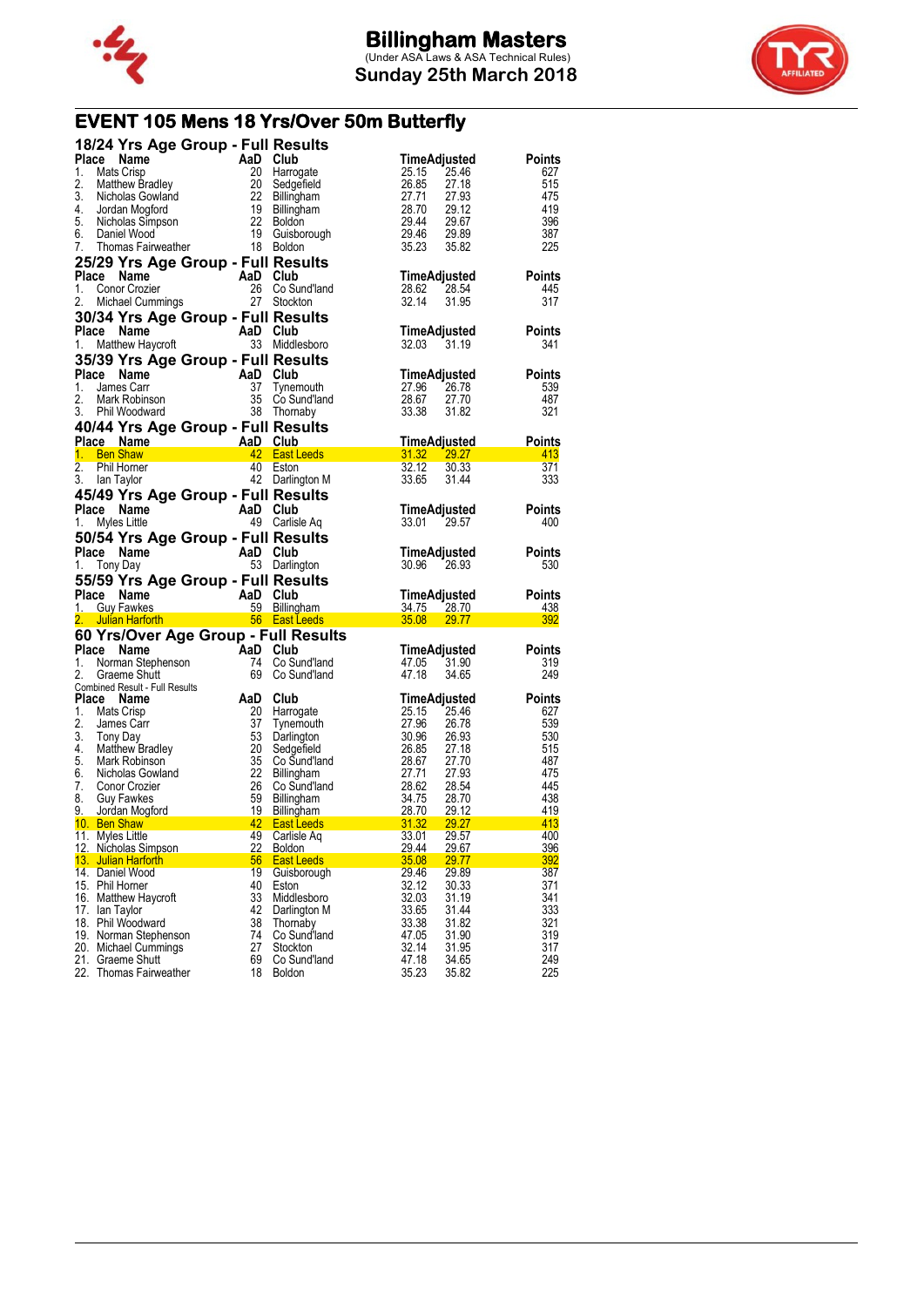

**Sunday 25th March 2018**



### **EVENT 106 Mens/Womens 18 /Over 200m Backstroke**

| <b>MENS 35/39 Yrs Age Group - Full Results</b>     |     |                   |                     |               |       |         |         |
|----------------------------------------------------|-----|-------------------|---------------------|---------------|-------|---------|---------|
| Place Name                                         |     | AaD Club          | TimeAdjusted        | <b>Points</b> | 50    | 100     | 150     |
| 1. Nick Valentine                                  | 37  | Newcastle         | 2:24.38 2:18.27     | 445           | 34.64 | 1:10.85 | 1:47.84 |
| <b>MENS 55/59 Yrs Age Group - Full Results</b>     |     |                   |                     |               |       |         |         |
| Place Name                                         |     | AaD Club          | TimeAdjusted        | <b>Points</b> | 50    | 100     | 150     |
| 1. Alastair Gibb                                   | 58  | Team Luton        | 3:00.89 2:30.80     | 343           | 41.33 | 1:26.63 | 2:14.20 |
| <b>MENS 60 Yrs/Over Age Group - Full Results</b>   |     |                   |                     |               |       |         |         |
| Place Name                                         |     | AaD Club          | TimeAdjusted        | <b>Points</b> | 50    | 100     | 150     |
| Graham Padgett<br>1.                               | 71  | Warrington M      | 3:11.60 2:16.59     | 462           | 46.23 | 1:34.66 | 2:23.60 |
| 2.<br>Carl Butler                                  | 74  | RichmondDale      | 3:58.38 2:41.63     | 279           | 53.71 | 1:53.46 | 2:56.71 |
| <b>MENS Combined Result - Full Results</b>         |     |                   |                     |               |       |         |         |
| Place Name                                         | AaD | Club              | <b>TimeAdjusted</b> | <b>Points</b> | 50    | 100     | 150     |
| 1.<br>Graham Padgett                               | 71  | Warrington M      | 3:11.60 2:16.59     | 462           | 46.23 | 1:34.66 | 2:23.60 |
| 2.<br>Nick Valentine                               | 37  | Newcastle         | 2:24.38 2:18.27     | 445           | 34.64 | 1:10.85 | 1:47.84 |
| 3.<br>Alastair Gibb                                | 58  | Team Luton        | 3:00.89 2:30.80     | 343           | 41.33 | 1:26.63 | 2:14.20 |
| 4.<br>Carl Butler                                  | 74  | RichmondDale      | 3:58.38 2:41.63     | 279           | 53.71 | 1:53.46 | 2:56.71 |
| <b>WOMENS 60 Yrs/Over Age Group - Full Results</b> |     |                   |                     |               |       |         |         |
| Place Name                                         |     | AaD Club          | TimeAdjusted        | <b>Points</b> | 50    | 100     | 150     |
| Patricia Jackson                                   | 71  | East Anglian      | 3:42.80 2:38.83     | 423           | 52.81 | 1:48.90 | 2:46.83 |
| 2.<br><b>Hilary Crick</b>                          | 69  | East Leeds        | 3.46.77 2.46.54     | 366           | 55.61 | 1:53.18 | 2:51.94 |
| <b>WOMENS Combined Result - Full Results</b>       |     |                   |                     |               |       |         |         |
| Place Name                                         | AaD | Club              | <b>TimeAdjusted</b> | <b>Points</b> | 50    | 100     | 150     |
| 1. Patricia Jackson                                | 71  | East Anglian      | 3:42.80 2:38.83     | 423           | 52.81 | 1:48.90 | 2:46.83 |
| 2. Hilary Crick                                    | 69  | <b>East Leeds</b> | 3.46.77 2.46.54     | 366           | 55.61 | 1:53.18 | 2:51.94 |

## **EVENT 107 Womens 18 Yrs/Over 100m Freestyle**

| 18/24 Yrs Age Group - Full Results    |                                 |                                          |               |                |
|---------------------------------------|---------------------------------|------------------------------------------|---------------|----------------|
| Place<br><b>Name</b>                  | AaD Club                        | TimeAdjusted                             | <b>Points</b> | 50             |
| 1.<br><b>Hayley Scholes</b>           | 21<br>King'f Scar               | 1:10.74 1:11.46                          | 361           | 35.00          |
| 2.<br>Imogen Fife                     | 22 Co Sund'land                 | 1:25.90 1:26.57                          | 203           | 42.11          |
| 25/29 Yrs Age Group - Full Results    |                                 |                                          |               |                |
| Place Name                            | AaD Club                        | <b>TimeAdjusted</b>                      | <b>Points</b> | 50             |
| Lisa Sheehan<br>1.                    | 29 Billingham                   | 1:10.44 1:09.59                          | 391           | 33.01          |
| 2.<br><b>Amy Hicks</b>                | 26 East Leeds                   | 1:16.81 1:16.59                          | 293           | 35.70          |
| 30/34 Yrs Age Group - Full Results    |                                 |                                          |               |                |
| Place<br><b>Name</b>                  | AaD Club                        | <b>TimeAdjusted</b>                      | <b>Points</b> | 50             |
| Lorraine Riddle<br>1.                 | 34 Billingham                   | 1:21.60 1:19.15                          | 266           | 38.47          |
| 35/39 Yrs Age Group - Full Results    |                                 |                                          |               |                |
| Place<br>Name                         | AaD Club                        | <b>TimeAdjusted</b>                      | <b>Points</b> | 50             |
| 1.<br>Jennifer Dobson                 | 35 Blyth                        | 1:12.18 1:09.73                          | 389           | 33.35          |
| 2.<br>Raechel Hogg                    | 39 Billingham                   | 1:14.53 1:10.71                          | 373           | 35.35          |
|                                       |                                 |                                          |               |                |
| 40/44 Yrs Age Group - Full Results    |                                 |                                          |               |                |
| Place Name                            | AaD Club                        | TimeAdjusted                             | <b>Points</b> | 50             |
| 1.<br>Elisabeth Yaneske               | 41<br>Sedgefield                | 1:12.29 1:07.91                          | 421           | 35.05          |
| 2.<br>Joanne Fixter                   | 44 Billingham                   | 1:19.48 1:13.45                          | 332           | 36.94          |
| 3.<br>Melanie Barker                  | 42 Ashington                    | 1:28.37 1:22.58                          | 234           | 43.16          |
| 45/49 Yrs Age Group - Full Results    |                                 |                                          |               |                |
| Place<br>Name                         | AaD Club                        | TimeAdjusted                             | <b>Points</b> | 50             |
| Jayne Blizzard<br>1.                  | 45 King'f Scar                  | 1:15.65 1:09.50                          | 393           | 36.19          |
| <b>Gail Wrangles</b>                  | 48 East Leeds                   | 1:18.69 1:10.95                          | 369           | 37.78          |
| 55/59 Yrs Age Group - Full Results    |                                 |                                          |               |                |
| Place Name                            | AaD Club                        | TimeAdjusted                             | <b>Points</b> | 50             |
| 1.<br>Carol Boagey                    | 59 AFSHartlepol                 | 1:23.06 1:08.59                          | 408           | 39.60          |
| 2.<br><b>Jayne Dresser</b>            | 55 East Leeds                   | 1:27.04 1:14.50                          | 319           | 42.37          |
| 60 Yrs/Over Age Group - Full Results  |                                 |                                          |               |                |
| Place<br>Name                         | AaD Club                        | <b>TimeAdjusted</b>                      | <b>Points</b> | 50             |
| 1.<br>Joan Edwards                    | 60 Gates & Whick                | 1:13.08<br>59.76                         | 618           | 35.57          |
| <b>Combined Result - Full Results</b> |                                 |                                          |               |                |
| Place<br>Name                         | Club<br>AaD                     | <b>TimeAdjusted</b>                      | <b>Points</b> | 50             |
| 1.<br>Joan Edwards                    | 60 Gates & Whick                | 1:13.08<br>59.76                         | 618           | 35.57          |
| 2.<br>Elisabeth Yaneske               | 41<br>Sedgefield                | 1:12.29 1:07.91                          | 421           | 35.05          |
| 3.<br>Carol Boagey                    | 59 AFSHartlepol                 | 1:23.06<br>1:08.59                       | 408           | 39.60          |
| 4.<br>Jayne Blizzard                  | 45<br>King'f Scar               | 1:15.65<br>1:09.50                       | 393           | 36.19          |
| 5.<br>Lisa Sheehan                    | 29 Billingham                   | 1:10.44<br>1:09.59                       | 391           | 33.01          |
| 6.<br>Jennifer Dobson                 | 35<br>Blyth                     | 1:12.18<br>1:09.73                       | 389           | 33.35          |
| 7. Raechel Hogg                       | 39<br>Billingham                | 1:14.53 1:10.71                          | 373           | 35.35          |
| 8.<br><b>Gail Wrangles</b>            | 48<br><b>East Leeds</b>         | 1:18.69 1:10.95                          | 369           | 37.78          |
| 9.<br><b>Hayley Scholes</b>           | 21<br>King'f Scar               | 1:10.74<br>1:11.46                       | 361           | 35.00          |
| 10. Joanne Fixter                     | 44<br>Billingham                | 1:19.48<br>1:13.45                       | 332           | 36.94          |
| 11. Jayne Dresser                     | 55<br><b>East Leeds</b>         | 1:27.04<br>1.14.50                       | 319           | 42.37          |
| 12. Amy Hicks<br>13. Lorraine Riddle  | 26<br><b>East Leeds</b><br>34   | 1:16.81<br>1:16.59                       | 293<br>266    | 35.70          |
| 14. Melanie Barker                    | Billingham<br>42                | 1:21.60<br>1:19.15<br>1:28.37<br>1:22.58 | 234           | 38.47<br>43.16 |
| 15. Imogen Fife                       | Ashington<br>22<br>Co Sund'land | 1:25.90<br>1:26.57                       | 203           | 42.11          |
|                                       |                                 |                                          |               |                |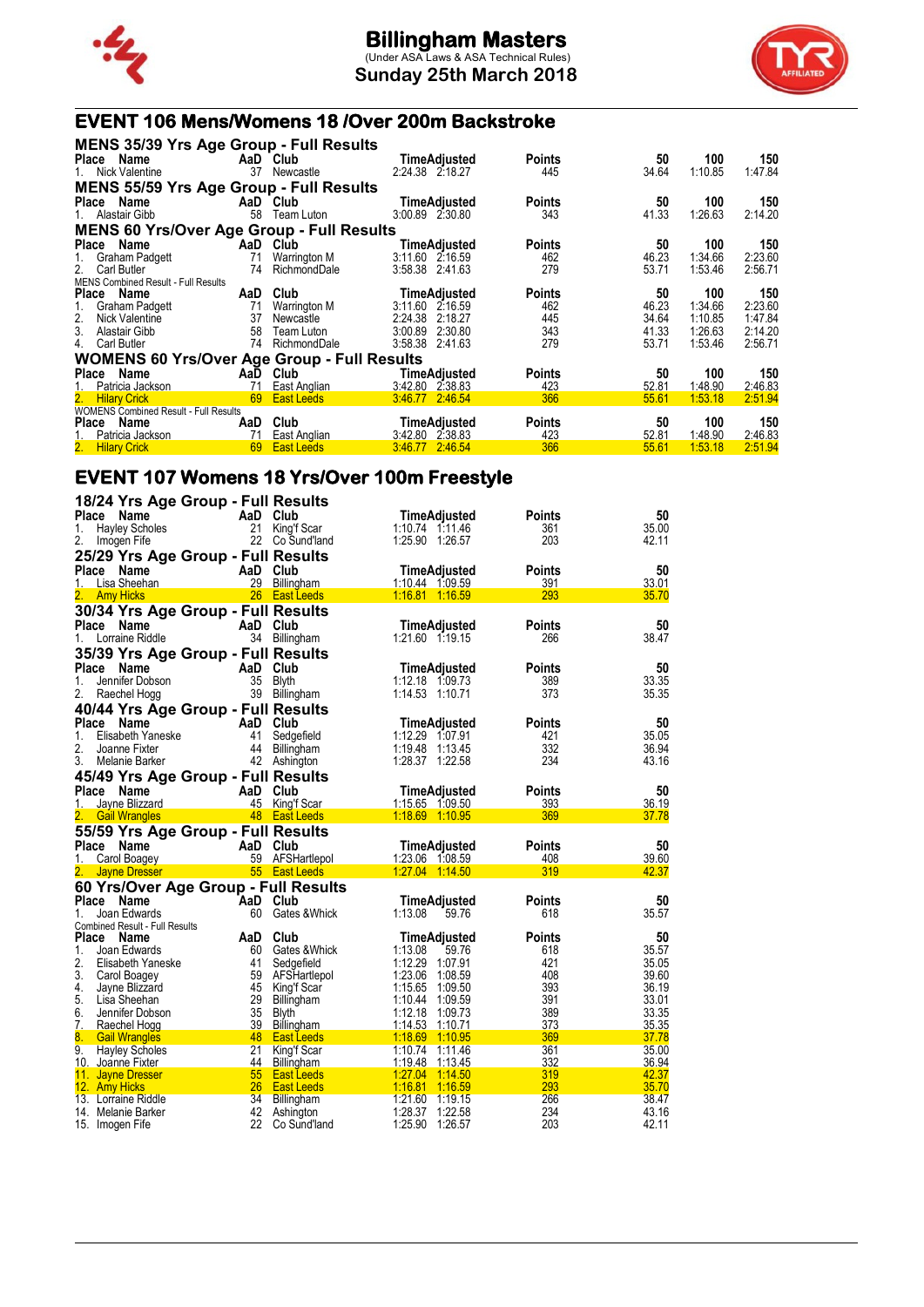



# **EVENT 108 Mens 18 Yrs/Over 50m Freestyle**

|             |                                                                                                        | 18/24 Yrs Age Group - Full Results                                                                                                                                                                                                                     |                                                                                                                                                                                                                           |                                                                                                                                                                            |                      |
|-------------|--------------------------------------------------------------------------------------------------------|--------------------------------------------------------------------------------------------------------------------------------------------------------------------------------------------------------------------------------------------------------|---------------------------------------------------------------------------------------------------------------------------------------------------------------------------------------------------------------------------|----------------------------------------------------------------------------------------------------------------------------------------------------------------------------|----------------------|
| Place       |                                                                                                        |                                                                                                                                                                                                                                                        |                                                                                                                                                                                                                           | TimeAdjusted                                                                                                                                                               | Points               |
| 1.          |                                                                                                        |                                                                                                                                                                                                                                                        |                                                                                                                                                                                                                           | 23.44<br>23.73                                                                                                                                                             | 622                  |
| 2.<br>3.    |                                                                                                        |                                                                                                                                                                                                                                                        |                                                                                                                                                                                                                           | 24.86<br>25.17<br>27.00<br>27.21                                                                                                                                           | 521<br>412           |
| 4.          |                                                                                                        |                                                                                                                                                                                                                                                        |                                                                                                                                                                                                                           | 27.00<br>27.24<br>27.42<br>27.45                                                                                                                                           | 402                  |
| 5.          |                                                                                                        |                                                                                                                                                                                                                                                        |                                                                                                                                                                                                                           | 27.42<br>27.82                                                                                                                                                             | 386                  |
| 6.          |                                                                                                        | March 1982<br>March 1982<br>March 1982<br>March 20 Harrogate<br>March 20 Harrogate<br>March 20 Sedgefield<br>Nicholas Simpson<br>Nicholas Gowland<br>Daniel Wood<br>Thomas Fairweather<br>Thomas Fairweather<br>Thomas Fairweather<br>Thomas The Boldo |                                                                                                                                                                                                                           | 29.03<br>29.51                                                                                                                                                             | 323                  |
|             |                                                                                                        | 25/29 Yrs Age Group - Full Results                                                                                                                                                                                                                     |                                                                                                                                                                                                                           |                                                                                                                                                                            |                      |
|             | Place Name                                                                                             | Comor Crozier<br>Conor Crozier<br>Michael Cummings<br>27 Stockton                                                                                                                                                                                      |                                                                                                                                                                                                                           | <b>TimeAdjusted</b>                                                                                                                                                        | <b>Points</b>        |
| 1.          |                                                                                                        |                                                                                                                                                                                                                                                        | 26 Co Sund'land                                                                                                                                                                                                           | 26.36<br>26.29                                                                                                                                                             | 457                  |
| 2.          |                                                                                                        |                                                                                                                                                                                                                                                        |                                                                                                                                                                                                                           | 28.42<br>28.25                                                                                                                                                             | 368                  |
|             |                                                                                                        | 30/34 Yrs Age Group - Full Results                                                                                                                                                                                                                     |                                                                                                                                                                                                                           |                                                                                                                                                                            |                      |
| Place       | Name                                                                                                   | AaD Club<br>34 Boldon<br>33 Middlesboro                                                                                                                                                                                                                |                                                                                                                                                                                                                           | TimeAdjusted                                                                                                                                                               | <b>Points</b>        |
| 1.          | Graham Kennedy                                                                                         |                                                                                                                                                                                                                                                        |                                                                                                                                                                                                                           | 29.30<br>28.42                                                                                                                                                             | 362                  |
| 2.          | Matthew Haycroft                                                                                       |                                                                                                                                                                                                                                                        |                                                                                                                                                                                                                           | 29.70<br>28.92                                                                                                                                                             | 343                  |
|             |                                                                                                        | 35/39 Yrs Age Group - Full Results                                                                                                                                                                                                                     |                                                                                                                                                                                                                           |                                                                                                                                                                            |                      |
| 1.          | Place Name                                                                                             |                                                                                                                                                                                                                                                        |                                                                                                                                                                                                                           | TimeAdjusted                                                                                                                                                               | <b>Points</b>        |
| 2.          | James Carr<br>Mark Robinson                                                                            |                                                                                                                                                                                                                                                        | Tynemouth<br>Co Sund'Iand                                                                                                                                                                                                 | 25.61<br>24.53<br>26.11<br>25.22                                                                                                                                           | 563<br>518           |
| 3.          | Phil Woodward                                                                                          | AaD Club<br>37 Tynen<br>35 Co Su<br>38 Thom                                                                                                                                                                                                            | 38 Thornaby                                                                                                                                                                                                               | 27.59<br>28.94                                                                                                                                                             | 395                  |
|             |                                                                                                        | 40/44 Yrs Age Group - Full Results                                                                                                                                                                                                                     |                                                                                                                                                                                                                           |                                                                                                                                                                            |                      |
|             |                                                                                                        |                                                                                                                                                                                                                                                        |                                                                                                                                                                                                                           |                                                                                                                                                                            |                      |
|             |                                                                                                        |                                                                                                                                                                                                                                                        | Place Name AaD Club<br>1. Ben Shaw <b>1. AaD Club</b><br>1. Ben Shaw <b>1. AaD Club</b> 27.58 25.77 485                                                                                                                   |                                                                                                                                                                            |                      |
| 2.          |                                                                                                        |                                                                                                                                                                                                                                                        |                                                                                                                                                                                                                           | 29.30<br>27.66                                                                                                                                                             | 392                  |
| 3.          |                                                                                                        | Phil Horner                                     40 Eston<br>lan Taylor                                 42 Darlington<br>Christopher Williams                     43 Billingham                                                                         | Darlington M                                                                                                                                                                                                              | 29.66<br>27.72                                                                                                                                                             | 390                  |
| 4.          |                                                                                                        |                                                                                                                                                                                                                                                        |                                                                                                                                                                                                                           |                                                                                                                                                                            | 305                  |
|             |                                                                                                        | 45/49 Yrs Age Group - Full Results                                                                                                                                                                                                                     |                                                                                                                                                                                                                           |                                                                                                                                                                            |                      |
|             | Place Name                                                                                             | ace Name<br>Andrew Atkinson<br>Andrew Atkinson<br>A6 East Leeds                                                                                                                                                                                        |                                                                                                                                                                                                                           | $\begin{array}{r}\n 30.07 \\  7.81 \quad 25.40 \\  30.93 \quad 27.70 \\  31.21 \quad 28.67 \\  31.68 \quad 28.56 \\  32.44 \quad 29.62 \\  33.01 \quad 29.62\n\end{array}$ | <b>Points</b>        |
| 1.          |                                                                                                        |                                                                                                                                                                                                                                                        |                                                                                                                                                                                                                           |                                                                                                                                                                            | 507                  |
| 2.<br>3.    | Richard Witty<br>Philip Robertson<br>Marc Mills<br>Alan Weddell<br>Phillip Aldridge<br>Anthony Thomton | 45                                                                                                                                                                                                                                                     | 49 King'f Scar<br>Ashington                                                                                                                                                                                               |                                                                                                                                                                            | 391<br>352           |
| 4.          | Marc Mills                                                                                             | 48                                                                                                                                                                                                                                                     | Scotia                                                                                                                                                                                                                    |                                                                                                                                                                            | 356                  |
| 5.          | Alan Weddell                                                                                           |                                                                                                                                                                                                                                                        | 46 Ashington                                                                                                                                                                                                              |                                                                                                                                                                            | 320                  |
| 6.          |                                                                                                        |                                                                                                                                                                                                                                                        | 47 Tynemouth                                                                                                                                                                                                              | 29.62<br>29.96<br>34.25                                                                                                                                                    | 309                  |
| 7.          |                                                                                                        |                                                                                                                                                                                                                                                        | 46 Ashington                                                                                                                                                                                                              | 37.51<br>34.25                                                                                                                                                             | 206                  |
|             |                                                                                                        | <b>50/54 Yrs Age Group - Full Results<br/>Place Name AaD Club<br/>1. Matthew Grant 64 Gates &amp; Which</b>                                                                                                                                            |                                                                                                                                                                                                                           |                                                                                                                                                                            |                      |
|             |                                                                                                        |                                                                                                                                                                                                                                                        |                                                                                                                                                                                                                           | TimeAdjusted                                                                                                                                                               | Points               |
| 1.          | Matthew Grant                                                                                          |                                                                                                                                                                                                                                                        | 54 Gates & Whick                                                                                                                                                                                                          | 29.23 25.23                                                                                                                                                                | 517                  |
|             |                                                                                                        | 55/59 Yrs Age Group - Full Results                                                                                                                                                                                                                     |                                                                                                                                                                                                                           |                                                                                                                                                                            |                      |
|             |                                                                                                        |                                                                                                                                                                                                                                                        |                                                                                                                                                                                                                           |                                                                                                                                                                            | <b>Points</b>        |
|             |                                                                                                        |                                                                                                                                                                                                                                                        |                                                                                                                                                                                                                           |                                                                                                                                                                            |                      |
|             |                                                                                                        |                                                                                                                                                                                                                                                        |                                                                                                                                                                                                                           |                                                                                                                                                                            |                      |
|             |                                                                                                        |                                                                                                                                                                                                                                                        |                                                                                                                                                                                                                           |                                                                                                                                                                            |                      |
|             |                                                                                                        |                                                                                                                                                                                                                                                        | <b>Place Name Contract And Club Club TimeAdjusted Points<br/> 1. Julian Harforth 66 East Leeds 29.20 24.78 546<br/> 2. Guy Fawkes 59 Billingham 32.77 27.06 419<br/> 3. Gordon Dickinson 59 Ashington 34.70 28.65 353</b> |                                                                                                                                                                            |                      |
|             | Name                                                                                                   | 60 Yrs/Over Age Group - Full Results                                                                                                                                                                                                                   |                                                                                                                                                                                                                           |                                                                                                                                                                            |                      |
| Place<br>1. | Robert Woodcock                                                                                        |                                                                                                                                                                                                                                                        |                                                                                                                                                                                                                           | <b>TimeAdjusted</b><br>28.84<br>23.34                                                                                                                                      | <b>Points</b><br>654 |
| 2.          | Peter French                                                                                           | AaD Club<br>61 Wethe<br>60 News                                                                                                                                                                                                                        |                                                                                                                                                                                                                           | 31.56<br>25.81                                                                                                                                                             | 483                  |
| 3.          | Brian Taylor                                                                                           | 68                                                                                                                                                                                                                                                     |                                                                                                                                                                                                                           | 32.57<br>24.26                                                                                                                                                             | 582                  |
| 4.          | Colin Gerrard                                                                                          | 71                                                                                                                                                                                                                                                     |                                                                                                                                                                                                                           | 34.32<br>24.47                                                                                                                                                             | 567                  |
| 5.          | Keith Lamb                                                                                             | 61                                                                                                                                                                                                                                                     |                                                                                                                                                                                                                           | 38.07<br>30.82                                                                                                                                                             | 284                  |
| 6.          | lan Longster<br><b>Barry Robinson</b>                                                                  | 60<br>70                                                                                                                                                                                                                                               |                                                                                                                                                                                                                           | 39.25<br>32.10<br>42.02<br>30.41                                                                                                                                           | 251                  |
| 8.          | <b>Michael Fulford</b>                                                                                 |                                                                                                                                                                                                                                                        | 72 East Leeds                                                                                                                                                                                                             | 46.83<br>32.86                                                                                                                                                             | <u>295</u><br>234    |
|             | Combined Result - Full Results                                                                         |                                                                                                                                                                                                                                                        |                                                                                                                                                                                                                           |                                                                                                                                                                            |                      |
| Place       | Name                                                                                                   | AaD                                                                                                                                                                                                                                                    |                                                                                                                                                                                                                           | TimeAdjusted                                                                                                                                                               | <b>Points</b>        |
| 1.          | Robert Woodcock                                                                                        | 61                                                                                                                                                                                                                                                     | Wetherby                                                                                                                                                                                                                  | 28.84<br>23.34                                                                                                                                                             | 654                  |
| 2.<br>3.    | Mats Crisp<br><b>Brian Taylor</b>                                                                      | 20<br>68                                                                                                                                                                                                                                               | Harrogate<br>Adwick                                                                                                                                                                                                       | 23.44<br>23.73<br>32.57<br>24.26                                                                                                                                           | 622<br>582           |
| 4.          | Colin Gerrard                                                                                          | 71                                                                                                                                                                                                                                                     | RichmondDale                                                                                                                                                                                                              | 34.32<br>24.47                                                                                                                                                             | 567                  |
| 5.          | James Carr                                                                                             | 37                                                                                                                                                                                                                                                     | Tynemouth                                                                                                                                                                                                                 | 25.61<br>24.53                                                                                                                                                             | 563                  |
| 6.          | <b>Julian Harforth</b>                                                                                 | 56                                                                                                                                                                                                                                                     | <b>East Leeds</b>                                                                                                                                                                                                         | 29.20<br><b>24.78</b>                                                                                                                                                      | 546                  |
| 7.          | <b>Matthew Bradley</b>                                                                                 | 20                                                                                                                                                                                                                                                     | Sedgefield                                                                                                                                                                                                                | 25.17<br>24.86                                                                                                                                                             | 521                  |
| 8.          | Mark Robinson                                                                                          | 35                                                                                                                                                                                                                                                     | Co Sund'land                                                                                                                                                                                                              | 26.11<br>25.22                                                                                                                                                             | 518                  |
|             | 9. Matthew Grant<br><u>10. Andrew Atkinson</u>                                                         | 54<br>46                                                                                                                                                                                                                                               | Gates & Whick<br><b>East Leeds</b>                                                                                                                                                                                        | 29.23<br>25.23<br><b>27.81</b><br>25.40                                                                                                                                    | 517<br>507           |
|             | 11. Ben Shaw                                                                                           | 42                                                                                                                                                                                                                                                     | <b>East Leeds</b>                                                                                                                                                                                                         | 27.58<br>25.77                                                                                                                                                             | 485                  |
|             | 12. Peter French                                                                                       | 60                                                                                                                                                                                                                                                     | Newcastle                                                                                                                                                                                                                 | 31.56<br>25.81                                                                                                                                                             | 483                  |
|             | 13. Conor Crozier                                                                                      | 26                                                                                                                                                                                                                                                     | Co Sund'land                                                                                                                                                                                                              | 26.36<br>26.29                                                                                                                                                             | 457                  |
|             | 14. Guy Fawkes                                                                                         | 59                                                                                                                                                                                                                                                     | Billingham                                                                                                                                                                                                                | 32.77<br>27.06                                                                                                                                                             | 419                  |
|             | 15. Nicholas Simpson<br>16. Nicholas Gowland                                                           | 22<br>22                                                                                                                                                                                                                                               | <b>Boldon</b><br>Billingham                                                                                                                                                                                               | 27.00<br>27.21<br>27.24<br>27.45                                                                                                                                           | 412<br>402           |
|             | 17. Phil Woodward                                                                                      | 38                                                                                                                                                                                                                                                     | Thornaby                                                                                                                                                                                                                  | 28.94<br>27.59                                                                                                                                                             | 395                  |
|             | 18. Phil Horner                                                                                        | 40                                                                                                                                                                                                                                                     | Eston                                                                                                                                                                                                                     | 29.30<br>27.66                                                                                                                                                             | 392                  |
|             | 19. Richard Witty                                                                                      | 49                                                                                                                                                                                                                                                     | King'f Scar                                                                                                                                                                                                               | 30.93<br>27.70                                                                                                                                                             | 391                  |
|             | 20. Ian Taylor                                                                                         | 42                                                                                                                                                                                                                                                     | Darlington M                                                                                                                                                                                                              | 29.66<br>27.72                                                                                                                                                             | 390                  |
|             | 21. Daniel Wood                                                                                        | 19                                                                                                                                                                                                                                                     | Guisborough                                                                                                                                                                                                               | 27.42<br>27.82                                                                                                                                                             | 386                  |
|             | 22. Michael Cummings<br>23. Graham Kennedy                                                             | 27<br>34                                                                                                                                                                                                                                               | Stockton<br><b>Boldon</b>                                                                                                                                                                                                 | 28.42<br>28.25<br>29.30<br>28.42                                                                                                                                           | 368<br>362           |
|             | 24. Marc Mills                                                                                         | 48                                                                                                                                                                                                                                                     | Scotia                                                                                                                                                                                                                    | 31.68<br>28.56                                                                                                                                                             | 356                  |
|             | 25. Gordon Dickinson                                                                                   | 59                                                                                                                                                                                                                                                     | Ashington                                                                                                                                                                                                                 | 34.70<br>28.65                                                                                                                                                             | 353                  |
|             | 26. Philip Robertson                                                                                   | 45                                                                                                                                                                                                                                                     | Ashington                                                                                                                                                                                                                 | 31.21<br>28.67                                                                                                                                                             | 352                  |
|             | 27. Matthew Haycroft<br>28. Thomas Fairweather                                                         | 33<br>18                                                                                                                                                                                                                                               | Middlesboro<br><b>Boldon</b>                                                                                                                                                                                              | 29.70<br>28.92<br>29.03<br>29.51                                                                                                                                           | 343<br>323           |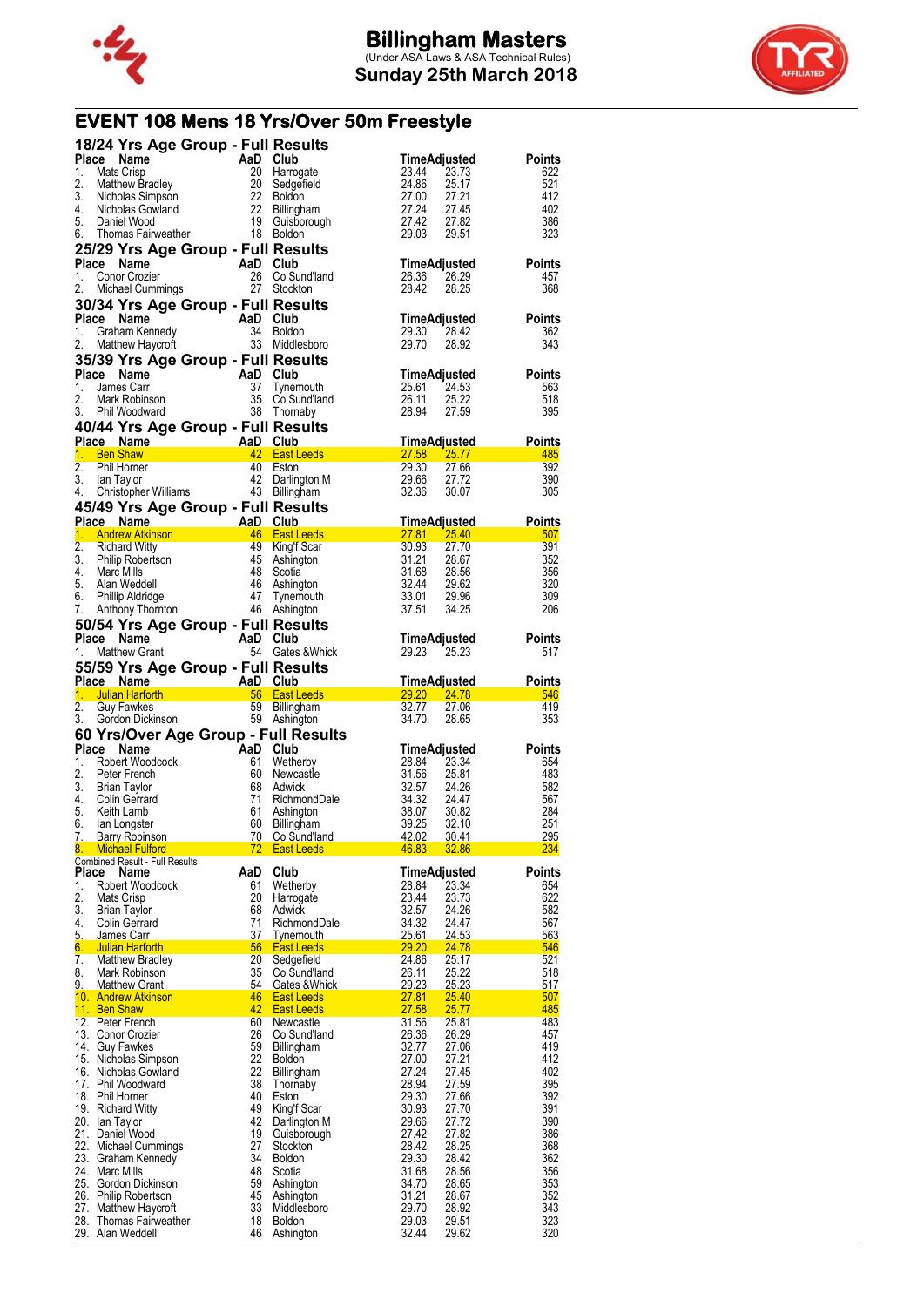

**Sunday 25th March 2018**



| 30. Phillip Aldridge     |              | Tynemouth         | 33.01 | 29.96 | 309 |
|--------------------------|--------------|-------------------|-------|-------|-----|
| 31. Christopher Williams |              | 43 Billingham     | 32.36 | 30.07 | 305 |
| 32. Barry Robinson       |              | 70 Co Sund'land   | 42.02 | 30.41 | 295 |
| 33. Keith Lamb           |              | 61 Ashington      | 38.07 | 30.82 | 284 |
| 34. Ian Longster         |              | 60 Billingham     | 39.25 | 32.10 | 251 |
| 35. Michael Fulford      | $72^{\circ}$ | <b>East Leeds</b> | 46.83 | 32.86 | 234 |
| 36. Anthony Thornton     |              | 46 Ashington      | 37.51 | 34.25 | 206 |
|                          |              |                   |       |       |     |

### **EVENT 109 Womens 18 Yrs/Over 100m Backstroke**

| 18/24 Yrs Age Group - Full Results    |     |               |                     |               |       |
|---------------------------------------|-----|---------------|---------------------|---------------|-------|
| Place Name                            |     | AaD Club      | TimeAdjusted        | <b>Points</b> | 50    |
| <b>Taylor Gillyon</b><br>1.           | 20  | Tynemouth     | 1:15.74 1:16.68     | 369           | 37.07 |
| <b>Hayley Scholes</b>                 | 21  | King'f Scar   | DQ                  |               |       |
| 50/54 Yrs Age Group - Full Results    |     |               |                     |               |       |
| Place Name                            |     | AaD Club      | <b>TimeAdjusted</b> | <b>Points</b> | 50    |
| 1. Jayne Simpson                      | 51  | <b>Boldon</b> | 1:23.13 1:13.42     | 421           | 41.04 |
| 60 Yrs/Over Age Group - Full Results  |     |               |                     |               |       |
| Place Name                            | AaD | Club          | TimeAdjusted        | <b>Points</b> | 50    |
| 1. Patricia Jackson                   | 71  | East Anglian  | 1:43.96 1:14.11     | 409           | 50.77 |
| <b>Combined Result - Full Results</b> |     |               |                     |               |       |
| Place Name                            | AaD | Club          | TimeAdjusted        | <b>Points</b> | 50    |
| Jayne Simpson<br>1.                   | 51  | <b>Boldon</b> | 1:23.13 1:13.42     | 421           | 41.04 |
| 2. Patricia Jackson                   | 71  | East Anglian  | 1:43.96 1:14.11     | 409           | 50.77 |
| 3.<br><b>Taylor Gillyon</b>           | 20  | Tynemouth     | 1:15.74 1:16.68     | 369           | 37.07 |

### **EVENT 110 Mens 18 Yrs/Over 50m Breaststroke**

| Place<br>Name                                                |          | 18/24 Yrs Age Group - Full Results |                         |                      |
|--------------------------------------------------------------|----------|------------------------------------|-------------------------|----------------------|
|                                                              | AaD Club |                                    | TimeAdjusted            | <b>Points</b>        |
| 1.<br>Matthew Bradley                                        | 20       | Sedgefield                         | 32.96<br>33.37          | 433                  |
| 2.<br>Daniel Wood                                            |          | 19 Guisborough                     | 39.31<br>39.88          | 253                  |
|                                                              |          |                                    |                         |                      |
| 30/34 Yrs Age Group - Full Results<br><b>Place</b>           | AaD      | Club                               |                         |                      |
| Name                                                         |          |                                    | <b>TimeAdjusted</b>     | <b>Points</b>        |
| 1.<br>Matthew Haycroft                                       | 33       | Middlesboro                        | 35.57<br>34.64          | 387                  |
| 2.<br>Graham Kennedy                                         | 34       | <b>Boldon</b>                      | 37.27<br>36.15          | 340                  |
| 35/39 Yrs Age Group - Full Results                           |          |                                    |                         |                      |
| Place<br>Name                                                | AaD      | Club                               | TimeAdjusted            | <b>Points</b>        |
| 1.<br>Phil Woodward                                          | 38       | Thornaby                           | 40.60<br>38.70          | 277                  |
| 40/44 Yrs Age Group - Full Results                           |          |                                    |                         |                      |
| <b>Place</b><br>Name                                         | AaD      | Club                               | <b>TimeAdjusted</b>     | <b>Points</b>        |
| 1.<br>Phil Horner                                            |          | 40 Eston                           | 36.91<br>34.85          | 380                  |
|                                                              |          |                                    |                         |                      |
| 45/49 Yrs Age Group - Full Results                           |          |                                    |                         |                      |
| <b>Place</b><br>Name                                         | AaD      | Club                               | <b>TimeAdjusted</b>     | <b>Points</b>        |
| 1.<br>Myles Little                                           | 49       | Carlisle Ag                        | 35.35<br>31.66          | 507                  |
| 2.<br><b>Andrew Atkinson</b>                                 | 46       | <b>East Leeds</b>                  | 35.87<br>32.76          | 457                  |
| $\overline{3}$ .<br>Alan Weddell                             | 46       | Ashington                          | 39.17<br>35.77          | 351                  |
| 4.<br>Philip Robertson                                       | 45       | Ashington                          | 39.40<br>36.20          | 339                  |
| 5.<br><b>Phillip Aldridge</b>                                |          | 47 Tynemouth                       | 44.60<br>40.48          | 242                  |
| 50/54 Yrs Age Group - Full Results                           |          |                                    |                         |                      |
| Place<br>Name                                                | AaD      | Club                               | TimeAdjusted            | <b>Points</b>        |
| 1.<br>Matthew Grant                                          | 54       | Gates &Whick                       | 40.53<br>34.98          | 376                  |
| 60 Yrs/Over Age Group - Full Results                         |          |                                    |                         |                      |
| Place<br><b>Name</b>                                         | AaD      | Club                               | TimeAdjusted            | <b>Points</b>        |
|                                                              |          |                                    |                         |                      |
|                                                              |          |                                    |                         |                      |
| 1.<br>Keith Lamb                                             | 61       | Ashington                          | 47.08<br>38.11          | 290                  |
| 2.<br>Norman Stephenson                                      | 74       | Co Sund'land                       | 48.06<br>32.59          | 465                  |
| 3.<br><b>Richard Adams</b>                                   | 68       | Duns                               | 52.79<br>39.31          | 265                  |
| <b>Combined Result - Full Results</b>                        | AaD      | Club                               |                         |                      |
| Place<br>Name<br>1.                                          | 49       |                                    | TimeAdjusted            | <b>Points</b><br>507 |
| Myles Little<br>2.                                           | 74       | Carlisle Ag<br>Co Sund'land        | 35.35<br>31.66<br>48.06 | 465                  |
| Norman Stephenson                                            | 46       | <b>East Leeds</b>                  | 32.59<br>35.87<br>32.76 | 457                  |
| 3 <sub>1</sub><br><b>Andrew Atkinson</b><br>$\overline{4}$ . | 20       |                                    | 33.37                   | 433                  |
| <b>Matthew Bradley</b>                                       | 33       | Sedgefield<br>Middlesboro          | 32.96<br>35.57<br>34.64 | 387                  |
| 5.<br>Matthew Haycroft<br>6.<br><b>Phil Horner</b>           | 40       | Eston                              | 36.91<br>34.85          | 380                  |
| 7.<br><b>Matthew Grant</b>                                   | 54       | Gates & Whick                      | 40.53<br>34.98          | 376                  |
| 8.<br>Alan Weddell                                           | 46       |                                    | 39.17<br>35.77          | 351                  |
| 9.<br>Graham Kennedy                                         | 34       | Ashington<br><b>Boldon</b>         | 37.27<br>36.15          | 340                  |
| 10. Philip Robertson                                         | 45       | Ashington                          | 39.40<br>36.20          | 339                  |
| 11. Keith Lamb                                               | 61       | Ashington                          | 47.08<br>38.11          | 290                  |
| 12. Phil Woodward                                            | 38       | Thornaby                           | 40.60<br>38.70          | 277                  |
| 13. Richard Adams                                            | 68       | Duns                               | 52.79<br>39.31          | 265                  |
| 14. Daniel Wood                                              | 19       | Guisborough                        | 39.31<br>39.88          | 253                  |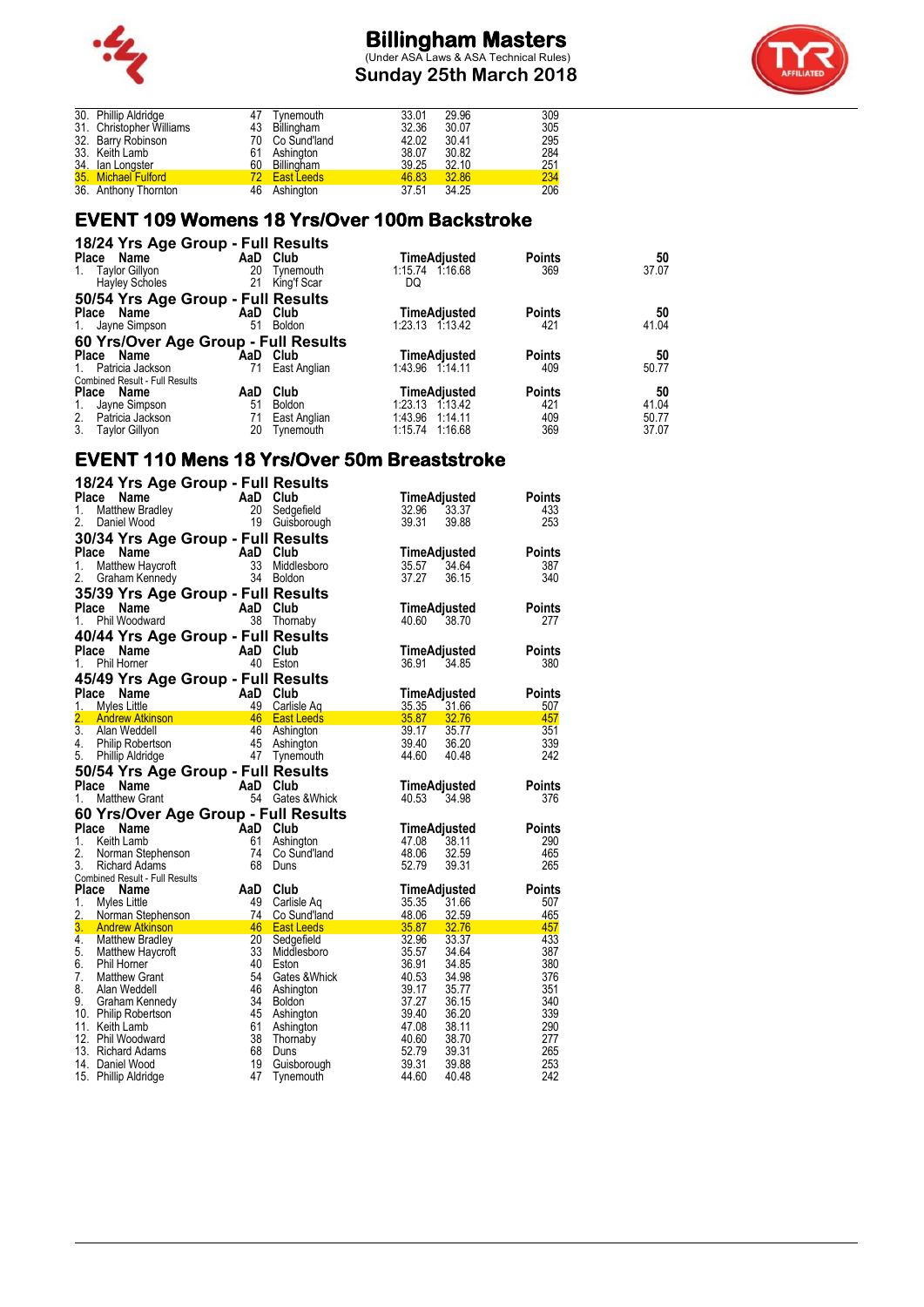

**Sunday 25th March 2018**



# **EVENT 111 Womens 18 Yrs/Over 200m Freestyle**

| Place         | Name                                                         | 18/24 Yrs Age Group - Full Results<br>AaD<br>22 | Club                                      | <b>TimeAdjusted</b>                                      | <b>Points</b>        | 50                      | 100                           | 150                           |
|---------------|--------------------------------------------------------------|-------------------------------------------------|-------------------------------------------|----------------------------------------------------------|----------------------|-------------------------|-------------------------------|-------------------------------|
| 1.            | Imogen Fife                                                  | 25/29 Yrs Age Group - Full Results              | Co Sund'land                              | $3:10.00$ $3:11.49$                                      | 193                  | 44.32                   | 1:31.39                       | 2:21.55                       |
| Place         | Name<br>1. Lisa Sheehan                                      | AaD Club<br>29                                  | Billingham                                | TimeAdjusted<br>2:38.97 2:37.05                          | <b>Points</b><br>350 | 50<br>34.25             | 100<br>1:13.32                | 150<br>1:55.26                |
| Place         | Name<br>1. Lorraine Riddle                                   | 30/34 Yrs Age Group - Full Results<br>AaD<br>34 | Club<br>Billingham                        | TimeAdjusted<br>2:53.57 2:48.36                          | <b>Points</b><br>284 | 50<br>39.31             | 100<br>1:22.91                | 150<br>2:08.76                |
| <b>Place</b>  | Name                                                         | 40/44 Yrs Age Group - Full Results<br>AaD       | Club                                      | TimeAdjusted                                             | <b>Points</b>        | 50                      | 100                           | 150                           |
| 1.            | Joanne Fixter                                                | 44                                              | Billingham                                | 2:58.02 2:44.51                                          | 305                  | 39.41                   | 1:23.99                       | 2:11.08                       |
| Place         | Name                                                         | 45/49 Yrs Age Group - Full Results<br>AaD       | Club                                      | TimeAdjusted                                             | <b>Points</b>        | 50                      | 100                           | 150                           |
| <u>2.</u>     | <b>Rachel Clinkard</b><br>Jayne Blizzard<br>3. Gail Wrangles | 47<br>45                                        | Newcastle<br>King'f Scar<br>48 East Leeds | 2:41.67 2:26.72<br>2:46.43<br>2:32.91<br>2:46.76 2:30.36 | 430<br>380<br>399    | 36.98<br>37.65<br>38.60 | 1:18.54<br>1:19.73<br>1:20.41 | 2:01.77<br>2:03.85<br>2:04.28 |
|               |                                                              | 55/59 Yrs Age Group - Full Results              |                                           |                                                          |                      |                         |                               |                               |
| Place         | Name<br>Carol Boagey                                         | AaD<br>59                                       | Club<br>AFSHartlepol                      | <b>TimeAdjusted</b><br>3:00.36 2.28.94                   | <b>Points</b><br>411 | 50<br>41.66             | 100<br>1:27.50                | 150<br>2:14.77                |
| 2.            | <b>Jayne Dresser</b>                                         | 55<br>60 Yrs/Over Age Group - Full Results      | <b>East Leeds</b>                         | $3.07.84*2.40.79$                                        | 327                  | 43.08                   | 1:30.17                       | 2:20.07                       |
| Place         | Name                                                         | AaD                                             | Club                                      | TimeAdjusted                                             | <b>Points</b>        | 50                      | 100                           | 150                           |
|               | Joan Edwards                                                 | 60                                              | Gates & Whick                             | 2:34.28 2:06.16                                          | 677                  | 36.24                   | 1:15.77                       | 1:56.36                       |
| 2.            | <b>Hilary Crick</b><br><b>Combined Result - Full Results</b> | 69                                              | <b>East Leeds</b>                         | $3.36.72*2.39.16$                                        | 337                  | 51.97                   | 1:46.53                       | 2:42.79                       |
| <b>Place</b>  | Name                                                         | AaD                                             | Club                                      | TimeAdjusted                                             | <b>Points</b>        | 50                      | 100                           | 150                           |
|               | Joan Edwards                                                 | 60                                              | Gates & Whick                             | 2:34.28 2:06.16                                          | 677                  | 36.24                   | 1:15.77                       | 1:56.36                       |
| 2.<br>3.      | <b>Rachel Clinkard</b><br>Carol Boagey                       | 47<br>59                                        | Newcastle<br>AFSHartlepol                 | 2:41.67<br>2:26.72<br>3:00.36<br>2:28.94                 | 430<br>411           | 36.98<br>41.66          | 1:18.54<br>1:27.50            | 2:01.77<br>2:14.77            |
|               | <b>Gail Wrangles</b>                                         | 48                                              | <b>East Leeds</b>                         | 2:30.36<br>2:46.76                                       | 399                  | 38.60                   | 1:20.41                       | 2:04.28                       |
| $\frac{4}{5}$ | Jayne Blizzard                                               | 45                                              | King'f Scar                               | 2:46.43 2:32.91                                          | 380                  | 37.65                   | 1:19.73                       | 2:03.85                       |
| 6.            | Lisa Sheehan                                                 | 29                                              | <b>Billingham</b>                         | 2:38.97<br>2:37.05                                       | 350                  | 34.25                   | 1:13.32                       | 1:55.26                       |
| 7.            | <b>Hilary Crick</b>                                          | 69                                              | <b>East Leeds</b>                         | 3:36.72<br>2:39.16                                       | 337                  | 51.97                   | 1:46.53                       | 2:42.79                       |
| 8.            |                                                              |                                                 |                                           |                                                          |                      |                         |                               |                               |
|               | <b>Jayne Dresser</b>                                         | 55                                              | <b>East Leeds</b>                         | 2:40.79<br>3:07.84                                       | 327                  | 43.08                   | 1:30.17                       | 2:20.07                       |
| 9.<br>10.     | Joanne Fixter<br>Lorraine Riddle                             | 44<br>34                                        | Billingham<br>Billingham                  | 2:58.02<br>2:44.51<br>2:53.57<br>2:48.36                 | 305<br>284           | 39.41<br>39.31          | 1:23.99<br>1:22.91            | 2:11.08<br>2:08.76            |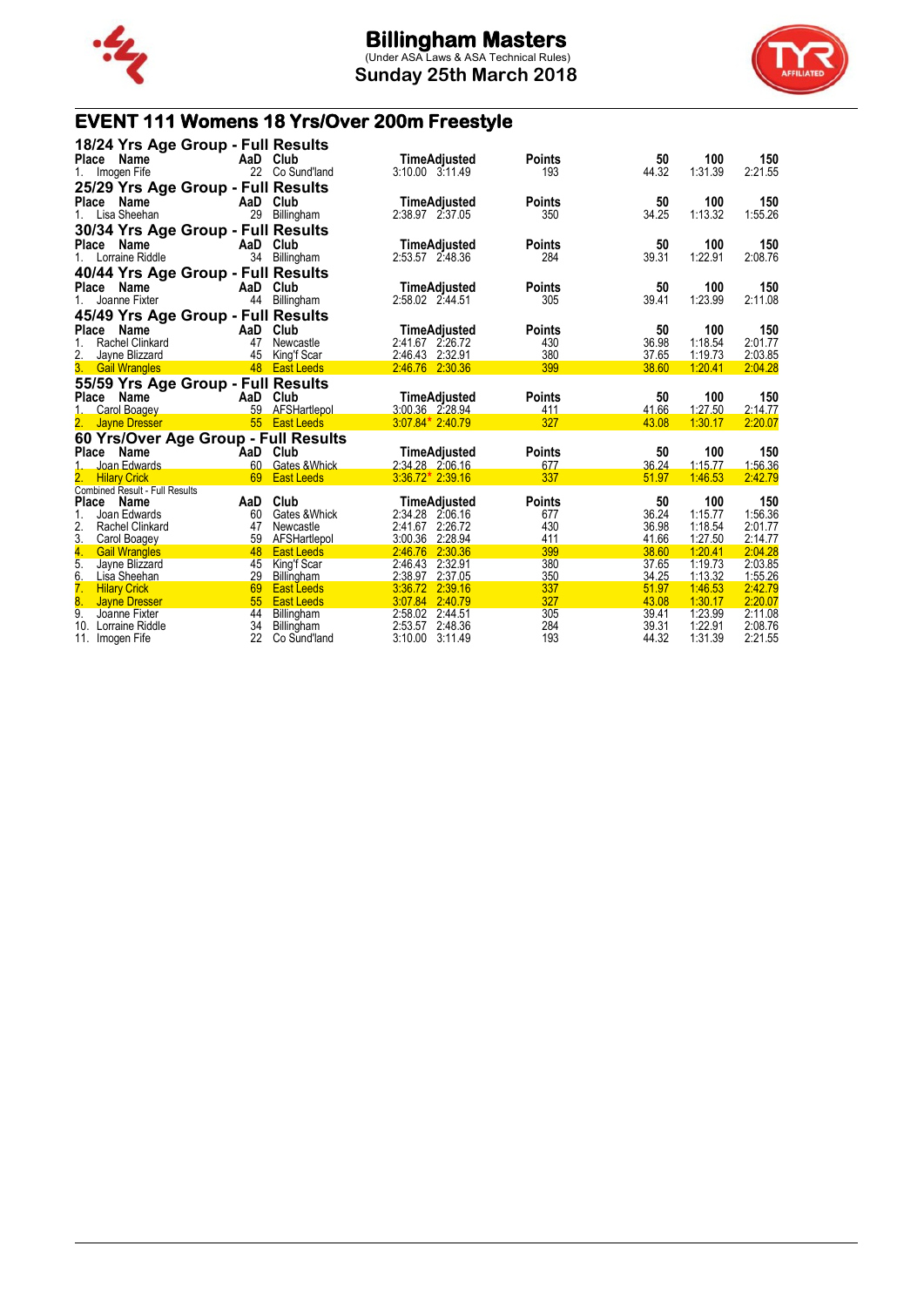



## **EVENT 112 Mens 18 Yrs/Over 100m IM**

| 18/24 Yrs Age Group - Full Results             |                                        |                                          |               |                         |
|------------------------------------------------|----------------------------------------|------------------------------------------|---------------|-------------------------|
| <b>Place</b><br>Name                           | AaD Club                               | <b>TimeAdjusted</b>                      | Points        | 50                      |
| 1.<br><b>Matthew Bradley</b>                   | 20<br>Sedgefield                       | 1:03.01 1:03.79                          | 500           | 29.23                   |
| 2.<br>Jordan Mogford                           | 19 Billingham                          | 1:04.98 1:05.93                          | 453           | 30.20                   |
| 3.<br>Thomas Fairweather                       | 18 Boldon                              | 1:19.07 1:20.38                          | 250           | 36.22                   |
| 35/39 Yrs Age Group - Full Results             |                                        |                                          |               |                         |
| Place<br>Name                                  | AaD Club                               | TimeAdjusted                             | Points        | 50                      |
| Nick Valentine<br>1.                           | 37<br>Newcastle                        | 1:05.21 1:02.45                          | 533           | 30.76                   |
| 2.<br>Mark Robinson                            | 35<br>Co Sund'land                     | 1:08.88 1:06.54                          | 441           | 31.88                   |
| 3.<br>Phil Woodward                            | 38<br>Thornaby                         | 1:15.05 1:11.55                          | 354           | 33.60                   |
| 40/44 Yrs Age Group - Full Results             |                                        |                                          |               |                         |
| Place Name                                     | AaD Club                               | TimeAdjusted                             | Points        | 50                      |
| 1.<br><b>Ben Shaw</b>                          | 42<br><b>East Leeds</b>                |                                          | 507           | 32.93                   |
| 2.<br>Phil Horner                              | 40 Eston                               | 1:14.69 1:10.52                          | 370           | 35.28                   |
| 3.<br>Christopher Williams                     | 43 Billingham                          | 1:24.63 1:18.65                          | 267           | 39.62                   |
| 45/49 Yrs Age Group - Full Results             |                                        |                                          |               |                         |
| Place Name                                     | AaD Club                               | TimeAdjusted                             | Points        | 50                      |
| 1.<br>Philip Robertson                         | 45 Ashington                           | 1:23.59 1:16.80                          | 287           | 38.92                   |
| 2.<br><b>Richard Witty</b><br>3.               | 49 King'f Scar                         | 1:31.13 1:21.62<br>1:41.59 1:32.77       | 239<br>162    | 45.26<br>49.60          |
| Anthony Thornton                               | 46 Ashington                           |                                          |               |                         |
| 50/54 Yrs Age Group - Full Results             |                                        |                                          |               |                         |
| Place<br>Name                                  | AaD Club                               | TimeAdjusted                             | Points        | 50                      |
| 1.<br>David Borthwick<br>2.                    | 50<br>East Anglian                     | 1:16.08 1:07.67                          | 419           | 36.49                   |
| <b>Matthew Grant</b><br>3.<br>Peter Clayton    | 54 Gates & Whick<br>52 Tynemouth       | 1:16.59 1:06.10<br>1:19.86 1:10.01       | 450<br>378    | 35.43<br>38.22          |
|                                                |                                        |                                          |               |                         |
| 55/59 Yrs Age Group - Full Results             |                                        |                                          |               |                         |
| Place Name<br>1.<br><b>Julian Harforth</b>     | AaD Club<br>56 East Leeds              | TimeAdjusted<br>1.17.89 1.06.11          | Points<br>449 | 50<br>36.59             |
| 2.<br>Alastair Gibb                            | 58<br>Team Luton                       | 1:21.62 1:08.04                          | 412           | 38.06                   |
| 3.<br>Gordon Dickinson                         | 59 Ashington                           | 1:32.42 1:16.32                          | 292           | 43.19                   |
| 60 Yrs/Over Age Group - Full Results           |                                        |                                          |               |                         |
| Place Name                                     | AaD Club                               | TimeAdjusted                             | <b>Points</b> | 50                      |
| 1.<br>Robert Woodcock                          | 61<br>Wetherby                         | 1:17.20 1:02.49                          | 532           | 35.14                   |
| 2.<br><b>Brian Taylor</b>                      | 68<br>Adwick                           | 1:24.34<br>1:02.81                       | 524           | 40.40                   |
| 3.<br>Graham Padgett                           | 71<br>Warrington M                     | 1:25.52<br>1:00.96                       | 573           | 41.01                   |
| 4.<br>Norman Stephenson                        | 74<br>Co Sund'land                     | 1:39.74<br>1:07.63                       | 420           | 48.83                   |
| 5.<br>lan Longster                             | 60<br>Billingham                       | 1:44.15<br>1:25.17                       | 210           | 51.09                   |
| 6.<br>Graeme Shutt                             | 69<br>Co Sund'land                     | 1:46.21 1:18.00                          | 273           | 49.21                   |
| <b>Combined Result - Full Results</b><br>Place | Club                                   |                                          | Points        | 50                      |
| Name<br>1.<br>Graham Padgett                   | AaD<br>71                              | TimeAdjusted<br>1:25.52 1:00.96          | 573           | 41.01                   |
| 2.<br>Nick Valentine                           | Warrington M<br>37<br>Newcastle        | 1:05.21<br>1:02.45                       | 533           | 30.76                   |
| 3.<br>Robert Woodcock                          | 61<br>Wetherby                         | 1:17.20<br>1:02.49                       | 532           | 35.14                   |
| 4.<br>Brian Taylor                             | 68 Adwick                              | 1:24.34 1:02.81                          | 524           | 40.40                   |
| 5.<br><b>Ben Shaw</b>                          | 42 East Leeds                          | 1.07.97 1.03.51                          | 507           | 32.93                   |
| 6.<br><b>Matthew Bradley</b>                   | 20<br>Sedgefield                       | 1:03.01<br>1:03.79                       | 500           | 29.23                   |
| 7.<br>Jordan Mogford                           | 19<br>Billingham                       | 1:04.98<br>1:05.93                       | 453           | 30.20                   |
| 8.<br><b>Matthew Grant</b>                     | 54<br>Gates & Whick                    | <u>1:16.59</u><br><u>1:06.10</u>         | 450           | 35.43                   |
| 9.<br><b>Julian Harforth</b>                   | 56 East Leeds                          | 1:17.89 1:06.11                          | 449           | 36.59                   |
| 10. Mark Robinson                              | 35 Co Sund'land                        | 1:08.88 1:06.54                          | 441           | 31.88                   |
| 11. Norman Stephenson                          | 74<br>Co Sund'land                     | 1:39.74<br>1:07.63                       | 420           | 48.83                   |
| 12. David Borthwick<br>13. Alastair Gibb       | 50<br>East Anglian<br>58<br>Team Luton | 1:16.08<br>1:07.67<br>1.08.04            | 419<br>412    | 36.49<br>38.06          |
| 14. Peter Clayton                              | 52                                     | 1:21.62<br>1:19.86<br>1:10.01            | 378           | 38.22                   |
| 15. Phil Horner                                | Tynemouth<br>40<br>Eston               | 1:14.69 1:10.52                          | 370           | 35.28                   |
| 16. Phil Woodward                              | 38<br>Thornaby                         | 1:15.05<br>1:11.55                       | 354           | 33.60                   |
| 17. Gordon Dickinson                           | 59<br>Ashington                        | 1:32.42<br>1:16.32                       | 292           | 43.19                   |
| 18. Philip Robertson                           |                                        |                                          | 287           | 38.92                   |
|                                                | 45<br>Ashington                        | 1:23.59<br>1:16.80                       |               |                         |
| 19. Graeme Shutt                               | 69<br>Co Sund'land                     | 1:46.21<br>1:18.00                       | 273           | 49.21                   |
| 20. Christopher Williams                       | 43<br>Billingham                       | 1:24.63<br>1:18.65                       | 267           | 39.62                   |
| 21. Thomas Fairweather                         | 18<br><b>Boldon</b>                    | 1:19.07<br>1:20.38                       | 250           | 36.22                   |
| 22. Richard Witty                              | 49<br>King'f Scar                      | 1:31.13<br>1:21.62                       | 239           |                         |
| 23. Ian Longster<br>24. Anthony Thornton       | 60<br>Billingham<br>46<br>Ashington    | 1:44.15<br>1:25.17<br>1:41.59<br>1:32.77 | 210<br>162    | 45.26<br>51.09<br>49.60 |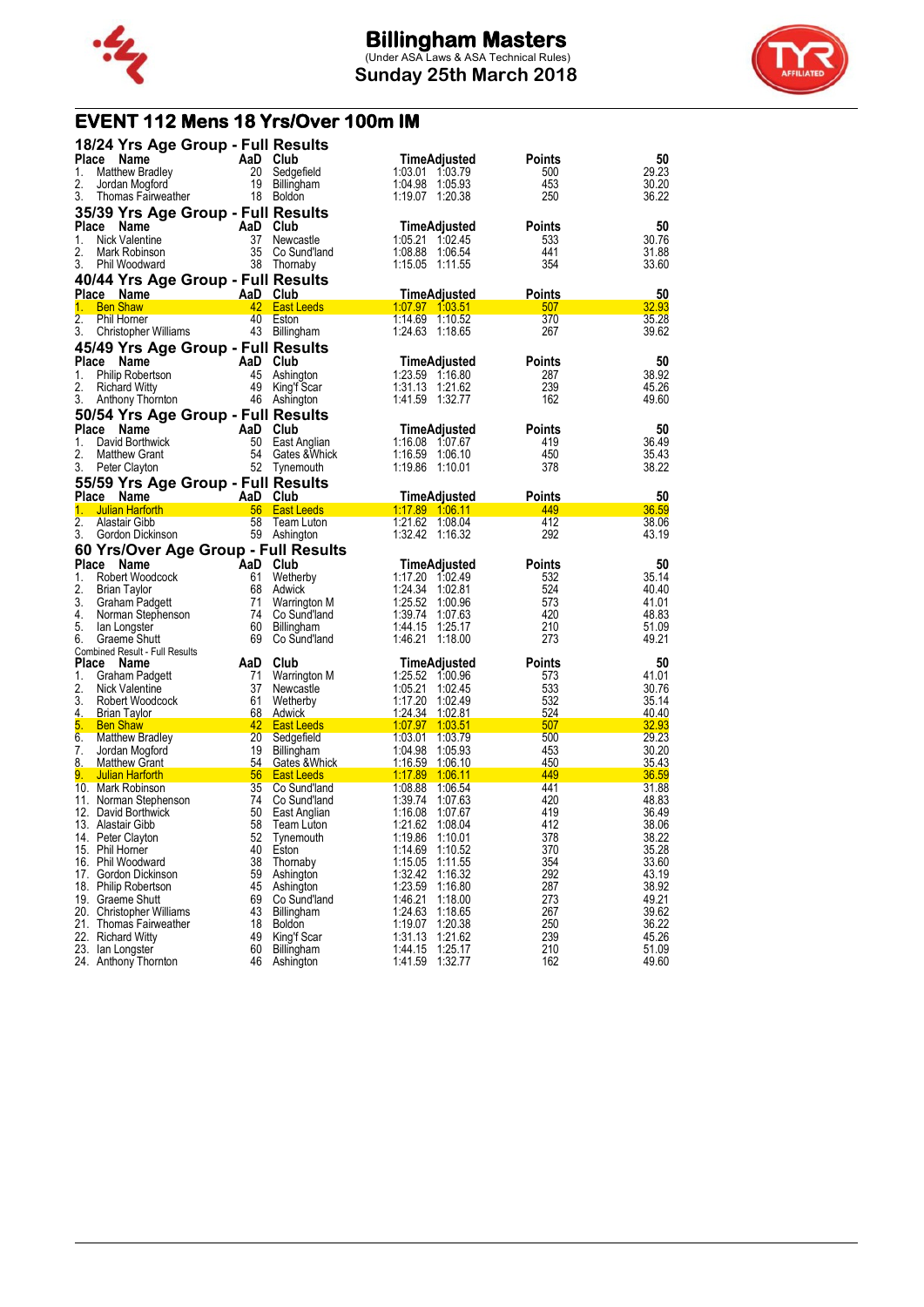



# **EVENT 201 Mens/Womens 18 /Over 100m Butterfly**

| Ce Name Manne Manne Club Time Adjusted<br>Nicholas Gowland 22 Billingham 1:00.69 1:01.16<br>Daniel Wood 19 Guisborough 1:05.42 1:06.37<br>Place Name<br>50<br><b>Points</b><br>29.15<br>1.<br>496<br>2. Daniel Wood<br>388<br>29.97<br><b>MENS 35/39 Yrs Age Group - Full Results</b><br><b>COMPRESS CONTRETS CONTRESS CONTRES</b><br>Nick Valentine 37 Newca<br>James Carr 37 Tynem<br>50<br><b>aD Club</b><br>37 Newcastle 1:01.47 58.87<br>37 Tynemouth 1:03.66 1:00.97<br>Place Name<br><b>Points</b><br>1.<br>29.11<br>557<br>2.<br>501<br>29.56<br>MENS 40/44 Yrs Age Group - Full Results<br><b>Ce Name</b><br>lan Taylor <b>Capacity AaD Club</b><br>42 Darlington M<br>TimeAdjusted<br>50<br>Place Name<br><b>Points</b><br>1:20.74 1:15.45<br>36.96<br>1.<br>264<br><b>MENS 55/59 Yrs Age Group - Full Results</b><br>TimeAdjusted<br>50<br><b>Place Name</b><br>1. Guy Fawkes <b>Contains Container State AD Club</b><br><b>Points</b><br>a <b>D</b> C <b>IUD</b><br>59 Billingham<br>1:16.95 1:03.54<br>35.82<br>443<br><b>MENS 60 Yrs/Over Age Group - Full Results</b><br>Place Name<br>Ce Name<br>Brian Taylor<br>Norman Stephenson<br>74 Co Sund'land<br>50<br><b>Points</b><br>42.70<br>1.<br>372<br>1:48.24 1:13.39<br>50.25<br>2.<br>287<br>MENS Combined Result - Full Results<br>MENS Combined Result - Full Results<br><b>Pace Committee State of the Committee State of the Committee State of the Committee State of the Committee State of the Committee State of the Committee State of the Committee State of</b><br>50<br><b>Points</b><br>29.11<br>557<br>501<br>29.56<br>496<br>29.15<br>443<br>35.82<br>388<br>29.97<br>372<br>42.70<br>287<br>50.25<br>8. Ian Taylor<br>264<br>36.96<br><b>WOMENS 18/24 Yrs Age Group - Full Results</b><br><b>Ce Name</b><br><b>Ce Name Tallers CAD Club</b><br>23 Newcastle 1:14.76 1:15.16<br>Place Name<br>50<br><b>Points</b><br>34.27<br>383<br>1.<br><b>WOMENS 40/44 Yrs Age Group - Full Results</b><br><b>Place Name</b><br><b>1.</b> Melanie Barker<br><b>1.44.56</b> 1.37.70<br>50<br><b>Points</b><br>50.06<br>174<br><b>WOMENS 60 Yrs/Over Age Group - Full Results<br/>Place Name AaD Club TimeAdjusted<br/>1. Patricia Jackson 71 East Anglian 1.53.05 1:20.59</b><br>50<br><b>Points</b><br>52.51<br>311<br><b>WOMENS Combined Result - Full Results</b><br>And Club<br>1. Jennier Tatters<br>2. Patricia Jackson<br>2. Patricia Jackson<br>2. Patricia Jackson<br>2. Patricia Jackson<br>2. Patricia Jackson<br>2. Patricia Jackson<br>2. Patricia Jackson<br>2. Ashington<br>4. Ashington<br>2. Ashington<br>2<br>50<br><b>Points</b><br>34.27<br>383<br>311<br>52.51 | <b>MENS 18/24 Yrs Age Group - Full Results</b> |  |     |       |
|---------------------------------------------------------------------------------------------------------------------------------------------------------------------------------------------------------------------------------------------------------------------------------------------------------------------------------------------------------------------------------------------------------------------------------------------------------------------------------------------------------------------------------------------------------------------------------------------------------------------------------------------------------------------------------------------------------------------------------------------------------------------------------------------------------------------------------------------------------------------------------------------------------------------------------------------------------------------------------------------------------------------------------------------------------------------------------------------------------------------------------------------------------------------------------------------------------------------------------------------------------------------------------------------------------------------------------------------------------------------------------------------------------------------------------------------------------------------------------------------------------------------------------------------------------------------------------------------------------------------------------------------------------------------------------------------------------------------------------------------------------------------------------------------------------------------------------------------------------------------------------------------------------------------------------------------------------------------------------------------------------------------------------------------------------------------------------------------------------------------------------------------------------------------------------------------------------------------------------------------------------------------------------------------------------------------------------------------------------------------------------------------------------------------------------------------------------------------------------------------------------------------------------------------------------------------------------------------------------------------------------------------------------|------------------------------------------------|--|-----|-------|
|                                                                                                                                                                                                                                                                                                                                                                                                                                                                                                                                                                                                                                                                                                                                                                                                                                                                                                                                                                                                                                                                                                                                                                                                                                                                                                                                                                                                                                                                                                                                                                                                                                                                                                                                                                                                                                                                                                                                                                                                                                                                                                                                                                                                                                                                                                                                                                                                                                                                                                                                                                                                                                                         |                                                |  |     |       |
|                                                                                                                                                                                                                                                                                                                                                                                                                                                                                                                                                                                                                                                                                                                                                                                                                                                                                                                                                                                                                                                                                                                                                                                                                                                                                                                                                                                                                                                                                                                                                                                                                                                                                                                                                                                                                                                                                                                                                                                                                                                                                                                                                                                                                                                                                                                                                                                                                                                                                                                                                                                                                                                         |                                                |  |     |       |
|                                                                                                                                                                                                                                                                                                                                                                                                                                                                                                                                                                                                                                                                                                                                                                                                                                                                                                                                                                                                                                                                                                                                                                                                                                                                                                                                                                                                                                                                                                                                                                                                                                                                                                                                                                                                                                                                                                                                                                                                                                                                                                                                                                                                                                                                                                                                                                                                                                                                                                                                                                                                                                                         |                                                |  |     |       |
|                                                                                                                                                                                                                                                                                                                                                                                                                                                                                                                                                                                                                                                                                                                                                                                                                                                                                                                                                                                                                                                                                                                                                                                                                                                                                                                                                                                                                                                                                                                                                                                                                                                                                                                                                                                                                                                                                                                                                                                                                                                                                                                                                                                                                                                                                                                                                                                                                                                                                                                                                                                                                                                         |                                                |  |     |       |
|                                                                                                                                                                                                                                                                                                                                                                                                                                                                                                                                                                                                                                                                                                                                                                                                                                                                                                                                                                                                                                                                                                                                                                                                                                                                                                                                                                                                                                                                                                                                                                                                                                                                                                                                                                                                                                                                                                                                                                                                                                                                                                                                                                                                                                                                                                                                                                                                                                                                                                                                                                                                                                                         |                                                |  |     |       |
|                                                                                                                                                                                                                                                                                                                                                                                                                                                                                                                                                                                                                                                                                                                                                                                                                                                                                                                                                                                                                                                                                                                                                                                                                                                                                                                                                                                                                                                                                                                                                                                                                                                                                                                                                                                                                                                                                                                                                                                                                                                                                                                                                                                                                                                                                                                                                                                                                                                                                                                                                                                                                                                         |                                                |  |     |       |
|                                                                                                                                                                                                                                                                                                                                                                                                                                                                                                                                                                                                                                                                                                                                                                                                                                                                                                                                                                                                                                                                                                                                                                                                                                                                                                                                                                                                                                                                                                                                                                                                                                                                                                                                                                                                                                                                                                                                                                                                                                                                                                                                                                                                                                                                                                                                                                                                                                                                                                                                                                                                                                                         |                                                |  |     |       |
|                                                                                                                                                                                                                                                                                                                                                                                                                                                                                                                                                                                                                                                                                                                                                                                                                                                                                                                                                                                                                                                                                                                                                                                                                                                                                                                                                                                                                                                                                                                                                                                                                                                                                                                                                                                                                                                                                                                                                                                                                                                                                                                                                                                                                                                                                                                                                                                                                                                                                                                                                                                                                                                         |                                                |  |     |       |
|                                                                                                                                                                                                                                                                                                                                                                                                                                                                                                                                                                                                                                                                                                                                                                                                                                                                                                                                                                                                                                                                                                                                                                                                                                                                                                                                                                                                                                                                                                                                                                                                                                                                                                                                                                                                                                                                                                                                                                                                                                                                                                                                                                                                                                                                                                                                                                                                                                                                                                                                                                                                                                                         |                                                |  |     |       |
|                                                                                                                                                                                                                                                                                                                                                                                                                                                                                                                                                                                                                                                                                                                                                                                                                                                                                                                                                                                                                                                                                                                                                                                                                                                                                                                                                                                                                                                                                                                                                                                                                                                                                                                                                                                                                                                                                                                                                                                                                                                                                                                                                                                                                                                                                                                                                                                                                                                                                                                                                                                                                                                         |                                                |  |     |       |
|                                                                                                                                                                                                                                                                                                                                                                                                                                                                                                                                                                                                                                                                                                                                                                                                                                                                                                                                                                                                                                                                                                                                                                                                                                                                                                                                                                                                                                                                                                                                                                                                                                                                                                                                                                                                                                                                                                                                                                                                                                                                                                                                                                                                                                                                                                                                                                                                                                                                                                                                                                                                                                                         |                                                |  |     |       |
|                                                                                                                                                                                                                                                                                                                                                                                                                                                                                                                                                                                                                                                                                                                                                                                                                                                                                                                                                                                                                                                                                                                                                                                                                                                                                                                                                                                                                                                                                                                                                                                                                                                                                                                                                                                                                                                                                                                                                                                                                                                                                                                                                                                                                                                                                                                                                                                                                                                                                                                                                                                                                                                         |                                                |  |     |       |
|                                                                                                                                                                                                                                                                                                                                                                                                                                                                                                                                                                                                                                                                                                                                                                                                                                                                                                                                                                                                                                                                                                                                                                                                                                                                                                                                                                                                                                                                                                                                                                                                                                                                                                                                                                                                                                                                                                                                                                                                                                                                                                                                                                                                                                                                                                                                                                                                                                                                                                                                                                                                                                                         |                                                |  |     |       |
|                                                                                                                                                                                                                                                                                                                                                                                                                                                                                                                                                                                                                                                                                                                                                                                                                                                                                                                                                                                                                                                                                                                                                                                                                                                                                                                                                                                                                                                                                                                                                                                                                                                                                                                                                                                                                                                                                                                                                                                                                                                                                                                                                                                                                                                                                                                                                                                                                                                                                                                                                                                                                                                         |                                                |  |     |       |
|                                                                                                                                                                                                                                                                                                                                                                                                                                                                                                                                                                                                                                                                                                                                                                                                                                                                                                                                                                                                                                                                                                                                                                                                                                                                                                                                                                                                                                                                                                                                                                                                                                                                                                                                                                                                                                                                                                                                                                                                                                                                                                                                                                                                                                                                                                                                                                                                                                                                                                                                                                                                                                                         |                                                |  |     |       |
|                                                                                                                                                                                                                                                                                                                                                                                                                                                                                                                                                                                                                                                                                                                                                                                                                                                                                                                                                                                                                                                                                                                                                                                                                                                                                                                                                                                                                                                                                                                                                                                                                                                                                                                                                                                                                                                                                                                                                                                                                                                                                                                                                                                                                                                                                                                                                                                                                                                                                                                                                                                                                                                         |                                                |  |     |       |
|                                                                                                                                                                                                                                                                                                                                                                                                                                                                                                                                                                                                                                                                                                                                                                                                                                                                                                                                                                                                                                                                                                                                                                                                                                                                                                                                                                                                                                                                                                                                                                                                                                                                                                                                                                                                                                                                                                                                                                                                                                                                                                                                                                                                                                                                                                                                                                                                                                                                                                                                                                                                                                                         |                                                |  |     |       |
|                                                                                                                                                                                                                                                                                                                                                                                                                                                                                                                                                                                                                                                                                                                                                                                                                                                                                                                                                                                                                                                                                                                                                                                                                                                                                                                                                                                                                                                                                                                                                                                                                                                                                                                                                                                                                                                                                                                                                                                                                                                                                                                                                                                                                                                                                                                                                                                                                                                                                                                                                                                                                                                         |                                                |  |     |       |
|                                                                                                                                                                                                                                                                                                                                                                                                                                                                                                                                                                                                                                                                                                                                                                                                                                                                                                                                                                                                                                                                                                                                                                                                                                                                                                                                                                                                                                                                                                                                                                                                                                                                                                                                                                                                                                                                                                                                                                                                                                                                                                                                                                                                                                                                                                                                                                                                                                                                                                                                                                                                                                                         |                                                |  |     |       |
|                                                                                                                                                                                                                                                                                                                                                                                                                                                                                                                                                                                                                                                                                                                                                                                                                                                                                                                                                                                                                                                                                                                                                                                                                                                                                                                                                                                                                                                                                                                                                                                                                                                                                                                                                                                                                                                                                                                                                                                                                                                                                                                                                                                                                                                                                                                                                                                                                                                                                                                                                                                                                                                         |                                                |  |     |       |
|                                                                                                                                                                                                                                                                                                                                                                                                                                                                                                                                                                                                                                                                                                                                                                                                                                                                                                                                                                                                                                                                                                                                                                                                                                                                                                                                                                                                                                                                                                                                                                                                                                                                                                                                                                                                                                                                                                                                                                                                                                                                                                                                                                                                                                                                                                                                                                                                                                                                                                                                                                                                                                                         |                                                |  |     |       |
|                                                                                                                                                                                                                                                                                                                                                                                                                                                                                                                                                                                                                                                                                                                                                                                                                                                                                                                                                                                                                                                                                                                                                                                                                                                                                                                                                                                                                                                                                                                                                                                                                                                                                                                                                                                                                                                                                                                                                                                                                                                                                                                                                                                                                                                                                                                                                                                                                                                                                                                                                                                                                                                         |                                                |  |     |       |
|                                                                                                                                                                                                                                                                                                                                                                                                                                                                                                                                                                                                                                                                                                                                                                                                                                                                                                                                                                                                                                                                                                                                                                                                                                                                                                                                                                                                                                                                                                                                                                                                                                                                                                                                                                                                                                                                                                                                                                                                                                                                                                                                                                                                                                                                                                                                                                                                                                                                                                                                                                                                                                                         |                                                |  |     |       |
|                                                                                                                                                                                                                                                                                                                                                                                                                                                                                                                                                                                                                                                                                                                                                                                                                                                                                                                                                                                                                                                                                                                                                                                                                                                                                                                                                                                                                                                                                                                                                                                                                                                                                                                                                                                                                                                                                                                                                                                                                                                                                                                                                                                                                                                                                                                                                                                                                                                                                                                                                                                                                                                         |                                                |  |     |       |
|                                                                                                                                                                                                                                                                                                                                                                                                                                                                                                                                                                                                                                                                                                                                                                                                                                                                                                                                                                                                                                                                                                                                                                                                                                                                                                                                                                                                                                                                                                                                                                                                                                                                                                                                                                                                                                                                                                                                                                                                                                                                                                                                                                                                                                                                                                                                                                                                                                                                                                                                                                                                                                                         |                                                |  |     |       |
|                                                                                                                                                                                                                                                                                                                                                                                                                                                                                                                                                                                                                                                                                                                                                                                                                                                                                                                                                                                                                                                                                                                                                                                                                                                                                                                                                                                                                                                                                                                                                                                                                                                                                                                                                                                                                                                                                                                                                                                                                                                                                                                                                                                                                                                                                                                                                                                                                                                                                                                                                                                                                                                         |                                                |  |     |       |
|                                                                                                                                                                                                                                                                                                                                                                                                                                                                                                                                                                                                                                                                                                                                                                                                                                                                                                                                                                                                                                                                                                                                                                                                                                                                                                                                                                                                                                                                                                                                                                                                                                                                                                                                                                                                                                                                                                                                                                                                                                                                                                                                                                                                                                                                                                                                                                                                                                                                                                                                                                                                                                                         |                                                |  |     |       |
|                                                                                                                                                                                                                                                                                                                                                                                                                                                                                                                                                                                                                                                                                                                                                                                                                                                                                                                                                                                                                                                                                                                                                                                                                                                                                                                                                                                                                                                                                                                                                                                                                                                                                                                                                                                                                                                                                                                                                                                                                                                                                                                                                                                                                                                                                                                                                                                                                                                                                                                                                                                                                                                         |                                                |  |     |       |
|                                                                                                                                                                                                                                                                                                                                                                                                                                                                                                                                                                                                                                                                                                                                                                                                                                                                                                                                                                                                                                                                                                                                                                                                                                                                                                                                                                                                                                                                                                                                                                                                                                                                                                                                                                                                                                                                                                                                                                                                                                                                                                                                                                                                                                                                                                                                                                                                                                                                                                                                                                                                                                                         |                                                |  |     |       |
|                                                                                                                                                                                                                                                                                                                                                                                                                                                                                                                                                                                                                                                                                                                                                                                                                                                                                                                                                                                                                                                                                                                                                                                                                                                                                                                                                                                                                                                                                                                                                                                                                                                                                                                                                                                                                                                                                                                                                                                                                                                                                                                                                                                                                                                                                                                                                                                                                                                                                                                                                                                                                                                         |                                                |  |     |       |
|                                                                                                                                                                                                                                                                                                                                                                                                                                                                                                                                                                                                                                                                                                                                                                                                                                                                                                                                                                                                                                                                                                                                                                                                                                                                                                                                                                                                                                                                                                                                                                                                                                                                                                                                                                                                                                                                                                                                                                                                                                                                                                                                                                                                                                                                                                                                                                                                                                                                                                                                                                                                                                                         |                                                |  |     |       |
|                                                                                                                                                                                                                                                                                                                                                                                                                                                                                                                                                                                                                                                                                                                                                                                                                                                                                                                                                                                                                                                                                                                                                                                                                                                                                                                                                                                                                                                                                                                                                                                                                                                                                                                                                                                                                                                                                                                                                                                                                                                                                                                                                                                                                                                                                                                                                                                                                                                                                                                                                                                                                                                         |                                                |  |     |       |
|                                                                                                                                                                                                                                                                                                                                                                                                                                                                                                                                                                                                                                                                                                                                                                                                                                                                                                                                                                                                                                                                                                                                                                                                                                                                                                                                                                                                                                                                                                                                                                                                                                                                                                                                                                                                                                                                                                                                                                                                                                                                                                                                                                                                                                                                                                                                                                                                                                                                                                                                                                                                                                                         |                                                |  |     |       |
|                                                                                                                                                                                                                                                                                                                                                                                                                                                                                                                                                                                                                                                                                                                                                                                                                                                                                                                                                                                                                                                                                                                                                                                                                                                                                                                                                                                                                                                                                                                                                                                                                                                                                                                                                                                                                                                                                                                                                                                                                                                                                                                                                                                                                                                                                                                                                                                                                                                                                                                                                                                                                                                         |                                                |  |     |       |
|                                                                                                                                                                                                                                                                                                                                                                                                                                                                                                                                                                                                                                                                                                                                                                                                                                                                                                                                                                                                                                                                                                                                                                                                                                                                                                                                                                                                                                                                                                                                                                                                                                                                                                                                                                                                                                                                                                                                                                                                                                                                                                                                                                                                                                                                                                                                                                                                                                                                                                                                                                                                                                                         |                                                |  |     |       |
|                                                                                                                                                                                                                                                                                                                                                                                                                                                                                                                                                                                                                                                                                                                                                                                                                                                                                                                                                                                                                                                                                                                                                                                                                                                                                                                                                                                                                                                                                                                                                                                                                                                                                                                                                                                                                                                                                                                                                                                                                                                                                                                                                                                                                                                                                                                                                                                                                                                                                                                                                                                                                                                         |                                                |  |     |       |
|                                                                                                                                                                                                                                                                                                                                                                                                                                                                                                                                                                                                                                                                                                                                                                                                                                                                                                                                                                                                                                                                                                                                                                                                                                                                                                                                                                                                                                                                                                                                                                                                                                                                                                                                                                                                                                                                                                                                                                                                                                                                                                                                                                                                                                                                                                                                                                                                                                                                                                                                                                                                                                                         |                                                |  |     |       |
|                                                                                                                                                                                                                                                                                                                                                                                                                                                                                                                                                                                                                                                                                                                                                                                                                                                                                                                                                                                                                                                                                                                                                                                                                                                                                                                                                                                                                                                                                                                                                                                                                                                                                                                                                                                                                                                                                                                                                                                                                                                                                                                                                                                                                                                                                                                                                                                                                                                                                                                                                                                                                                                         |                                                |  |     |       |
|                                                                                                                                                                                                                                                                                                                                                                                                                                                                                                                                                                                                                                                                                                                                                                                                                                                                                                                                                                                                                                                                                                                                                                                                                                                                                                                                                                                                                                                                                                                                                                                                                                                                                                                                                                                                                                                                                                                                                                                                                                                                                                                                                                                                                                                                                                                                                                                                                                                                                                                                                                                                                                                         |                                                |  |     |       |
|                                                                                                                                                                                                                                                                                                                                                                                                                                                                                                                                                                                                                                                                                                                                                                                                                                                                                                                                                                                                                                                                                                                                                                                                                                                                                                                                                                                                                                                                                                                                                                                                                                                                                                                                                                                                                                                                                                                                                                                                                                                                                                                                                                                                                                                                                                                                                                                                                                                                                                                                                                                                                                                         |                                                |  |     |       |
|                                                                                                                                                                                                                                                                                                                                                                                                                                                                                                                                                                                                                                                                                                                                                                                                                                                                                                                                                                                                                                                                                                                                                                                                                                                                                                                                                                                                                                                                                                                                                                                                                                                                                                                                                                                                                                                                                                                                                                                                                                                                                                                                                                                                                                                                                                                                                                                                                                                                                                                                                                                                                                                         |                                                |  | 174 | 50.06 |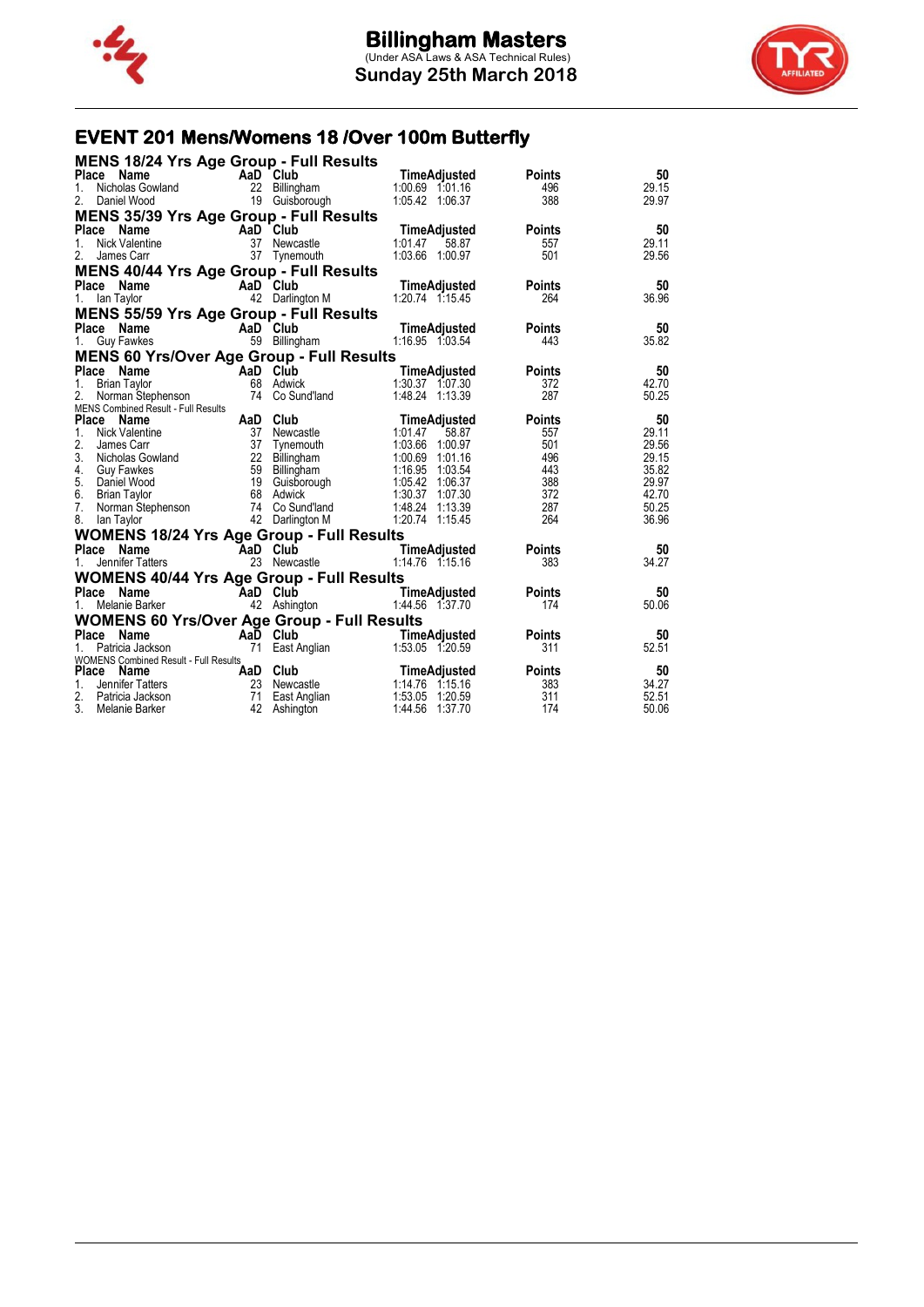



## **EVENT 202 Mens 18 Yrs/Over 50m Backstroke**

|                  | 18/24 Yrs Age Group - Full Results                                                                                                                                                                                                                                                                                                     |                             |                                                           |                       |                |                      |
|------------------|----------------------------------------------------------------------------------------------------------------------------------------------------------------------------------------------------------------------------------------------------------------------------------------------------------------------------------------|-----------------------------|-----------------------------------------------------------|-----------------------|----------------|----------------------|
| Place            | Name                                                                                                                                                                                                                                                                                                                                   | AaD                         | Club                                                      | TimeAdjusted          |                | Points               |
| 1.               | Mats Crisp                                                                                                                                                                                                                                                                                                                             | 20                          | Harrogate                                                 | 27.12                 | 27.46          | 529                  |
| 2.               | Matthew Bradley                                                                                                                                                                                                                                                                                                                        | 20                          | Sedgefield                                                | 30.08                 | 30.45          | 388                  |
| 3.               | Jordan Mogford                                                                                                                                                                                                                                                                                                                         |                             | Billingham                                                | 30.37                 | 30.81          | 375                  |
| 4.               | Nicholas Simpson                                                                                                                                                                                                                                                                                                                       | $\frac{19}{22}$             | Boldon                                                    | 32.07                 | 32.32          | 324                  |
| 5.               | Thomas Fairweather                                                                                                                                                                                                                                                                                                                     |                             | 18 Boldon                                                 | 32.76                 | 33.30          | 297                  |
|                  | 25/29 Yrs Age Group - Full Results                                                                                                                                                                                                                                                                                                     |                             |                                                           |                       |                |                      |
|                  | Place Name                                                                                                                                                                                                                                                                                                                             | AaD Club                    |                                                           | TimeAdjusted          |                | <b>Points</b>        |
| 1.               | Conor Crozier                                                                                                                                                                                                                                                                                                                          |                             | 26 Co Sund'land                                           | 30.14                 | 30.05          | 404                  |
|                  | 35/39 Yrs Age Group - Full Results                                                                                                                                                                                                                                                                                                     |                             |                                                           |                       |                |                      |
|                  | Place Name                                                                                                                                                                                                                                                                                                                             | AaD Club                    |                                                           | TimeAdjusted          |                | <b>Points</b>        |
| 1.               | Mark Robinson                                                                                                                                                                                                                                                                                                                          |                             | 35 Co Sund'land                                           | 32.31                 | 31.21          | 360                  |
| 2.               | Phil Woodward                                                                                                                                                                                                                                                                                                                          |                             | 38 Thornaby                                               | 32.48                 | 30.96          | 369                  |
|                  | 45/49 Yrs Age Group - Full Results                                                                                                                                                                                                                                                                                                     |                             |                                                           |                       |                |                      |
|                  | Place Name                                                                                                                                                                                                                                                                                                                             | AaD Club                    |                                                           | TimeAdjusted          |                | <b>Points</b>        |
| 1.               | Myles Little                                                                                                                                                                                                                                                                                                                           | 49                          | Carlisle Aq                                               | 32.93                 | 29.49          | 427                  |
| 2.               | Marc Mills                                                                                                                                                                                                                                                                                                                             | 48                          | Scotia                                                    | 41.70                 | 37.60          | 206                  |
| 3.               | <b>Richard Witty</b>                                                                                                                                                                                                                                                                                                                   | 49                          | King'f Scar                                               | 44.04                 | 39.44          | 178                  |
|                  | 50/54 Yrs Age Group - Full Results                                                                                                                                                                                                                                                                                                     |                             |                                                           |                       |                |                      |
| Place            | Name                                                                                                                                                                                                                                                                                                                                   | AaD Club                    |                                                           | TimeAdjusted          |                | <b>Points</b>        |
| 1.               | <b>Matthew Grant</b>                                                                                                                                                                                                                                                                                                                   |                             | 54 Gates & Whick                                          | 35.30                 | 30.47          | 387                  |
|                  | 55/59 Yrs Age Group - Full Results                                                                                                                                                                                                                                                                                                     |                             |                                                           |                       |                |                      |
|                  | <b>Place Name</b><br><b>Example 2</b> AaD Club                                                                                                                                                                                                                                                                                         |                             |                                                           | TimeAdjusted          |                | <b>Points</b>        |
| 1.               | <b>Julian Harforth</b>                                                                                                                                                                                                                                                                                                                 |                             | 56 East Leeds                                             | 33.72 28.62           |                | 467                  |
| $\overline{2}$ . | Gordon Dickinson                                                                                                                                                                                                                                                                                                                       |                             | 59 Ashington                                              | 43.20                 | 35.67          | 241                  |
|                  |                                                                                                                                                                                                                                                                                                                                        |                             |                                                           |                       |                |                      |
|                  |                                                                                                                                                                                                                                                                                                                                        |                             |                                                           |                       |                |                      |
|                  | 60 Yrs/Over Age Group - Full Results<br>Place<br>Name                                                                                                                                                                                                                                                                                  |                             | Club                                                      |                       |                |                      |
| 1.               | Robert Woodcock                                                                                                                                                                                                                                                                                                                        | AaD<br>61                   | Wetherby                                                  | TimeAdjusted<br>34.24 | 27.72          | <b>Points</b><br>515 |
| 2.               | Peter French                                                                                                                                                                                                                                                                                                                           | 60                          | Newcastle                                                 | 40.88                 | 33.43          | 293                  |
| 3.               | <b>Carl Butler</b>                                                                                                                                                                                                                                                                                                                     | 74                          | RichmondDale                                              | 47.08                 | 31.92          | 337                  |
| 4.               | Graeme Shutt                                                                                                                                                                                                                                                                                                                           | 69                          | Co Sund'land                                              | 49.99                 | 36.71          | 221                  |
| 5.               | Barry Robinson                                                                                                                                                                                                                                                                                                                         | 70                          | Co Sund'land                                              | 56.96                 | 41.23          | 156                  |
| 6.               | Richard Adams                                                                                                                                                                                                                                                                                                                          | 68                          | Duns                                                      | 57.65                 | 42.93          | 138                  |
|                  | <b>Combined Result - Full Results</b>                                                                                                                                                                                                                                                                                                  |                             |                                                           |                       |                |                      |
| Place            | Name                                                                                                                                                                                                                                                                                                                                   | AaD                         | Club                                                      | TimeAdjusted          |                | <b>Points</b>        |
| 1.               | Mats Crisp                                                                                                                                                                                                                                                                                                                             | 20                          | Harrogate                                                 | 27.12                 | 27.46          | 529                  |
| 2.               | Robert Woodcock                                                                                                                                                                                                                                                                                                                        | $\overline{\phantom{0}}$ 61 | Wetherby                                                  | 34.24                 | 27.72          | 515                  |
| 3.               | $\frac{1}{2}$ $\frac{1}{2}$ $\frac{1}{2}$ $\frac{1}{2}$ $\frac{1}{2}$ $\frac{1}{2}$ $\frac{1}{2}$ $\frac{1}{2}$ $\frac{1}{2}$ $\frac{1}{2}$ $\frac{1}{2}$ $\frac{1}{2}$ $\frac{1}{2}$ $\frac{1}{2}$ $\frac{1}{2}$ $\frac{1}{2}$ $\frac{1}{2}$ $\frac{1}{2}$ $\frac{1}{2}$ $\frac{1}{2}$ $\frac{1}{2}$ $\frac{1}{2}$<br>Julian Harforth | 49                          | $\frac{33.72}{28.62}$<br><b>East Leeds</b><br>Carlisle Aq | 32.93                 | 29.49          | 467<br>427           |
| 5.               | 4. Myles Little<br>Conor Crozier                                                                                                                                                                                                                                                                                                       | 26                          | Co Sund'land                                              | 30.14                 | 30.05          | 404                  |
| 6.               | Matthew Bradley                                                                                                                                                                                                                                                                                                                        | 20                          | Sedgefield                                                | 30.08                 | 30.45          | 388                  |
| 7.               | <b>Matthew Grant</b>                                                                                                                                                                                                                                                                                                                   | 54                          | Gates & Whick                                             | 35.30                 | 30.47          | 387                  |
| 8.               | Jordan Mogford                                                                                                                                                                                                                                                                                                                         | 19                          | Billingham                                                | 30.37                 | 30.81          | 375                  |
| 9.               | Phil Woodward                                                                                                                                                                                                                                                                                                                          | 38                          | Thornaby                                                  | 32.48                 | 30.96          | 369                  |
|                  | 10. Mark Robinson                                                                                                                                                                                                                                                                                                                      | 35                          | Co Sund'land                                              | 32.31                 | 31.21          | 360                  |
|                  | 11. Carl Butler                                                                                                                                                                                                                                                                                                                        | 74                          | RichmondDale                                              | 47.08                 | 31.92          | 337                  |
|                  | 12. Nicholas Simpson                                                                                                                                                                                                                                                                                                                   | 22                          | <b>Boldon</b>                                             | 32.07                 | 32.32          | 324                  |
|                  | 13. Thomas Fairweather                                                                                                                                                                                                                                                                                                                 | 18                          | Boldon                                                    | 32.76                 | 33.30          | 297                  |
|                  | 14. Peter French                                                                                                                                                                                                                                                                                                                       | 60                          | Newcastle                                                 | 40.88                 | 33.43          | 293                  |
|                  | 15. Gordon Dickinson                                                                                                                                                                                                                                                                                                                   | 59                          | Ashington                                                 | 43.20                 | 35.67          | 241                  |
|                  | 16. Graeme Shutt<br>17. Marc Mills                                                                                                                                                                                                                                                                                                     | 69<br>48                    | Co Sund'land<br>Scotia                                    | 49.99                 | 36.71<br>37.60 | 221<br>206           |
|                  |                                                                                                                                                                                                                                                                                                                                        | 49                          |                                                           | 41.70<br>44.04        | 39.44          | 178                  |
|                  | 18. Richard Witty<br>19. Barry Robinson                                                                                                                                                                                                                                                                                                | 70                          | King'f Scar<br>Co Sund'land                               | 56.96                 | 41.23          | 156<br>138           |

#### **EVENT 203 Womens 18 /Over 100m Breaststroke 18/24 Yrs Age Group - Full Results**

| 10/24 Trs Age Group - Full Results |     |              |                     |               |         |
|------------------------------------|-----|--------------|---------------------|---------------|---------|
| Place Name                         |     | AaD Club     | TimeAdjusted        | <b>Points</b> | 50      |
| 1. Hayley Scholes                  | 21  | King'f Scar  | 1:28.61 1:29.51     | 338           | 41.09   |
| 35/39 Yrs Age Group - Full Results |     |              |                     |               |         |
| Place Name                         |     | AaD Club     | TimeAdjusted        | <b>Points</b> | 50      |
| 1. Raechel Hogg                    | 39  | Billingham   | 1:33.94 1.29.13     | 342           | 44.88   |
| 45/49 Yrs Age Group - Full Results |     |              |                     |               |         |
| Place Name                         |     | AaD Club     | <b>TimeAdjusted</b> | <b>Points</b> | 50      |
| 1. Louise McLellan                 | 48  | Co Sund'land | 2:23.98 2:09.82     | 110           | 1:04.56 |
| 55/59 Yrs Age Group - Full Results |     |              |                     |               |         |
| Name<br>Place                      | AaD | Club         | TimeAdjusted        | <b>Points</b> | 50      |
| Carol Boagey<br>1.                 | 59  | AFSHartlepol | 1:39.33 1:22.03     | 439           | 47.44   |
| Combined Result - Full Results     |     |              |                     |               |         |
| Place Name                         | AaD | Club         | TimeAdjusted        | <b>Points</b> | 50      |
| Carol Boagey<br>1.                 | 59  | AFSHartlepol | 1:39.33 1:22.03     | 439           | 47.44   |
| 2.<br>Raechel Hogg                 | 39  | Billingham   | 1:33.94<br>1:29.13  | 342           | 44.88   |
| 3.<br>Hayley Scholes               | 21  | King'f Scar  | 1:28.61<br>1:29.51  | 338           | 41.09   |
| Louise McLellan<br>4.              | 48  | Co Sund'land | 2:23.98<br>2:09.82  | 110           | 1:04.56 |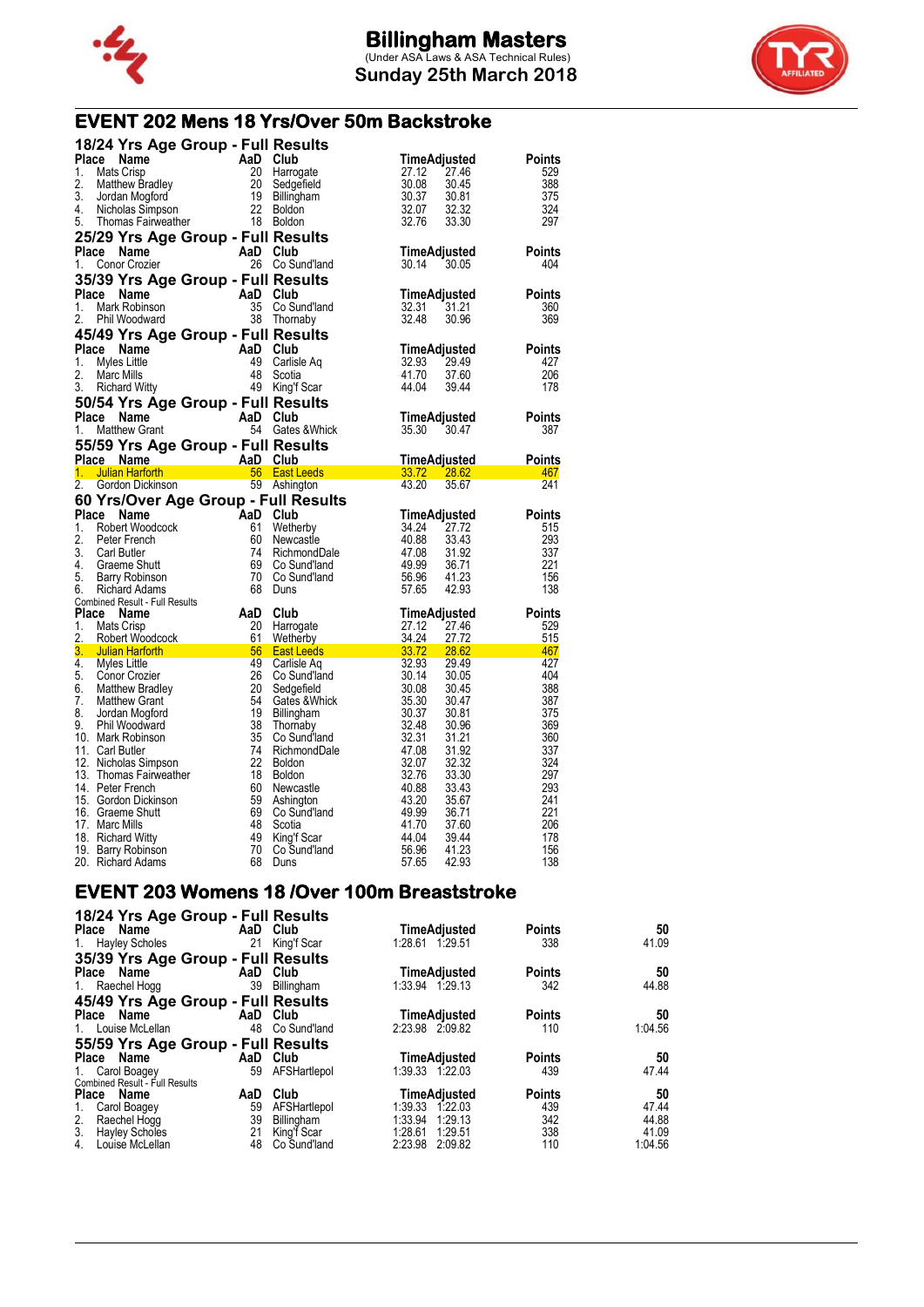

**Sunday 25th March 2018**



## **EVENT 204 Mens 18 Yrs/Over 200m IM**

| 18/24 Yrs Age Group - Full Results<br>Place<br>Name | AaD      | Club                      | TimeAdjusted                             | <b>Points</b> | 50             | 100                | 150                |
|-----------------------------------------------------|----------|---------------------------|------------------------------------------|---------------|----------------|--------------------|--------------------|
| Jordan Mogford                                      | 19       | Billingham                | 2:24.35 2:26.46                          | 419           | 30.52          | 1:08.42            | 1:50.81            |
| 35/39 Yrs Age Group - Full Results                  |          |                           |                                          |               |                |                    |                    |
| Place<br>Name                                       | AaD      | Club                      | TimeAdjusted                             | <b>Points</b> | 50             | 100                | 150                |
| Nick Valentine                                      | 37       | Newcastle                 | 2:21.92 2:15.91                          | 524           | 29.98          | 1:07.48            | 1:48.89            |
| 45/49 Yrs Age Group - Full Results                  |          |                           |                                          |               |                |                    |                    |
| <b>Place</b><br>Name                                | AaD      | Club                      | TimeAdjusted                             | Points        | 50             | 100                | 150                |
| Myles Little                                        | 49       | Carlisle Ag               | 2:34.52 2:18.40                          | 497           | 33.08          | 1:14.13            | 1:58.70            |
| 2.<br>Alan Weddell                                  | 46       | Ashington                 | 3:13.42 2:56.63                          | 239           | 40.88          | 1:39.46            | 2:29.67            |
| 50/54 Yrs Age Group - Full Results                  |          |                           |                                          |               |                |                    |                    |
| Place<br>Name                                       | AaD      | Club                      | TimeAdjusted                             | Points        | 50             | 100                | 150                |
| Peter Clayton<br>1.                                 | 52       | Tynemouth                 | 2:51.50<br>2:30.34                       | 387           | 36.73          | 1:21.54            | 2:11.05            |
| David Borthwick                                     | 50       | East Anglian              | DQ                                       |               |                |                    |                    |
| 60 Yrs/Over Age Group - Full Results                |          |                           |                                          |               |                |                    |                    |
| Place<br>Name                                       | AaD      | Club                      | TimeAdjusted                             | <b>Points</b> | 50             | 100                | 150                |
| <b>Graham Padgett</b><br>1.                         | 71       | Warrington M              | 3:08.29<br>2.14.23                       | 544           | 42.67          | 1:31.05            | 2:26.59            |
| 2.<br>Norman Stephenson                             | 74       | Co Sund'land              | 2:31.61<br>3:43.60                       | 378           | 50.64          | 1:48.57            | 2:53.96            |
| 3.<br>Graeme Shutt                                  | 69       | Co Sund'land              | 4:05.63<br>3:00.40                       | 224           | 54.32          | 1:57.28            | 3:10.26            |
| <b>Combined Result - Full Results</b>               |          |                           |                                          |               |                |                    |                    |
| Place<br>Name                                       | AaD      | Club                      | TimeAdjusted                             | Points        | 50             | 100                | 150                |
| Graham Padgett                                      | 71       | Warrington M              | 3:08.29<br>2.14.23                       | 544           | 42.67          | 1:31.05            | 2:26.59            |
| 2.<br>Nick Valentine                                | 37       | Newcastle                 | 2:15.91<br>2:21.92                       | 524           | 29.98          | 1:07.48            | 1:48.89            |
| 3.<br>Myles Little                                  | 49       | Carlisle Ag               | 2:34.52<br>2:18.40                       | 497           | 33.08          | 1:14.13            | 1:58.70            |
| 4.<br>Jordan Mogford                                | 19       | Billingham                | 2:24.35<br>2:26.46                       | 419           | 30.52          | 1:08.42            | 1:50.81            |
| 5.<br>Peter Clayton                                 | 52       | Tvnemouth                 | 2:51.50<br>2:30.34                       | 387           | 36.73          | 1:21.54            | 2:11.05            |
| 6.<br>Norman Stephenson<br>7.                       | 74<br>46 | Co Sund'land<br>Ashington | 3:43.60<br>2:31.61<br>2:56.63<br>3:13.42 | 378<br>239    | 50.64<br>40.88 | 1:48.57<br>1:39.46 | 2:53.96<br>2:29.67 |
| Alan Weddell                                        |          |                           |                                          |               |                |                    |                    |
| 8.<br>Graeme Shutt                                  | 69       | Co Sund'land              | 4:05.63<br>3:00.40                       | 224           | 54.32          | 1:57.28            | 3:10.26            |

#### **EVENT 205 Womens 18 Yrs/Over 50m Butterfly 18/24 Yrs Age Group - Full Results**

|                | 18/24 Yrs Age Group - Full Results               |                           |     |                        |                      |       |               |
|----------------|--------------------------------------------------|---------------------------|-----|------------------------|----------------------|-------|---------------|
| Place          | Name                                             |                           |     | AaD Club               | TimeAdjusted         |       | <b>Points</b> |
| 1.             | <b>Taylor Gillyon</b>                            |                           | 20  | Tynemouth              | 34.00                | 34.42 | 355           |
| 2.             | <b>Hayley Scholes</b>                            |                           | 21  | King'f Scar            | 39.81                | 40.22 | 222           |
|                |                                                  |                           |     |                        |                      |       |               |
|                | 25/29 Yrs Age Group - Full Results               |                           |     |                        |                      |       |               |
| Place          | Name                                             |                           | AaD | Club                   | TimeAdjusted         |       | <b>Points</b> |
| 1.             | <b>Bryony Scoffin</b>                            |                           | 29  | Guisborough            | 33.97                | 33.56 | 383           |
| 2.             | Hannah Robson                                    |                           | 27  | <b>Boldon</b>          | 39.24                | 39.01 | 244           |
|                | 3. Amy Hicks                                     |                           | 26  | <b>East Leeds</b>      | 41.06                | 40.94 | 211           |
|                | 30/34 Yrs Age Group - Full Results               |                           |     |                        |                      |       |               |
| Place          | Name                                             |                           | AaD | Club                   | <b>TimeAdjusted</b>  |       | <b>Points</b> |
|                |                                                  |                           |     |                        |                      |       |               |
| 1.             | Lorraine Riddle                                  |                           |     | 34 Billingham          | 42.99                | 41.70 | 199           |
|                | 35/39 Yrs Age Group - Full Results               |                           |     |                        |                      |       |               |
| Place          | Name                                             |                           | AaD | Club                   | TimeAdjusted         |       | Points        |
| 1.             | Raechel Hogg                                     |                           |     | 39 Billingham          | 36.81                | 34.93 | 340           |
|                |                                                  |                           |     |                        |                      |       |               |
|                | 40/44 Yrs Age Group - Full Results               |                           |     |                        |                      |       |               |
| Place          | Name                                             |                           | AaD | Club                   | TimeAdjusted         |       | <b>Points</b> |
| 1.             | Joanne Fixter                                    |                           | 44  | Billingham             | 41.51                | 38.36 | 256           |
| 2.             | Melanie Barker                                   |                           | 42  | Ashington              | 45.17                | 42.21 | 192           |
|                | 45/49 Yrs Age Group - Full Results               |                           |     |                        |                      |       |               |
|                | Place Name                                       |                           |     | AaD Club               | TimeAdjusted         |       | <b>Points</b> |
|                |                                                  |                           |     |                        |                      |       |               |
| 1.             | Rachel Clinkard                                  |                           | 47  | Newcastle              | 35.38                | 32.11 | 437           |
| 2.             | Jayne Blizzard                                   |                           |     | 45 King'f Scar         | 38.85                | 35.69 | 318           |
|                |                                                  |                           |     |                        |                      |       |               |
| 3.             | <b>Gail Wrangles</b>                             |                           |     | 48 East Leeds          | 45.06                | 40.63 | 216           |
|                |                                                  |                           |     |                        |                      |       |               |
|                | 55/59 Yrs Age Group - Full Results<br>Place Name | <b>Example 2</b> AaD Club |     |                        |                      |       | Points        |
|                |                                                  |                           |     | <b>1995</b> East Leeds | <u>TimeAdjusted_</u> |       | 149           |
| 1 <sub>1</sub> | <b>Jayne Dresser</b>                             |                           |     |                        | $53.66*$ 45.93       |       |               |
|                | 60 Yrs/Over Age Group - Full Results             |                           |     |                        |                      |       |               |
|                | Place Name                                       |                           |     | AaD Club               | TimeAdjusted         |       | <b>Points</b> |
| 1.             | Joan Edwards                                     |                           | 60  | Gates & Whick          | 38.64                | 31.60 | 459           |
| 2.             | Patricia Jackson                                 |                           | 71  | East Anglian           | 47.37                | 33.77 | 376           |
|                | <b>Combined Result - Full Results</b>            |                           |     |                        |                      |       |               |
|                | Place Name                                       |                           | AaD | Club                   | TimeAdjusted         |       | <b>Points</b> |
| 1.             | Joan Edwards                                     |                           | 60  | Gates & Whick          | 38.64                | 31.60 | 459           |
| 2.             | Rachel Clinkard                                  |                           | 47  | Newcastle              | 35.38                | 32.11 | 437           |
| 3.             |                                                  |                           | 29  |                        | 33.97                | 33.56 | 383           |
|                | <b>Bryony Scoffin</b>                            |                           |     | Guisborough            |                      |       |               |
| 4.             | Patricia Jackson                                 |                           | 71  | East Anglian           | 47.37                | 33.77 | 376           |
| 5.             | Taylor Gillyon                                   |                           | 20  | Tynemouth              | 34.00                | 34.42 | 355           |
| 6.             | Raechel Hogg                                     |                           | 39  | Billingham             | 36.81                | 34.93 | 340           |
| 7.             | Jayne Blizzard                                   |                           | 45  | King'f Scar            | 38.85                | 35.69 | 318           |
| 8.             | Joanne Fixter                                    |                           | 44  | Billingham             | 41.51                | 38.36 | 256           |
| 9.             | Hannah Robson                                    |                           | 27  | <b>Boldon</b>          | 39.24                | 39.01 | 244           |
|                | 10. Hayley Scholes                               |                           | 21  | King'f Scar            | 39.81                | 40.22 | 222           |
|                | 11. Gail Wrangles                                |                           | 48  | <b>East Leeds</b>      | 45.06                | 40.63 | 216           |
|                | 12. Amy Hicks                                    |                           | 26  | <b>East Leeds</b>      | 41.06                | 40.94 | 211           |
|                | 13. Lorraine Riddle                              |                           | 34  | Billingham             | 42.99                | 41.70 | 199           |
|                | 14. Melanie Barker                               |                           | 42  | Ashington              | 45.17                | 42.21 | 192           |
|                | 15. Jayne Dresser                                |                           | 55  | <b>East Leeds</b>      | 53.66                | 45.93 | 149           |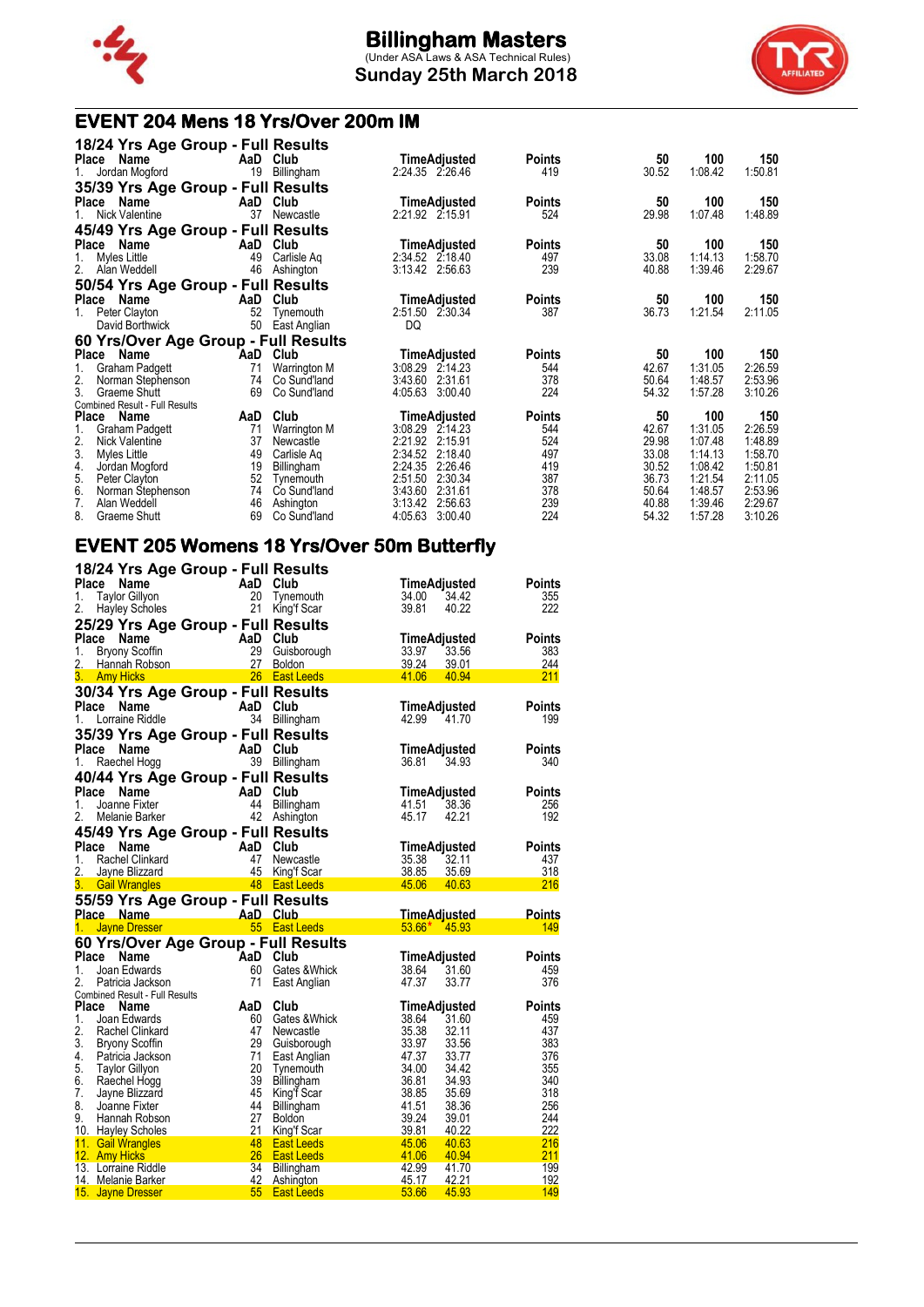

**Sunday 25th March 2018**



## **EVENT 206 Mens/Womens 18 /Over 200m Breaststr**

| <b>MENS 50/54 Yrs Age Group - Full Results</b>     |     |                  |                     |               |       |         |         |
|----------------------------------------------------|-----|------------------|---------------------|---------------|-------|---------|---------|
| Place Name                                         |     | AaD Club         | <b>TimeAdjusted</b> | <b>Points</b> | 50    | 100     | 150     |
| <b>Matthew Grant</b>                               |     | 54 Gates & Whick | 3:16.68 2.49.74     | 357           | 44.25 | 1:33.48 | 2:24.68 |
| <b>MENS 55/59 Yrs Age Group - Full Results</b>     |     |                  |                     |               |       |         |         |
| Place Name                                         |     | AaD Club         | <b>TimeAdjusted</b> | <b>Points</b> | 50    | 100     | 150     |
| Alastair Gibb                                      | 58  | Team Luton       | 3:18.38 2:45.38     | 386           | 43.54 | 1:33.43 | 2:25.56 |
| <b>MENS 60 Yrs/Over Age Group - Full Results</b>   |     |                  |                     |               |       |         |         |
| Place Name                                         |     | AaD Club         | TimeAdjusted        | <b>Points</b> | 50    | 100     | 150     |
| Graham Padgett                                     | 71  | Warrington M     | 3:34.09 2:32.62     | 491           | 49.52 | 1:43.58 | 2:39.32 |
| 2.<br>Norman Stephenson                            | 74  | Co Sund'land     | 3:55.13 2:39.43     | 431           | 52.24 | 1:54.47 | 2:57.70 |
| 3.<br><b>Richard Adams</b>                         | 68  | Duns             | 4:22.04 3:15.15     | 235           | 56.05 | 2:01.58 |         |
| <b>MENS Combined Result - Full Results</b>         |     |                  |                     |               |       |         |         |
| Place Name                                         | AaD | Club             | <b>TimeAdjusted</b> | <b>Points</b> | 50    | 100     | 150     |
| 1.<br>Graham Padgett                               | 71  | Warrington M     | 3:34.09 2:32.62     | 491           | 49.52 | 1:43.58 | 2:39.32 |
| 2.<br>Norman Stephenson                            | 74  | Co Sund'land     | 2:39.43<br>3:55.13  | 431           | 52.24 | 1:54.47 | 2:57.70 |
| 3.<br>Alastair Gibb                                | 58  | Team Luton       | 3:18.38<br>2:45.38  | 386           | 43.54 | 1:33.43 | 2:25.56 |
| 4.<br><b>Matthew Grant</b>                         | 54  | Gates & Whick    | 3:16.68<br>2:49.74  | 357           | 44.25 | 1:33.48 | 2:24.68 |
| 5.<br><b>Richard Adams</b>                         | 68  | Duns             | 4:22.04<br>3:15.15  | 235           | 56.05 | 2:01.58 |         |
| <b>WOMENS 55/59 Yrs Age Group - Full Results</b>   |     |                  |                     |               |       |         |         |
| Place Name                                         | AaD | Club             | <b>TimeAdjusted</b> | <b>Points</b> | 50    | 100     | 150     |
| 1. Carol Boagey                                    | 59  | AFSHartlepol     | 3:34.13 2.56.83     | 440           | 48.47 | 1:42.79 | 2:39.79 |
| <b>WOMENS 60 Yrs/Over Age Group - Full Results</b> |     |                  |                     |               |       |         |         |
| Place Name                                         | AaD | Club             | <b>TimeAdjusted</b> | <b>Points</b> | 50    | 100     | 150     |
| Patricia Jackson                                   | 71  | East Anglian     | 4:06.03 2:55.39     | 451           | 58.46 | 2:01.16 | 3:04.37 |
| <b>WOMENS Combined Result - Full Results</b>       |     |                  |                     |               |       |         |         |
| Place<br>Name                                      | AaD | Club             | TimeAdjusted        | <b>Points</b> | 50    | 100     | 150     |
| Patricia Jackson<br>1.                             | 71  | East Anglian     | 4:06.03 2:55.39     | 451           | 58.46 | 2:01.16 | 3:04.37 |
| Carol Boagey                                       | 59  | AFSHartlepol     | 3:34.13<br>2:56.83  | 440           | 48.47 | 1:42.79 | 2:39.79 |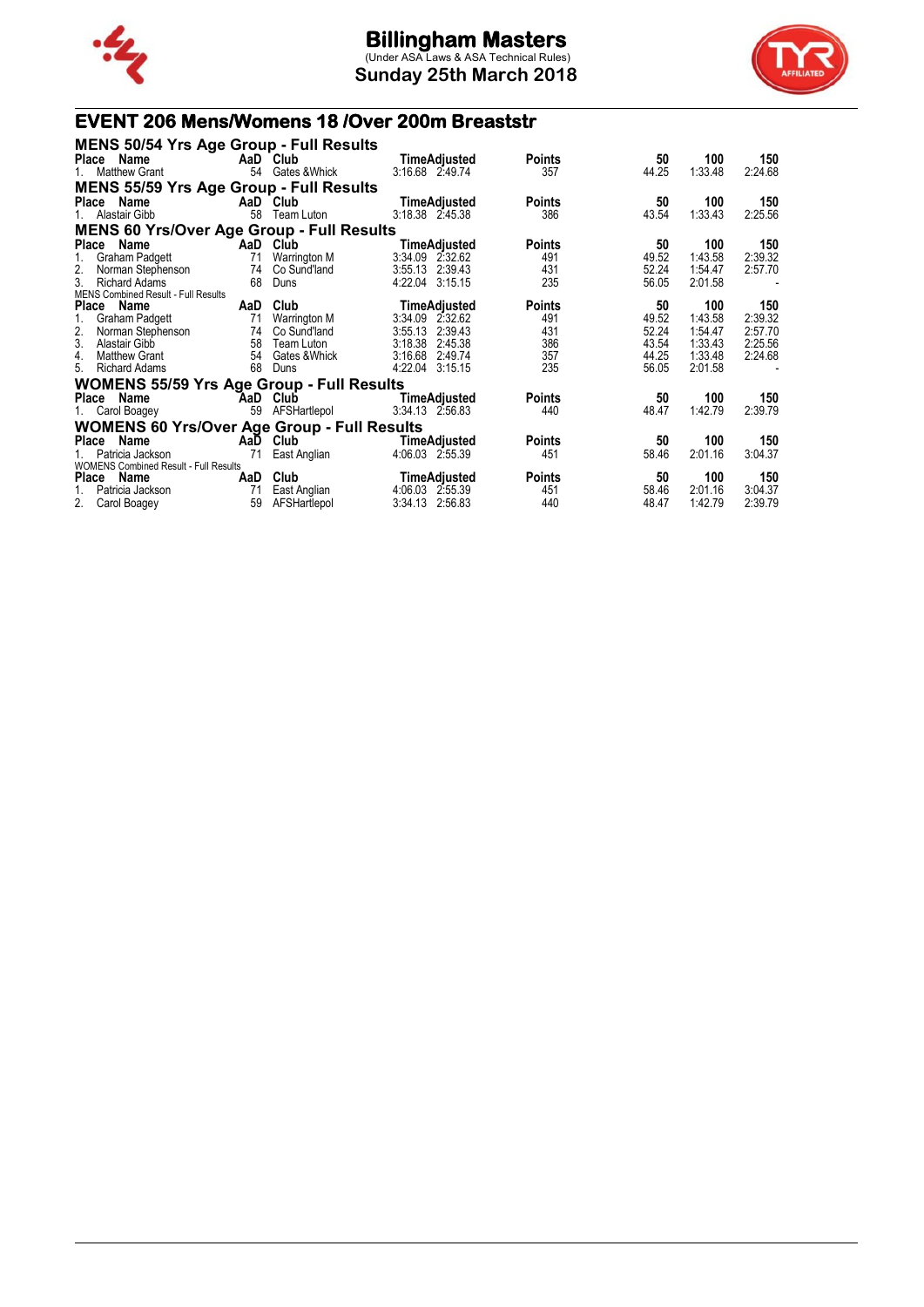



# **EVENT 207 Mens 18 Yrs/Over 100m Freestyle**

|           | 18/24 Yrs Age Group - Full Results           |          |                   |                     |               |       |
|-----------|----------------------------------------------|----------|-------------------|---------------------|---------------|-------|
|           | Place Name<br>AaD Club                       |          |                   | <b>TimeAdjusted</b> | <b>Points</b> | 50    |
| 1.        | Mats Crisp                                   |          | 20 Harrogate      | 51.97<br>52.62      | 622           | 24.81 |
| 2.        | Matthew Bradley                              |          | 20 Sedgefield     | 53.59<br>54.26      | 568           | 25.71 |
| 3.        | Daniel Wood                                  |          | 19 Guisborough    | 59.95 1:00.82       | 403           | 28.86 |
|           | Nicholas Gowland                             |          |                   | 1:00.43 1:00.90     | 401           | 28.82 |
| 4.        |                                              |          | 22 Billingham     |                     |               |       |
|           | 25/29 Yrs Age Group - Full Results           |          |                   |                     |               |       |
|           | Place Name                                   | AaD Club |                   | TimeAdjusted        | <b>Points</b> | 50    |
| 1.        | Conor Crozier                                |          | 26 Co Sund'land   | 1:00.11<br>59.94    | 421           | 28.10 |
|           |                                              |          |                   |                     |               |       |
|           | 30/34 Yrs Age Group - Full Results           |          |                   |                     |               |       |
|           | Place Name                                   | AaD Club |                   | TimeAdjusted        | <b>Points</b> | 50    |
| 1.        | Matthew Haycroft                             |          | 33 Middlesboro    | 1:05.62 1:03.90     | 347           | 31.66 |
|           | 35/39 Yrs Age Group - Full Results           |          |                   |                     |               |       |
|           |                                              |          |                   |                     |               |       |
|           | Place Name                                   | AaD Club |                   | TimeAdjusted        | <b>Points</b> | 50    |
| 1.        | James Carr                                   |          | 37 Tynemouth      | 1:01.03<br>58.45    | 454           | 28.08 |
| 2.        | Mark Robinson                                |          | 35 Co Sund'land   | 1:03.03 1:00.89     | 402           | 29.09 |
| 3.        | Phil Woodward                                |          | 38 Thornaby       | 1:05.35 1:02.30     | 375           | 31.47 |
|           | 40/44 Yrs Age Group - Full Results           |          |                   |                     |               |       |
|           | Place Name                                   | AaD Club |                   | TimeAdjusted        | <b>Points</b> | 50    |
| 1.        | Phil Horner                                  |          | 40 Eston          | 1:04.40 1:00.80     | 403           | 31.14 |
|           |                                              |          |                   |                     |               |       |
| 2.        | Christopher Williams                         |          | 43 Billingham     | 1:17.16 1:11.71     | 246           | 34.37 |
|           | 45/49 Yrs Age Group - Full Results           |          |                   |                     |               |       |
|           | Place Name                                   | AaD Club |                   | TimeAdjusted        | <b>Points</b> | 50    |
| 1.        | <b>Richard Witty</b>                         |          | 49 King'f Scar    | 1:11.14 1:03.72     | 350           | 33.84 |
| 2.        | Marc Mills                                   |          | 48 Scotia         | 1:11.34 1:04.33     | 340           | 34.80 |
| 3.        | <b>Phillip Aldridge</b>                      | 47       | Tynemouth         | 1:13.00 1:06.25     | 312           | 35.41 |
| 4.        | Alan Weddell                                 |          | 46 Ashington      | 1:18.28 1:11.49     | 248           | 37.33 |
|           |                                              |          |                   |                     |               |       |
| 5.        | Anthony Thornton                             |          | 46 Ashington      | 1:27.07 1:19.51     | 180           | 42.92 |
|           | 55/59 Yrs Age Group - Full Results           |          |                   |                     |               |       |
|           | Place Name                                   | AaD Club |                   | TimeAdjusted        | <b>Points</b> | 50    |
| 1.        | Gordon Dickinson                             |          | 59 Ashington      | 1:18.65 1:04.95     | 331           | 37.75 |
|           |                                              |          |                   |                     |               |       |
|           | 60 Yrs/Over Age Group - Full Results         |          |                   |                     |               |       |
|           | Place Name                                   |          |                   | TimeAdjusted        | <b>Points</b> | 50    |
|           |                                              |          |                   |                     |               | 30.50 |
| 1.        | Robert Woodcock                              |          | 61 Wetherby       | 1:05.29<br>52.85    | 614           |       |
| 2.        | Peter French                                 |          | 60 Newcastle      | 1:12.06<br>58.93    | 443           | 34.72 |
| 3.        | Colin Gerrard                                |          | 71 RichmondDale   | 1:15.57<br>53.87    | 580           | 36.93 |
| 4.        | AaD Club<br>61 Wethe<br>60 Newca<br>71 Richm |          | 68 Adwick         | 1:16.12<br>56.69    | 498           |       |
|           | Brian Taylor                                 |          |                   |                     |               | 37.56 |
| 5.        | Graham Padgett                               |          | 71 Warrington M   | 1:16.17<br>54.30    | 566           | 37.20 |
| 6.        | Keith Lamb                                   |          | 61 Ashington      | 1:26.82 1:10.28     | 261           | 42.70 |
| <u>7.</u> | lan Longster                                 |          | 60 Billingham     | 1:27.83 1:11.82     | 244           | 42.27 |
| 8.        | <b>Michael Fulford</b>                       |          | 72 East Leeds     | 1:56.07 1:21.44     | 168           | 55.64 |
|           | Combined Result - Full Results               |          |                   |                     |               |       |
|           | Place Name                                   | AaD Club |                   | TimeAdjusted        | <b>Points</b> | 50    |
| 1.        | Mats Crisp                                   |          | 20 Harrogate      | 51.97<br>52.62      | 622           | 24.81 |
| 2.        | Robert Woodcock                              |          | 61 Wetherby       | 1:05.29<br>52.85    | 614           | 30.50 |
| 3.        | Colin Gerrard                                |          | 71 RichmondDale   | 1:15.57<br>53.87    | 580           | 36.93 |
| 4.        | Matthew Bradley                              |          | 20 Sedgefield     | 53.59<br>54.26      | 568           | 25.71 |
| 5.        | Graham Padgett                               |          | 71 Warrington M   | 1:16.17<br>54.30    | 566           | 37.20 |
| 6.        | Brian Taylor                                 |          | 68 Adwick         | 1:16.12<br>56.69    | 498           | 37.56 |
| 7.        | James Carr                                   | 37       | Tynemouth         | 1:01.03<br>58.45    | 454           | 28.08 |
| 8.        | Peter French                                 |          | 60 Newcastle      | 1:12.06<br>58.93    | 443           | 34.72 |
| 9.        | Conor Crozier                                |          | 26 Co Sund'land   | 1:00.11<br>59.94    | 421           | 28.10 |
|           | 10. Phil Horner                              |          | 40 Eston          | 1:04.40<br>1:00.80  | 403           | 31.14 |
|           |                                              |          |                   |                     |               |       |
|           | 11. Daniel Wood                              | 19       | Guisborough       | 59.95<br>1:00.82    | 403           | 28.86 |
|           | 12. Mark Robinson                            | 35       | Co Sund'land      | 1:03.03<br>1:00.89  | 402           | 29.09 |
|           | 13. Nicholas Gowland                         | 22       | <b>Billingham</b> | 1:00.43<br>1:00.90  | 401           | 28.82 |
|           | 14. Phil Woodward                            | 38       | Thornaby          | 1:05.35<br>1:02.30  | 375           | 31.47 |
|           | 15. Richard Witty                            | 49       | King'f Scar       | 1:11.14 1:03.72     | 350           | 33.84 |
|           | 16. Matthew Haycroft                         | 33       | Middlesboro       | 1:05.62 1:03.90     | 347           | 31.66 |
|           | 17. Marc Mills                               | 48       | Scotia            | 1:11.34 1:04.33     | 340           | 34.80 |
|           | 18. Gordon Dickinson                         | 59       | Ashington         | 1:18.65 1:04.95     | 331           | 37.75 |
|           | 19. Phillip Aldridge                         | 47       | Tynemouth         | 1:13.00 1:06.25     | 312           | 35.41 |
|           | 20. Keith Lamb                               | 61       | Ashington         | 1:26.82 1:10.28     | 261           | 42.70 |
|           | 21. Alan Weddell                             | 46       | Ashington         | 1:18.28 1:11.49     | 248           | 37.33 |
|           | 22. Christopher Williams                     | 43       | Billingham        | 1:17.16 1:11.71     | 246           | 34.37 |
| 23.       | lan Longster                                 | 60       | Billingham        | 1:27.83<br>1:11.82  | 244           | 42.27 |
|           | 24. Anthony Thornton                         | 46       | <b>Ashington</b>  | 1:27.07  1:19.51    | 180<br>168    | 42.92 |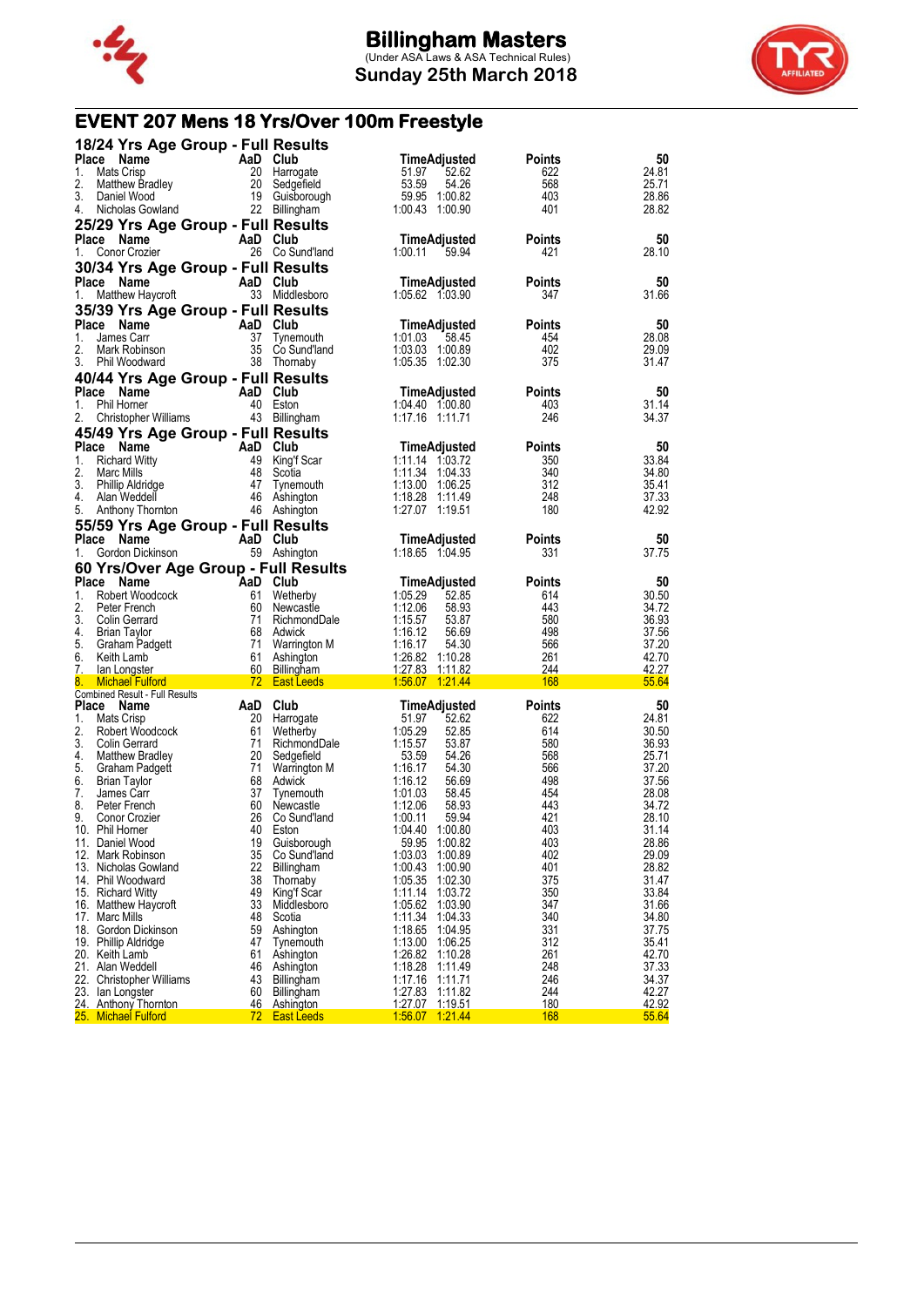



# **EVENT 208 Womens 18 Yrs/Over 50m Freestyle**

| 18/24 Yrs Age Group - Full Results                           |          |                                         |                                           |               |
|--------------------------------------------------------------|----------|-----------------------------------------|-------------------------------------------|---------------|
| <b>Place</b><br>Name                                         | AaD      | Club                                    | TimeAdjusted                              | Points        |
| 1.<br>Jennifer Tatters                                       | 23       | Newcastle                               | 28.99<br>28.84                            | 515           |
| 2.<br><b>Hayley Scholes</b>                                  | 21       | King'f Scar                             | 31.93<br>32.26                            | 373           |
| 3.<br><b>Taylor Gillyon</b>                                  | 20       | Tynemouth                               | 32.11<br>32.51                            | 365           |
| 4.<br>Imogen Fife                                            | 22       | Co Sund'Iand                            | 39.65<br>39.96                            | 196           |
| 25/29 Yrs Age Group - Full Results                           |          |                                         |                                           |               |
| Place Name                                                   | AaD Club |                                         | TimeAdjusted                              | <b>Points</b> |
| 1.<br>Bryony Scoffin                                         | 29       | Guisborough                             | 30.95<br>30.58                            | 438           |
| 2.<br>Lisa Sheehan                                           | 29       | Billingham                              | 32.28<br>31.89                            | 387           |
| 3. Hannah Robson                                             | 27       | <b>Boldon</b>                           | <u>33.78</u><br>33.58                     | 331           |
| 4.<br><b>Amy Hicks</b>                                       |          | 26 East Leeds                           | 34.70<br>34.60                            | 303           |
| 30/34 Yrs Age Group - Full Results                           |          |                                         |                                           |               |
| <b>Place</b><br>Name                                         | AaD Club |                                         | TimeAdjusted                              | Points        |
| 1.<br>Lorraine Riddle                                        |          | 34 Billingham                           | 38.53<br>37.37                            | 240           |
| 35/39 Yrs Age Group - Full Results                           |          |                                         |                                           |               |
| Place Name                                                   | AaD Club |                                         | <b>TimeAdjusted</b>                       | Points        |
| Raechel Hogg<br>1.                                           |          | 39 Billingham                           | 33.47<br>31.76                            | 391           |
| 40/44 Yrs Age Group - Full Results                           |          |                                         |                                           |               |
| Place<br>Name                                                | AaD      | Club                                    | TimeAdjusted                              | Points        |
| 1.<br>Melanie Barker                                         |          | 42 Ashington                            | 39.84<br>37.23                            | 243           |
|                                                              |          |                                         |                                           |               |
| 45/49 Yrs Age Group - Full Results                           |          |                                         |                                           |               |
| Place<br>Name                                                | AaD Club |                                         | TimeAdjusted                              | Points        |
| 1.<br>Rachel Clinkard                                        | 47       | Newcastle                               | 32.98<br>29.93                            | 468           |
| 2.<br>Jayne Blizzard<br>3.<br>Gillian Smith                  | 45<br>47 | King'f Scar                             | 34.15<br>31.37<br>36.37                   | 406           |
| 4.<br><b>Gail Wrangles</b>                                   | 48       | <b>Boldon</b><br><b>East Leeds</b>      | 33.01<br>36.86<br>33.24                   | 348<br>341    |
| 5.<br>Joanne Smith                                           |          | 47 Boldon                               | 38.21<br>34.68                            | 300           |
|                                                              |          |                                         |                                           |               |
| 50/54 Yrs Age Group - Full Results                           |          |                                         |                                           |               |
| Place Name                                                   | AaD Club |                                         | TimeAdjusted                              | Points        |
| Jayne Simpson<br>1.                                          | 51       | <b>Boldon</b>                           | 31.60<br>27.91                            | 577           |
|                                                              |          |                                         |                                           |               |
| 55/59 Yrs Age Group - Full Results                           |          |                                         |                                           |               |
| Place<br>Name                                                | AaD      | Club                                    | TimeAdjusted                              | Points        |
| 1.<br>Carol Boagey                                           | 59       | AFSHartlepol                            | 39.09<br>32.28                            | 373           |
| 2.<br><b>Jayne Dresser</b>                                   |          | 55 East Leeds                           | 39.43<br><u>33.75</u>                     | 326           |
| 60 Yrs/Over Age Group - Full Results                         |          |                                         |                                           |               |
| Place<br>Name                                                | AaD      | Club                                    | TimeAdjusted                              | Points        |
| 1.<br>Joan Edwards                                           | 60       | Gates & Whick                           | 34.28<br>28.03                            | 569           |
| 2.<br>Patricia Jackson                                       | 71       | East Anglian                            | 42.87<br>30.56                            | 439           |
| 3.<br><b>Hilary Crick</b>                                    | 69       | <b>East Leeds</b>                       | 48.25<br>35.44                            | <u>281</u>    |
| Combined Result - Full Results                               |          |                                         |                                           |               |
| Place<br>Name                                                | AaD      | Club                                    | TimeAdjusted                              | <b>Points</b> |
| 1.<br>Jayne Simpson                                          | 51       | <b>Boldon</b>                           | 31.60<br>27.91                            | 577           |
| 2.<br>Joan Edwards                                           | 60       | Gates & Whick                           | 34.28<br>28.03                            | 569           |
| 3.<br>Jennifer Tatters<br>4.<br><b>Rachel Clinkard</b>       | 23<br>47 | Newcastle                               | 28.84<br>28.99                            | 515           |
| 5.<br>Patricia Jackson                                       | 71       | Newcastle                               | 32.98<br>29.93<br>42.87<br>30.56          | 468<br>439    |
| 6.                                                           | 29       | East Anglian<br>Guisborough             | 30.95<br>30.58                            | 438           |
| <b>Bryony Scottin</b><br>7.<br>Jayne Blizzard                | 45       | King'f Scar                             | 34.15<br>31.37                            | 406           |
| 8.<br>Raechel Hogg                                           | 39       | <b>Billingham</b>                       | 33.47<br>31.76                            | 391           |
| 9.<br>Lisa Sheehan                                           | 29       | Billingham                              | 32.28<br>31.89                            | 387           |
| 10. Hayley Scholes                                           | 21       | King'f Scar                             | 31.93<br>32.26                            | 373           |
| 11. Carol Boagey                                             | 59       | AFŠHartlepol                            | 39.09<br>32.28                            | 373           |
| 12. Taylor Gillyon                                           | 20       | Tynemouth                               | 32.11<br>32.51                            | 365           |
| 13. Gillian Smith                                            | 47       | Boldon                                  | 36.37<br>33.01                            | 348           |
| 14. Gail Wrangles                                            | 48       | <b>East Leeds</b>                       | 36.86<br>33.24                            | 341           |
| 15. Hannah Robson                                            | 27       | <b>Boldon</b>                           | <u>33.78</u><br><u>33.58</u>              | 331           |
| 16. Jayne Dresser                                            | 55       | <b>East Leeds</b>                       | 39.43<br>33.75                            | 326           |
| 17. Amy Hicks                                                | 26       | East Leeds                              | 34.70<br>34.60                            | 303           |
| 18. Joanne Smith                                             | 47       | Boldon                                  | 38.21<br>34.68                            | 300           |
| 19. Hilary Crick                                             | 69<br>42 | <b>East Leeds</b>                       | 48.25<br>35.44<br>39.84                   | 281           |
| 20. Melanie Barker<br>21. Lorraine Riddle<br>22. Imogen Fife | 34<br>22 | Ashington<br>Billingham<br>Co Sund'land | 37.23<br>38.53<br>37.37<br>39.65<br>39.96 | 243<br>240    |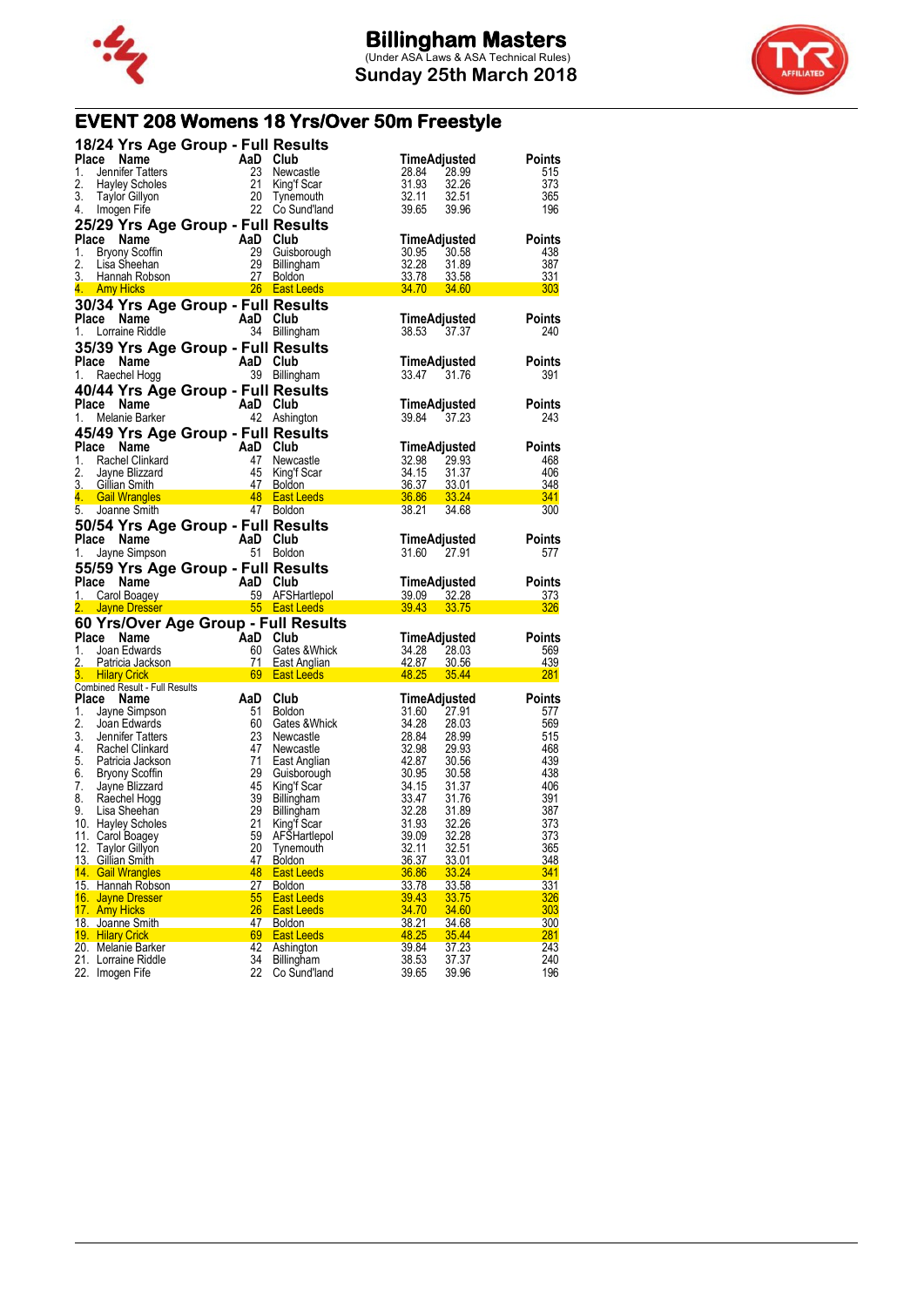

**Sunday 25th March 2018**



## **EVENT 209 Mens 18 Yrs/Over 100m Backstroke**

| 35/39 Yrs Age Group - Full Results           |            |                            |                                          |                      |                  |
|----------------------------------------------|------------|----------------------------|------------------------------------------|----------------------|------------------|
| Name<br><b>Place</b><br>Nick Valentine<br>1. | AaD<br>37  | Club<br>Newcastle          | TimeAdjusted<br>1:06.23 1:03.43          | <b>Points</b><br>458 | 50<br>32.76      |
| 45/49 Yrs Age Group - Full Results           |            |                            |                                          |                      |                  |
| Name<br>Place                                | AaD        | Club                       | TimeAdjusted                             | <b>Points</b>        | 50               |
| Myles Little<br>1.                           | 49         | Carlisle Ag                | 1:10.92 1:03.52                          | 456                  | 35.00            |
| 2.<br>Alan Weddell                           | 46         | Ashington                  | 1:37.46 1:29.00                          | 166                  | 48.52            |
| 50/54 Yrs Age Group - Full Results           |            |                            |                                          |                      |                  |
| Name<br><b>Place</b>                         | AaD        | Club                       | TimeAdjusted                             | <b>Points</b>        | 50               |
| <b>Matthew Grant</b>                         | 54         | Gates & Whick              | DQ                                       |                      |                  |
| 55/59 Yrs Age Group - Full Results           |            |                            |                                          |                      |                  |
| Place Name                                   |            | AaD Club                   | <b>TimeAdjusted</b>                      | <b>Points</b>        | 50               |
| <b>Julian Harforth</b><br>1.                 | 56         | <b>East Leeds</b>          | $1:10.22*$<br>59.60                      | 552                  | 36.57            |
| 2.<br>Alastair Gibb                          | 58         | Team Luton                 | 1:25.57 1:11.33                          | 322                  | 41.32            |
| 60 Yrs/Over Age Group - Full Results         |            |                            |                                          |                      |                  |
| <b>Place</b><br>Name                         | AaD        | Club                       | TimeAdjusted                             | <b>Points</b>        | 50               |
| <b>Carl Butler</b><br>1.                     | 74         | RichmondDale               | 1:44.68 1:10.98                          | 327                  | 50.59            |
| 2.<br>Graeme Shutt                           | 69         | Co Sund'land               | 1:52.64<br>1:22.72                       | 206                  | 53.75            |
| 3.<br>Barry Robinson                         | 70         | Co Sund'land               | 2:02.65<br>1:28.77                       | 167                  | 1:00.51          |
| Combined Result - Full Results               |            |                            |                                          |                      |                  |
|                                              |            |                            |                                          |                      |                  |
| <b>Place</b><br><b>Name</b>                  | <u>AaD</u> | Club                       | <u>TimeAdjusted</u>                      | <b>Points</b>        | 50               |
| 1.<br><b>Julian Harforth</b>                 | 56         | <b>East Leeds</b>          | 1:10.22<br>59.60                         | 552                  | 36.57            |
| 2.<br>Nick Valentine                         | 37         | Newcastle                  | 1:03.43<br>1:06.23                       | 458                  | 32.76            |
| 3.<br>Myles Little                           | 49         | Carlisle Ag                | 1:10.92<br>1:03.52                       | 456                  | 35.00            |
| 4.<br>Carl Butler<br>5.<br>Alastair Gibb     | 74<br>58   | RichmondDale<br>Team Luton | 1:44.68<br>1:10.98<br>1:25.57<br>1:11.33 | 327<br>322           | 50.59<br>41.32   |
| 6.<br>Graeme Shutt                           | 69         | Co Sund'land               | 1:52.64<br>1:22.72                       | 206                  | 53.75            |
| 7.<br>Barry Robinson<br>8.                   | 70<br>46   | Co Sund'land               | 2:02.65<br>1.28.77<br>1:37.46<br>1:29.00 | 167<br>166           | 1:00.51<br>48.52 |

### **EVENT 210 Womens 18 Yrs/Over 50m Breaststroke**

|                  | 18/24 Yrs Age Group - Full Results<br>Place<br>Name | AaD Club |                     | TimeAdjusted        |       | Points        |
|------------------|-----------------------------------------------------|----------|---------------------|---------------------|-------|---------------|
| 1.               | <b>Hayley Scholes</b>                               | 21       | King'f Scar         | 40.46               | 40.87 | 349           |
|                  | 40/44 Yrs Age Group - Full Results                  |          |                     |                     |       |               |
| Place            | Name                                                | AaD      | Club                | TimeAdjusted        |       | <b>Points</b> |
| 1.               | Joanne Fixter                                       | 44       | Billingham          | 47.85               | 44.22 | 276           |
|                  | 45/49 Yrs Age Group - Full Results                  |          |                     |                     |       |               |
|                  | Place<br>Name                                       | AaD      | Club                | TimeAdjusted        |       | <b>Points</b> |
| 1.               | Gillian Smith                                       | 47       | <b>Boldon</b>       | 47.95               | 43.52 | 289           |
|                  | 2. Gail Wrangles                                    | 48       | <b>East Leeds</b>   | 49.24               | 44.40 | 272           |
| $\overline{3}$ . | Joanne Smith                                        | 47       | <b>Boldon</b>       | 50.16 45.52         |       | 253           |
| 4.               | Louise McLellan                                     | 48       | Co Sund'land        | 1:02.10             | 55.99 | 136           |
|                  | 55/59 Yrs Age Group - Full Results                  |          |                     |                     |       |               |
|                  | Place<br>Name                                       |          | AaD Club            | TimeAdjusted        |       | <b>Points</b> |
|                  | Carol Boagey                                        |          | 59 AFSHartlepol     | 45.75 37.78         |       | 442           |
| 2.               | <b>Jayne Dresser</b>                                | 55       | <b>East Leeds</b>   | $51.66*$            | 44.22 | 276           |
|                  | 60 Yrs/Over Age Group - Full Results                |          |                     |                     |       |               |
|                  | Place Name                                          | AaD Club |                     | <u>TimeAdjusted</u> |       | <b>Points</b> |
| 1.               | <b>Hilary Crick</b>                                 | 69       | <b>East Leeds</b>   | 51.19               | 37.59 | 449           |
| 2.               | Patricia Jackson                                    | 71       | East Anglian        | 52.78               | 37.63 | 448           |
|                  | Combined Result - Full Results                      |          |                     |                     |       |               |
|                  | Place Name                                          | AaD      | Club                | <u>TimeAdjusted</u> |       | Points        |
| 1.               | <b>Hilary Crick</b>                                 | 69       | <b>East Leeds</b>   | 51.19               | 37.59 | 449           |
| 2.               | Patricia Jackson                                    | 71       | <b>East Anglian</b> | 52.78 37.63         |       | 448           |
|                  | 3. Carol Boagey                                     | 59       | AFSHartlepol        | 45.75               | 37.78 | 442           |
| 4.               | <b>Hayley Scholes</b>                               | 21       | King'f Scar         | 40.46               | 40.87 | 349           |
| 5.               | Gillian Smith                                       | 47       | <b>Boldon</b>       | 47.95               | 43.52 | 289           |
| 6.               | Jayne Dresser                                       | 55       | <b>East Leeds</b>   | 51.66               | 44.22 | 276           |
|                  | 7. Joanne Fixter                                    | 44       | <b>Billingham</b>   | 47.85               | 44.22 | 276           |
| 8.               | <b>Gail Wrangles</b>                                | 48       | <b>East Leeds</b>   | 49.24               | 44.40 | 272           |
| 9.               | Joanne Smith                                        | 47       | <b>Boldon</b>       | 50.16               | 45.52 | 253           |
|                  | 10. Louise McLellan                                 | 48       | Co Sund'land        | 1:02.10             | 55.99 | 136           |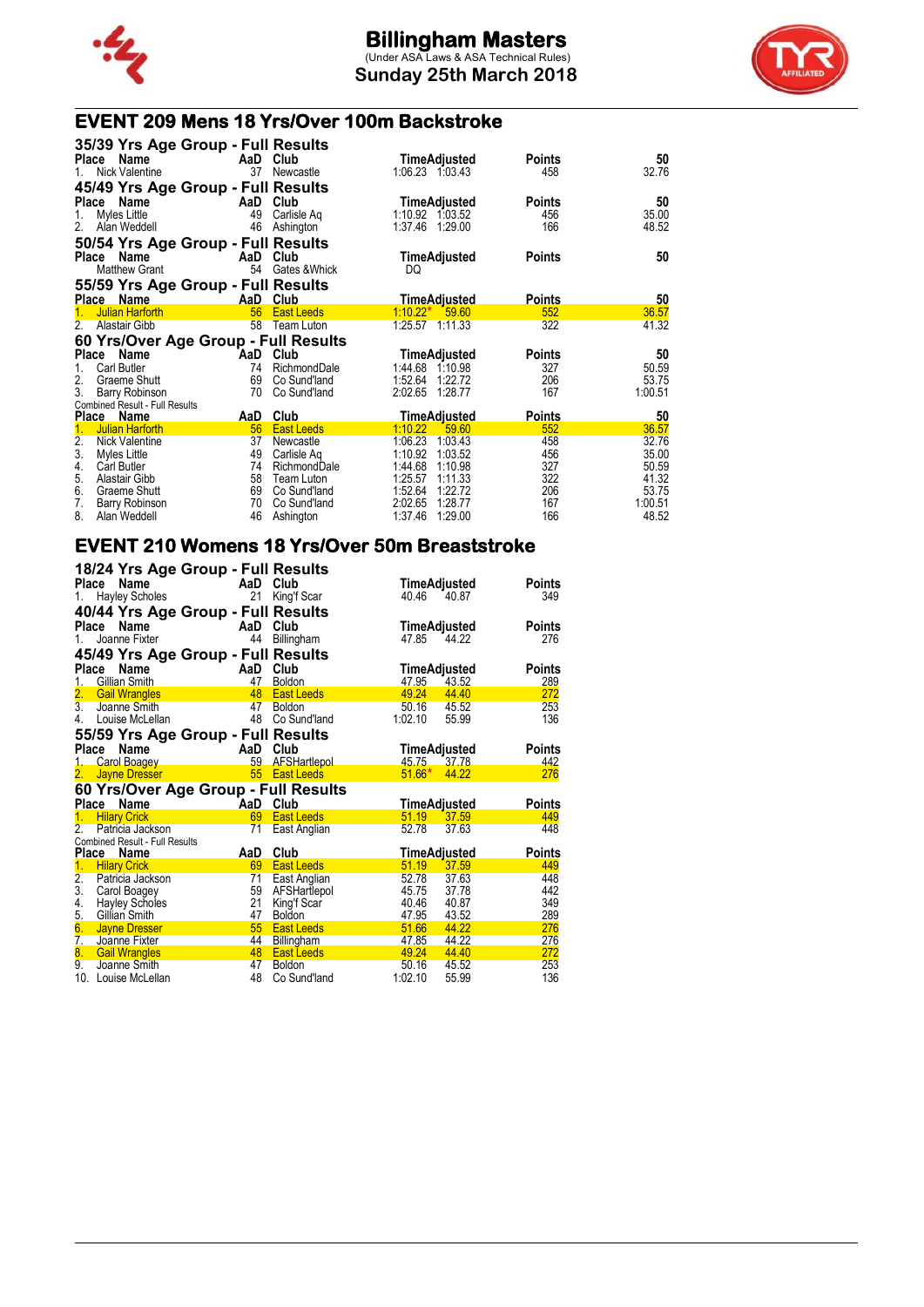

**Sunday 25th March 2018**



# **EVENT 211 Mens 18 Yrs/Over 200m Freestyle**

| 18/24 Yrs Age Group - Full Results                 |          |                          |                                          |               |                |                    |                    |
|----------------------------------------------------|----------|--------------------------|------------------------------------------|---------------|----------------|--------------------|--------------------|
| <b>Place</b><br>Name                               |          | AaD Club                 | TimeAdjusted                             | <b>Points</b> | 50             | 100                | 150                |
| 1.<br>Nicholas Gowland                             | 22       | Billingham               | 2:06.06 2:07.05                          | 478           | 29.32          | 1:02.09            | 1:34.19            |
| 2.<br>Jordan Mogford                               | 19       | Billingham               | 2:11.66 2:13.58                          | 411           | 29.31          | 1:02.32            | 1:36.69            |
| 3.<br>Daniel Wood                                  | 19       | Guisborough              | 2:12.58 2:14.51                          | 403           | 30.50          | 1:04.44            | 1:38.68            |
| 30/34 Yrs Age Group - Full Results                 |          |                          |                                          |               |                |                    |                    |
| Place<br>Name                                      | AaD      | Club                     | <b>TimeAdjusted</b>                      | <b>Points</b> | 50             | 100                | 150                |
| Graham Kennedy<br>$1_{-}$                          | 34       | Boldon                   | 2:25.11 2:20.75                          | 351           | 31.83          | 1:08.66            | 1:47.29            |
| 45/49 Yrs Age Group - Full Results                 |          |                          |                                          |               |                |                    |                    |
| Place<br>Name                                      |          | AaD Club                 | TimeAdjusted                             | <b>Points</b> | 50             | 100                | 150                |
| 1.<br><b>Richard Witty</b>                         | 49       | King'f Scar              | 2:41.53 2:24.68                          | 323           | 36.61          | 1:17.59            | 2:00.38            |
| 2.<br><b>Phillip Aldridge</b>                      | 47       | Tynemouth                | 2:46.07 2:30.71                          | 286           | 36.87          | 1:18.65            | 2:02.60            |
| 3.<br>Alan Weddell                                 | 46       | Ashington                | 2:56.47 2:41.15                          | 234           | 42.21          | 1:27.54            | 2:13.35            |
| 55/59 Yrs Age Group - Full Results                 |          |                          |                                          |               |                |                    |                    |
| <b>Place</b><br>Name                               | AaD      | Club                     | TimeAdjusted                             | <b>Points</b> | 50             | 100                | 150                |
| 1.<br>Guy Fawkes                                   | 59       | Billingham               | 2:38.08 2:10.54                          | 441           | 36.04          | 1:15.74            | 1:57.29            |
| 60 Yrs/Over Age Group - Full Results               |          |                          |                                          |               |                |                    |                    |
| <b>Place</b><br>Name                               | AaD      | Club                     | TimeAdjusted                             | <b>Points</b> | 50             | 100                | 150                |
| <b>Graham Padgett</b><br>1.                        | 71       | Warrington M             | 2:43.01<br>1:56.21                       | 625           | 38.29          | 1:19.07            | 2:00.96            |
| 2.<br><b>Colin Gerrard</b>                         | 71       | RichmondDale             | 2:45.34<br>1:57.87                       | 599           | 39.52          | 1:22.28            | 2:04.73            |
| 3.<br><b>Brian Taylor</b>                          | 68       | Adwick                   | 2:56.98<br>2:11.80                       | 428           | 40.91          | 1:27.22            | 2:13.50            |
| 4.<br>lan Longster                                 | 60       | Billingham               | 3:12.92 2:37.76                          | 249           | 43.85          | 1:33.73            | 2:24.40            |
| 5.<br><b>Richard Adams</b>                         | 68       | Duns                     | 4:30.08<br>3:21.14                       | 120           | 56.94          | 2:09.03            | 3:19.87            |
| <b>Combined Result - Full Results</b>              |          |                          |                                          |               |                |                    |                    |
| <b>Place</b><br>Name                               | AaD      | Club                     | <b>TimeAdjusted</b>                      | <b>Points</b> | 50             | 100                | 150                |
| 1.<br>Graham Padgett                               | 71       | <b>Warrington M</b>      | 2:43.01 1:56.21                          | 625           | 38.29          | 1:19.07            | 2:00.96            |
| 2.<br><b>Colin Gerrard</b>                         | 71       | RichmondDale             | 2:45.34 1:57.87                          | 599           | 39.52          | 1:22.28            | 2:04.73            |
| 3.<br>Nicholas Gowland                             | 22       | Billingham               | 2:06.06<br>2:07.05                       | 478           | 29.32          | 1:02.09            | 1:34.19            |
| 4.<br><b>Guy Fawkes</b>                            | 59       | Billingham               | 2:38.08<br>2:10.54                       | 441           | 36.04          | 1:15.74            | 1:57.29            |
| 5.<br><b>Brian Taylor</b>                          | 68       | Adwick                   | 2:56.98<br>2:11.80                       | 428           | 40.91          | 1:27.22            | 2:13.50            |
| 6.<br>Jordan Mogford                               | 19       | Billingham               | 2:11.66<br>2:13.58                       | 411           | 29.31          | 1:02.32            | 1:36.69            |
| 7.<br>Daniel Wood                                  | 19       | Guisborough              | 2:12.58<br>2:14.51                       | 403           | 30.50          | 1:04.44            | 1:38.68            |
| 8.<br>Graham Kennedy<br>9.<br><b>Richard Witty</b> | 34<br>49 | Boldon                   | 2:25.11<br>2:20.75<br>2:41.53<br>2:24.68 | 351<br>323    | 31.83<br>36.61 | 1:08.66<br>1:17.59 | 1:47.29<br>2:00.38 |
| 10.                                                | 47       | King'f Scar<br>Tynemouth | 2:46.07 2:30.71                          | 286           | 36.87          | 1:18.65            | 2:02.60            |
| <b>Phillip Aldridge</b><br>11.                     | 60       |                          | 3:12.92 2:37.76                          | 249           | 43.85          | 1:33.73            | 2:24.40            |
| lan Longster<br>12. Alan Weddell                   | 46       | Billingham<br>Ashington  | 2:56.47<br>2:41.15                       | 234           | 42.21          | 1:27.54            | 2:13.35            |
| 13. Richard Adams                                  | 68       | Duns                     | 4:30.08<br>3:21.14                       | 120           | 56.94          | 2:09.03            | 3:19.87            |
|                                                    |          |                          |                                          |               |                |                    |                    |